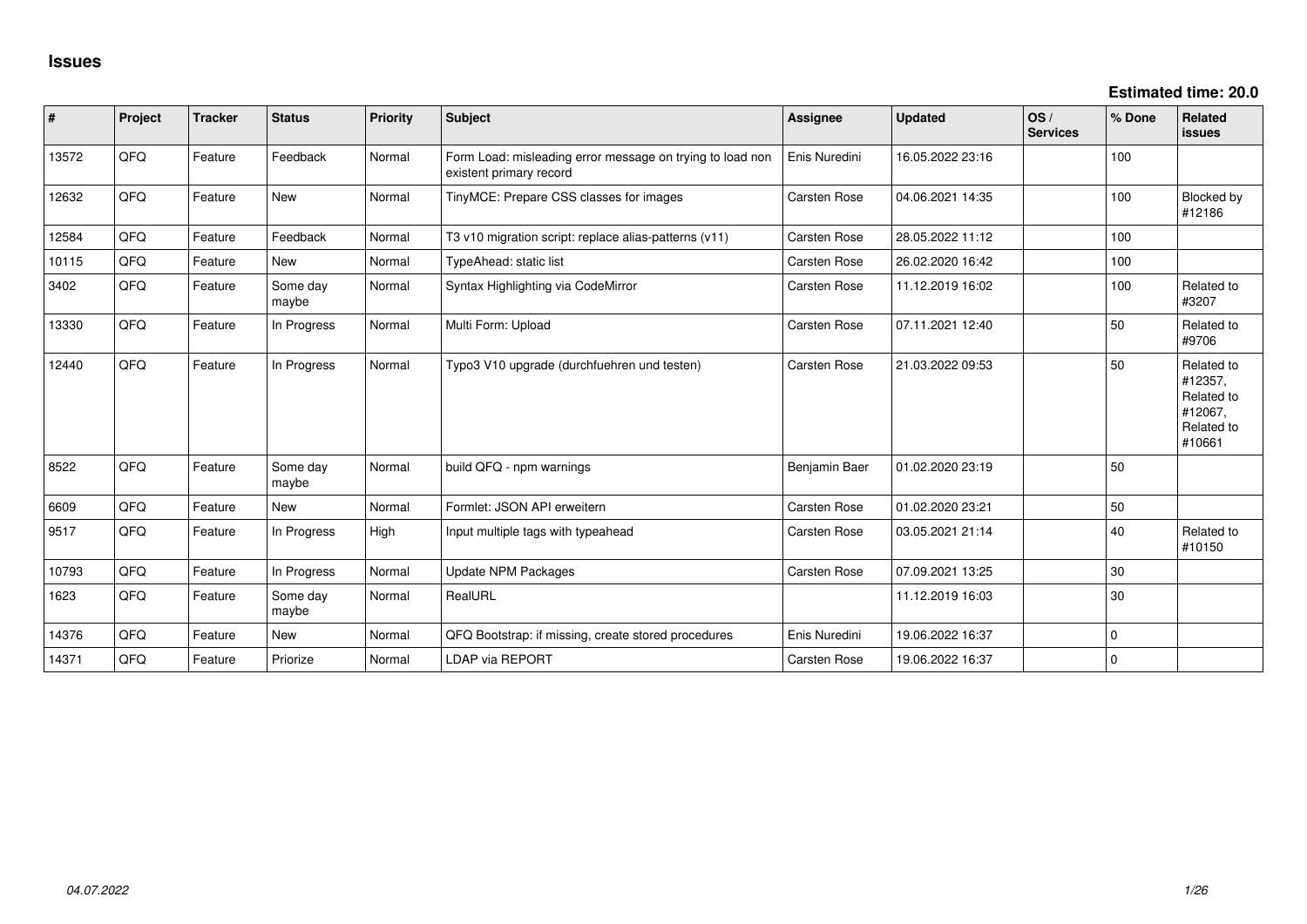| $\pmb{\#}$ | Project | <b>Tracker</b> | <b>Status</b>              | <b>Priority</b> | <b>Subject</b>                                            | <b>Assignee</b>        | <b>Updated</b>   | OS/<br><b>Services</b> | % Done                   | Related<br><b>issues</b>                                                                                                                                              |
|------------|---------|----------------|----------------------------|-----------------|-----------------------------------------------------------|------------------------|------------------|------------------------|--------------------------|-----------------------------------------------------------------------------------------------------------------------------------------------------------------------|
| 14320      | QFQ     | Feature        | ToDo                       | Normal          | Allow specific HTML Tags and Attributes: general, TinyMCE | Enis Nuredini          | 17.06.2022 10:44 |                        | $\mathbf 0$              | Related to<br>#12664,<br>Related to<br>#12039,<br>Related to<br>#11702,<br>Related to<br>#7239,<br>Related to<br>#3708,<br>Related to<br>#3646,<br>Related to<br>#880 |
| 14290      | QFQ     | Feature        | Priorize                   | Normal          | FormEditor: Show Table Definition                         | Carsten Rose           | 19.06.2022 16:37 |                        | $\mathbf 0$              |                                                                                                                                                                       |
| 14227      | QFQ     | Feature        | New                        | Normal          | Selenium Konkurrenz: cypress.io                           | Enis Nuredini          | 28.05.2022 11:02 |                        | 0                        |                                                                                                                                                                       |
| 14187      | QFQ     | Feature        | New                        | High            | qfq.log: show current URL                                 | Carsten Rose           | 28.05.2022 11:02 |                        | $\mathbf 0$              | Related to<br>#13933,<br>Related to<br>#12532,<br>Related to<br>#11893                                                                                                |
| 14185      | QFQ     | Feature        | New                        | Normal          | External/Autocron.php - better suitable directory         | Support: System        | 28.05.2022 11:03 |                        | $\mathbf 0$              |                                                                                                                                                                       |
| 14090      | QFQ     | Feature        | New                        | Normal          | Nützliche _script funktionen                              | Carsten Rose           | 28.05.2022 11:03 |                        | 0                        |                                                                                                                                                                       |
| 14028      | QFQ     | Feature        | New                        | Normal          | Required notification: visual nicer                       | Enis Nuredini          | 28.05.2022 11:01 |                        | $\mathbf 0$              |                                                                                                                                                                       |
| 13945      | QFQ     | Feature        | New                        | Normal          | As _link: content before/after link                       | Enis Nuredini          | 28.05.2022 11:01 |                        | $\mathbf 0$              | Related to<br>#12262                                                                                                                                                  |
| 13900      | QFQ     | Feature        | Priorize                   | Normal          | Selenium: Check das Cookie/PDF funktioniert               | Enis Nuredini          | 25.03.2022 12:45 |                        | 0                        |                                                                                                                                                                       |
| 13843      | QFQ     | Feature        | New                        | Normal          | Create JWT via QFQ                                        | Carsten Rose           | 19.03.2022 17:42 |                        | $\mathbf 0$              |                                                                                                                                                                       |
| 13841      | QFQ     | Feature        | New                        | Normal          | Create PDF via iText - evaluate                           | Carsten Rose           | 19.03.2022 17:42 |                        | 0                        |                                                                                                                                                                       |
| 13757      | QFQ     | Feature        | New                        | High            | QR / Bar-Code Plugin                                      | Enis Nuredini          | 19.03.2022 17:43 |                        | $\mathbf 0$              |                                                                                                                                                                       |
| 13700      | QFQ     | Feature        | New                        | Normal          | Redesign qfq.io Seite                                     | Carsten Rose           | 19.03.2022 17:43 |                        | 0                        |                                                                                                                                                                       |
| 13609      | QFQ     | Feature        | New                        | Normal          | QFQ Introduction: Seite aufloesen                         | Philipp<br>Gröbelbauer | 28.05.2022 11:02 |                        | $\mathbf 0$              |                                                                                                                                                                       |
| 13608      | QFG     | Feature        | Some day<br>maybe          | Normal          | Automatic Browser Language Redirect                       | Enis Nuredini          | 17.06.2022 08:35 |                        | 0                        |                                                                                                                                                                       |
| 13566      | QFQ     | Feature        | Ready to sync<br>(develop) | Normal          | Delete config-example.qfq.php file                        | Carsten Rose           | 23.12.2021 09:25 |                        | $\mathbf 0$              |                                                                                                                                                                       |
| 13467      | QFQ     | Feature        | New                        | Normal          | ChangeLog Generator                                       | Carsten Rose           | 19.03.2022 17:46 |                        | $\mathbf 0$              | Related to<br>#11460                                                                                                                                                  |
| 13354      | QFG     | Feature        | New                        | Normal          | Using Websocket in QFQ                                    | Carsten Rose           | 10.11.2021 15:47 |                        | $\overline{\phantom{0}}$ |                                                                                                                                                                       |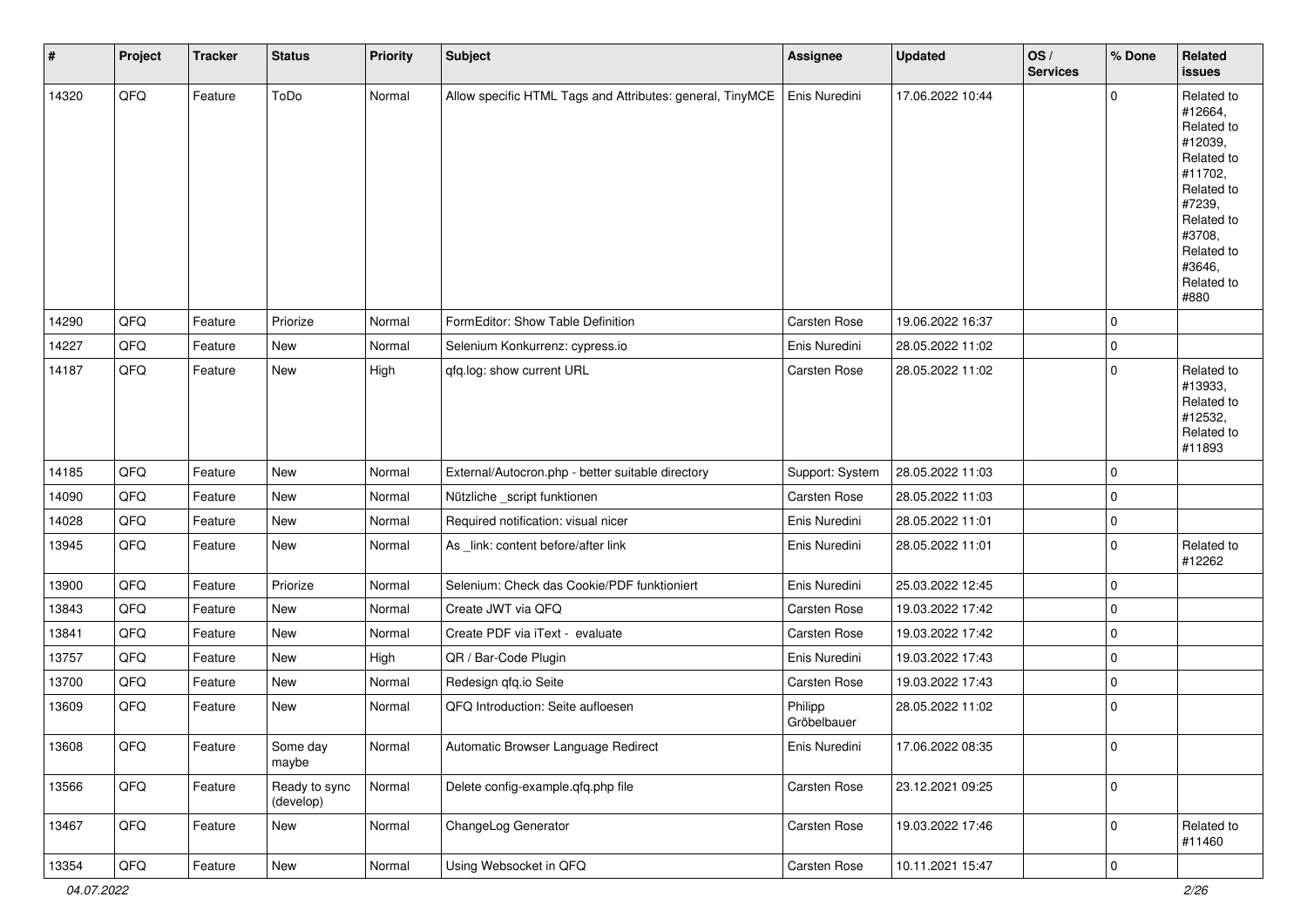| ∦     | Project | <b>Tracker</b> | <b>Status</b>     | <b>Priority</b> | <b>Subject</b>                                                                                                                        | Assignee            | <b>Updated</b>   | OS/<br><b>Services</b> | % Done         | <b>Related</b><br><b>issues</b>                                        |
|-------|---------|----------------|-------------------|-----------------|---------------------------------------------------------------------------------------------------------------------------------------|---------------------|------------------|------------------------|----------------|------------------------------------------------------------------------|
| 12679 | QFQ     | Feature        | <b>New</b>        | Normal          | tablesorter: custom column width                                                                                                      | Carsten Rose        | 16.06.2021 11:10 |                        | 0              |                                                                        |
| 12664 | QFQ     | Feature        | New               | Normal          | TinyMCE: report/remove malicous HTML/JS Code                                                                                          | Carsten Rose        | 19.03.2022 17:47 |                        | 0              | Related to<br>#14320                                                   |
| 12630 | QFQ     | Feature        | In Progress       | Normal          | Input: date[time]: min / max values                                                                                                   | Enis Nuredini       | 20.06.2022 18:31 |                        | $\mathbf 0$    | Related to<br>#10096,<br>Related to<br>#14302,<br>Related to<br>#14303 |
| 12611 | QFQ     | Feature        | Some day<br>maybe | Normal          | Refactoring: Bootstrap with Lazy Loading                                                                                              | Carsten Rose        | 08.06.2022 10:37 |                        | $\Omega$       | Related to<br>#12490.<br>Related to<br>#10013,<br>Related to<br>#7732  |
| 12603 | QFQ     | Feature        | <b>New</b>        | Normal          | Dropdown (Select), Radio, checkbox:<br>itemListAlways={{!SELECT key, value}}                                                          | Carsten Rose        | 19.03.2022 17:47 |                        | $\Omega$       |                                                                        |
| 12556 | QFQ     | Feature        | <b>New</b>        | Normal          | Pills Title: colored = static or dynamic on allrequiredgiven                                                                          | Benjamin Baer       | 19.03.2022 17:49 |                        | $\mathbf 0$    |                                                                        |
| 12544 | QFQ     | Feature        | <b>New</b>        | High            | a) ' AS _link' new also as ' AS _format', b) sortierung via<br>'display: none;', c) '_format' benoeitgt nicht zwingend<br>u/U/p/m/z/d | Carsten Rose        | 14.12.2021 16:03 |                        | $\Omega$       |                                                                        |
| 12532 | QFQ     | Feature        | New               | High            | SIP-Parameter bei Seitenaufruf in Browser-Console<br>anzeigen                                                                         | Carsten Rose        | 07.12.2021 17:19 |                        | 0              | Related to<br>#11893,<br>Related to<br>#14187                          |
| 12504 | QFQ     | Feature        | Priorize          | Normal          | sql.log: report fe.id                                                                                                                 | <b>Carsten Rose</b> | 05.05.2021 22:09 |                        | $\mathbf 0$    |                                                                        |
| 12503 | QFQ     | Feature        | Priorize          | Normal          | Detect dangerous UPDATE statement with missing WHERE                                                                                  | Carsten Rose        | 05.05.2021 22:09 |                        | $\overline{0}$ |                                                                        |
| 12490 | QFQ     | Feature        | New               | Normal          | Loading Plugins in QFQ - see what tinymce does. (lazy<br>loading)                                                                     | Benjamin Baer       | 08.06.2022 10:37 |                        | $\Omega$       | Related to<br>#12611,<br>Related to<br>#10013,<br>Related to<br>#7732  |
| 12480 | QFQ     | Feature        | <b>New</b>        | Normal          | If QFQ upgrade is running, block further request                                                                                      | Carsten Rose        | 03.05.2021 20:45 |                        | 0              |                                                                        |
| 12477 | QFQ     | Feature        | New               | Normal          | Support for refactoring: Form, FormElement, diverse<br>Tabellen/Spalten, tt-content Records                                           | Carsten Rose        | 03.05.2021 20:45 |                        | $\mathbf 0$    |                                                                        |
| 12476 | QFQ     | Feature        | New               | Normal          | clearMe: a) should trigger 'dirty', b) sticky on textarea resize                                                                      | Benjamin Baer       | 04.01.2022 08:40 |                        | 0              | Related to<br>#9528                                                    |
| 12474 | QFQ     | Feature        | New               | Normal          | Check BaseConfigURL if it is given and the the last char is '/                                                                        | Carsten Rose        | 03.05.2021 20:45 |                        | 0              |                                                                        |
| 12465 | QFQ     | Feature        | <b>New</b>        | Normal          | QFQ Function: use in FE to fill StoreRecord                                                                                           | Carsten Rose        | 05.05.2021 21:58 |                        | $\mathbf 0$    |                                                                        |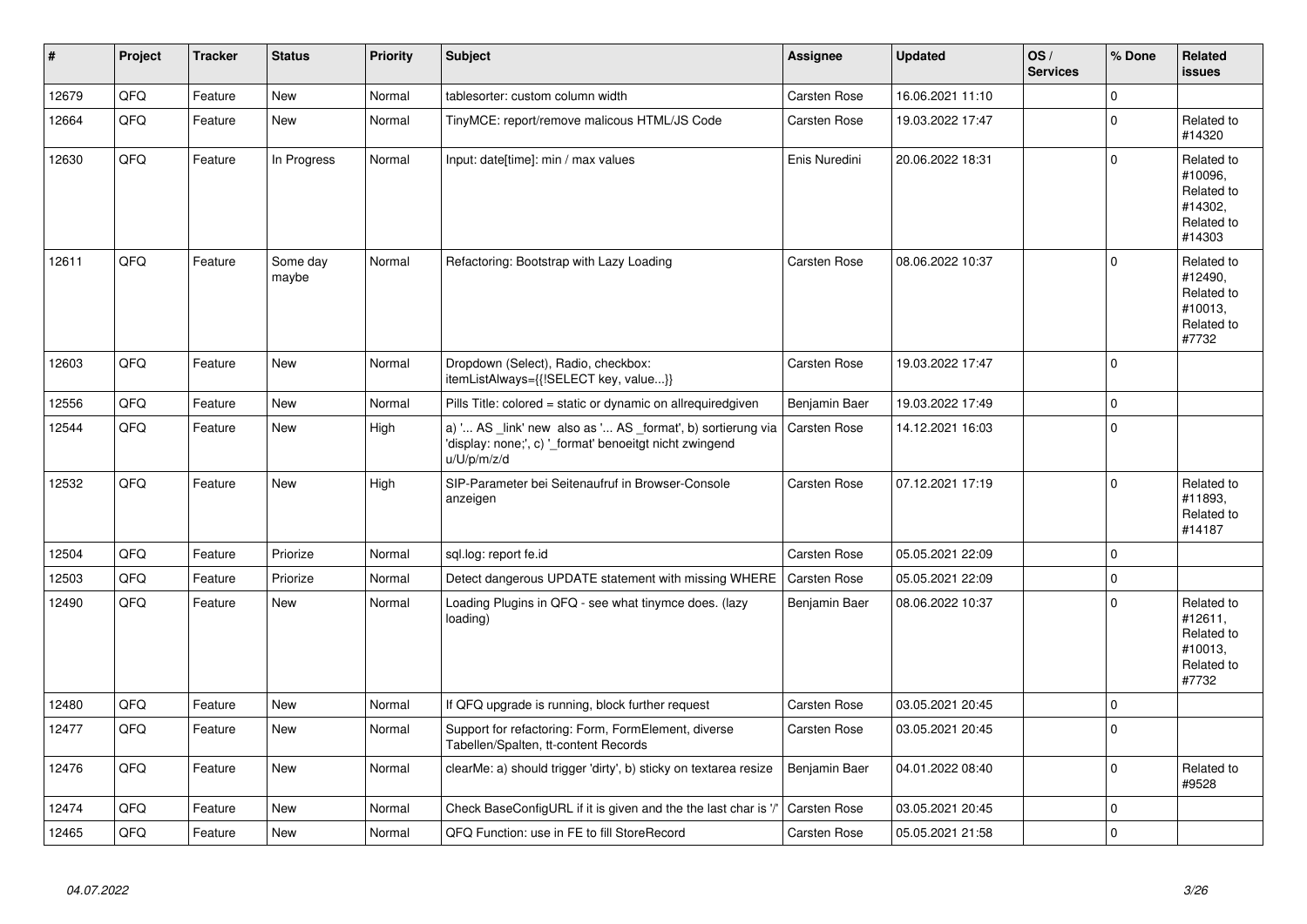| #     | Project | <b>Tracker</b> | <b>Status</b>     | <b>Priority</b> | <b>Subject</b>                                                                                                 | <b>Assignee</b> | <b>Updated</b>   | OS/<br><b>Services</b> | % Done              | Related<br><b>issues</b>                                                    |
|-------|---------|----------------|-------------------|-----------------|----------------------------------------------------------------------------------------------------------------|-----------------|------------------|------------------------|---------------------|-----------------------------------------------------------------------------|
| 12452 | QFQ     | Feature        | Priorize          | Normal          | BaseURL: alsways with '/' at the end                                                                           | Carsten Rose    | 19.06.2022 13:45 |                        | 0                   | Related to<br>#10782                                                        |
| 12439 | QFQ     | Feature        | In Progress       | Normal          | TinyMCE Paste from Word & Character Count/Limit                                                                | Carsten Rose    | 05.05.2021 22:15 |                        | 0                   |                                                                             |
| 12413 | QFQ     | Feature        | New               | Normal          | STORE_TYPO3: enhance for {{be_users.email:T}},<br>{{fe users.email:T}}                                         | Carsten Rose    | 03.05.2021 20:45 |                        | 0                   | Related to<br>#12412,<br>Related to<br>#10012                               |
| 12412 | QFQ     | Feature        | <b>New</b>        | Normal          | Action/Escape qualifier 'e' (empty), '0': if given, an empty<br>string (or '0') will be treated as 'not found' | Carsten Rose    | 08.05.2021 09:40 |                        | 0                   | Related to<br>#12413,<br>Related to<br>#10012                               |
| 12400 | QFQ     | Feature        | <b>New</b>        | Normal          | Tutorial ist in QFQ Doku, Wird in der Suche gefunden, es<br>gibt aber kein Menupunkt - Inhalt ueberpruefen     | Carsten Rose    | 03.05.2021 20:45 |                        | 0                   |                                                                             |
| 12337 | QFQ     | Feature        | Some day<br>maybe | Normal          | Database.php: better caching                                                                                   | Carsten Rose    | 16.09.2021 15:10 |                        | 0                   |                                                                             |
| 12330 | QFQ     | Feature        | New               | Normal          | Copy to input field / text area / TinyMCE                                                                      | Carsten Rose    | 07.04.2021 09:01 |                        | 0                   |                                                                             |
| 12315 | QFQ     | Feature        | Some day<br>maybe | Normal          | Form History (Diffs) / Backups                                                                                 | Carsten Rose    | 16.09.2021 15:10 |                        | 0                   |                                                                             |
| 12269 | QFQ     | Feature        | New               | Normal          | 2FA - Login                                                                                                    | Carsten Rose    | 03.05.2021 20:45 |                        | 0                   |                                                                             |
| 12262 | QFQ     | Feature        | ToDo              | Normal          | Form buttons on top: more customable                                                                           | Enis Nuredini   | 17.06.2022 10:44 |                        | 0                   | Related to<br>#13945, Has<br>duplicate<br>#4046, Has<br>duplicate<br>#10080 |
| 12186 | QFQ     | Feature        | <b>New</b>        | High            | TinyMCE Config für Objekte                                                                                     | Carsten Rose    | 07.12.2021 17:19 |                        | 0                   | <b>Blocks</b><br>#12632                                                     |
| 12163 | QFQ     | Feature        | <b>New</b>        | Normal          | Checkbox: table wrap                                                                                           | Carsten Rose    | 03.05.2021 20:51 |                        | 0                   |                                                                             |
| 12162 | QFQ     | Feature        | New               | Normal          | FE.type=sendmail: personalized mailing (several mails) via<br>template                                         | Carsten Rose    | 03.05.2021 20:45 |                        | $\Omega$            |                                                                             |
| 12156 | QFQ     | Feature        | <b>New</b>        | Normal          | Form: Optional disable 'leave page'                                                                            |                 | 03.05.2021 20:45 |                        | 0                   |                                                                             |
| 12146 | QFQ     | Feature        | New               | Normal          | Autocron Job: Anzeigen wann der naechste Job ausgefuehrt<br>wird, resp das er nicht ausgefuehrt wird           | Carsten Rose    | 15.03.2021 15:23 |                        | 0                   |                                                                             |
| 12135 | QFQ     | Feature        | New               | Normal          | Subrecord: Notiz                                                                                               |                 | 24.04.2021 16:58 |                        | $\mathsf{O}\xspace$ |                                                                             |
| 12119 | QFQ     | Feature        | New               | Normal          | AS paged: error message missing if there ist no 'r'<br>argument.                                               | Carsten Rose    | 03.05.2021 20:51 |                        | 0                   |                                                                             |
| 12109 | QFQ     | Feature        | New               | Normal          | Donwload Link: Plain, SIP, Persistent Link, Peristent SIP -<br>new notation                                    | Carsten Rose    | 03.05.2021 20:45 |                        | 0                   | Related to<br>#12085                                                        |
| 12039 | QFQ     | Feature        | New               | Normal          | Missing htmlSpecialChar() in pre processing on form submit                                                     |                 | 18.02.2021 00:09 |                        | 0                   | Related to<br>#14320                                                        |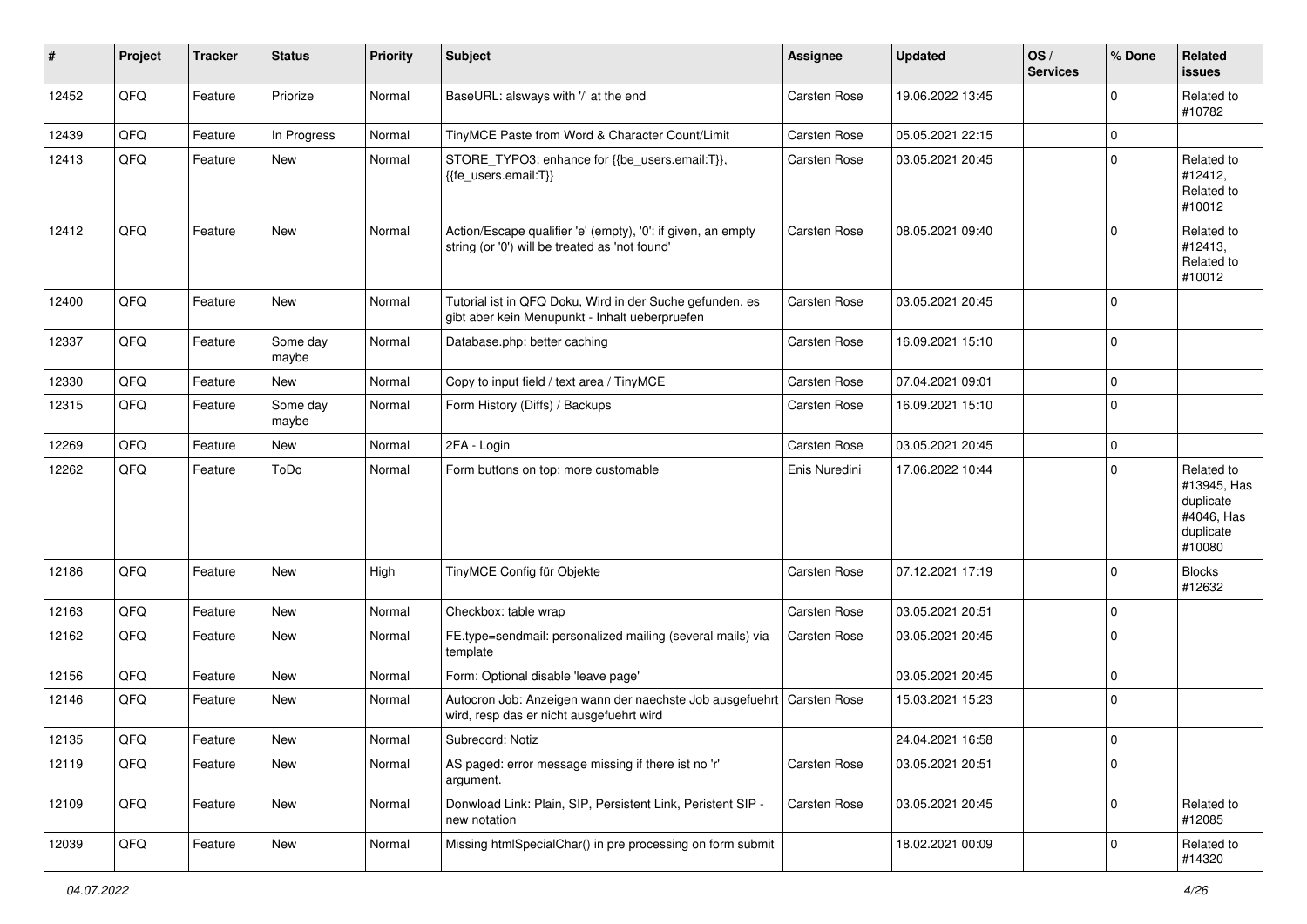| #     | Project | <b>Tracker</b> | <b>Status</b>     | <b>Priority</b> | <b>Subject</b>                                                                                       | <b>Assignee</b>                                        | <b>Updated</b>   | OS/<br><b>Services</b> | % Done         | <b>Related</b><br><b>issues</b>               |                      |
|-------|---------|----------------|-------------------|-----------------|------------------------------------------------------------------------------------------------------|--------------------------------------------------------|------------------|------------------------|----------------|-----------------------------------------------|----------------------|
| 12038 | QFQ     | Feature        | <b>New</b>        | Normal          | a) STORE_VAR: filenameOnlyStripUniq, b) SP:<br>QSTRIPUNIQ()                                          |                                                        | 17.02.2021 23:55 |                        | $\Omega$       |                                               |                      |
| 12024 | QFQ     | Feature        | <b>New</b>        | Normal          | Excel Export: text columns by default decode<br>htmlspeciachar()                                     | Carsten Rose                                           | 17.02.2021 23:55 |                        | 0              | Related to<br>#12022                          |                      |
| 12023 | QFQ     | Feature        | New               | Normal          | MySQL Stored Precdure: QDECODESPECIALCHAR()                                                          | Carsten Rose                                           | 16.02.2021 11:16 |                        | 0              | Related to<br>#12022                          |                      |
| 11980 | QFQ     | Feature        | In Progress       | Normal          | protected verzeichnis MUSS geschützt werden                                                          | Carsten Rose                                           | 07.09.2021 13:30 |                        | 0              |                                               |                      |
| 11955 | QFQ     | Feature        | New               | Normal          | subrecord: new title option to set <th> attributes - e.g. to<br/>customize tablesorter options.</th> | attributes - e.g. to<br>customize tablesorter options. | Carsten Rose     | 03.05.2021 20:47       |                | $\mathbf 0$                                   | Related to<br>#11775 |
| 11893 | QFQ     | Feature        | <b>New</b>        | High            | Broken SIP: a) only report one time, b) only report in main<br>column                                | Carsten Rose                                           | 12.05.2021 12:13 |                        | 0              | Related to<br>#12532,<br>Related to<br>#14187 |                      |
| 11892 | QFQ     | Feature        | New               | Normal          | tablesorter: columns with links are hard to order - new<br>qualifier 'Y: <ord>'</ord>                | Enis Nuredini                                          | 23.03.2022 09:22 |                        | 0              |                                               |                      |
| 11850 | QFQ     | Feature        | New               | Urgent          | Wizard Form: basierend auf einer Tabelle eine Form<br>anlegen.                                       |                                                        | 03.05.2021 21:12 |                        | 0              | Blocked by<br>#8082                           |                      |
| 11775 | QFQ     | Feature        | New               | Normal          | Subrecord Tooltip pro Feld                                                                           | Carsten Rose                                           | 18.12.2020 15:22 |                        | $\Omega$       | Related to<br>#11955                          |                      |
| 11747 | QFQ     | Feature        | New               | Normal          | Maintenance Page with Redirect                                                                       | Carsten Rose                                           | 03.05.2021 20:47 |                        | 0              | Related to<br>#11741                          |                      |
| 11716 | QFQ     | Feature        | New               | Normal          | Form an beliebiger Stelle im Report anzeigen                                                         |                                                        | 09.12.2020 09:47 |                        | $\mathbf 0$    |                                               |                      |
| 11702 | QFQ     | Feature        | New               | Normal          | HTML Special Char makes no sense for 'allbut' if '&' is<br>forbidden                                 | Carsten Rose                                           | 07.12.2021 16:35 |                        | 0              | Related to<br>#5112,<br>Related to<br>#14320  |                      |
| 11535 | QFQ     | Feature        | New               | Normal          | Ability to create SQL columns in frontend QFQ forms                                                  |                                                        | 17.11.2020 12:11 |                        | $\mathbf 0$    |                                               |                      |
| 11534 | QFQ     | Feature        | New               | Normal          | Report: Action on selected rows - Table batchprocessing<br>feature                                   |                                                        | 18.11.2020 08:15 |                        | $\overline{0}$ |                                               |                      |
| 11523 | QFQ     | Feature        | New               | Normal          | Mit dynamic Update erkennen, ob Upload gemacht wurde                                                 | Carsten Rose                                           | 13.11.2020 15:07 |                        | 0              | Related to<br>#9533                           |                      |
| 11516 | QFQ     | Feature        | <b>New</b>        | Normal          | Multi Page Form (Previous/Next Buttons)                                                              | Carsten Rose                                           | 16.03.2021 17:52 |                        | $\Omega$       |                                               |                      |
| 11504 | QFQ     | Feature        | New               | Normal          | Dynamic Update: Button text update for 'Save',' Close' &<br>'Delete'                                 | Carsten Rose                                           | 12.11.2020 23:44 |                        | $\Omega$       |                                               |                      |
| 11460 | QFQ     | Feature        | New               | Normal          | Easier creation of changelog: gitchangelog                                                           | Carsten Rose                                           | 12.06.2021 10:20 |                        | $\Omega$       | Related to<br>#13467                          |                      |
| 11323 | QFQ     | Feature        | Some day<br>maybe | Normal          | Report Frontend Editor Modal + Codemirror                                                            | Carsten Rose                                           | 16.09.2021 15:10 |                        | 0              | Related to<br>#11036                          |                      |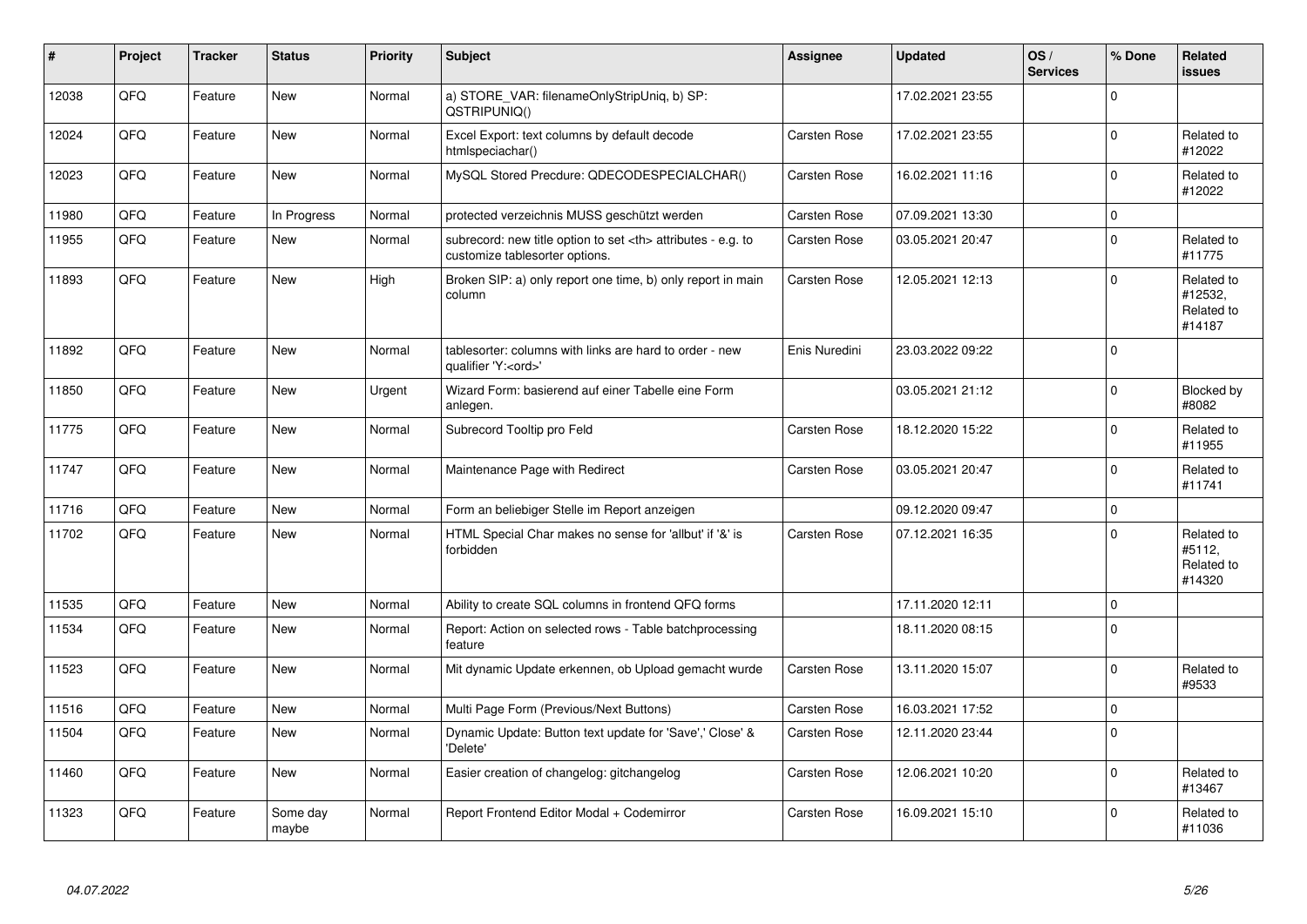| $\vert$ # | Project | <b>Tracker</b> | <b>Status</b>     | <b>Priority</b> | <b>Subject</b>                                                                       | Assignee            | <b>Updated</b>   | OS/<br><b>Services</b> | % Done              | Related<br>issues                            |
|-----------|---------|----------------|-------------------|-----------------|--------------------------------------------------------------------------------------|---------------------|------------------|------------------------|---------------------|----------------------------------------------|
| 11322     | QFQ     | Feature        | Some day<br>maybe | Normal          | Form Element JSON - (multiline parameter field)                                      | Carsten Rose        | 16.09.2021 15:10 |                        | $\mathbf 0$         |                                              |
| 11320     | QFQ     | Feature        | Priorize          | Normal          | Typo3 Version 10 support                                                             | <b>Carsten Rose</b> | 05.05.2021 22:09 |                        | $\mathbf 0$         |                                              |
| 11217     | QFQ     | Feature        | Some day<br>maybe | Normal          | <b>Extend Script Functionality</b>                                                   | Carsten Rose        | 16.09.2021 15:10 |                        | $\mathbf 0$         |                                              |
| 11080     | QFQ     | Feature        | New               | Normal          | Send MQTT messages                                                                   | Carsten Rose        | 29.08.2020 19:49 |                        | 0                   |                                              |
| 11076     | QFQ     | Feature        | In Progress       | Normal          | SELECT  AS websocket                                                                 | Carsten Rose        | 30.08.2020 17:49 |                        | $\pmb{0}$           |                                              |
| 11036     | QFQ     | Feature        | Some day<br>maybe | Normal          | inline report editor permissions                                                     | Carsten Rose        | 16.09.2021 15:09 |                        | $\pmb{0}$           | Related to<br>#11323                         |
| 10996     | QFQ     | Feature        | New               | Normal          | Download video via sip: no seek                                                      | Carsten Rose        | 12.08.2020 14:18 |                        | $\mathbf 0$         |                                              |
| 10979     | QFQ     | Feature        | <b>New</b>        | Normal          | Ajax Calls an API - dataReport                                                       | <b>Carsten Rose</b> | 11.05.2022 12:15 |                        | $\mathbf 0$         |                                              |
| 10976     | QFQ     | Feature        | New               | Normal          | Excel Export Verbesserungen                                                          | Carsten Rose        | 06.08.2020 10:56 |                        | $\pmb{0}$           |                                              |
| 10874     | QFQ     | Feature        | New               | Normal          | Erstellen eines Foreign Keys in der Tabelle "FormElement"                            |                     | 13.07.2020 10:11 |                        | $\mathsf{O}\xspace$ |                                              |
| 10819     | QFQ     | Feature        | New               | Normal          | Persistent SIP - second try                                                          | Carsten Rose        | 29.06.2020 23:02 |                        | $\mathsf{O}\xspace$ | Related to<br>#6261                          |
| 10782     | QFQ     | Feature        | Feedback          | Normal          | Tiny MCE: Image Upload                                                               | Enis Nuredini       | 16.05.2022 23:16 |                        | $\Omega$            | Related to<br>#12452                         |
| 10763     | QFQ     | Feature        | New               | Normal          | form accessed and submitted despite logout?                                          |                     | 16.06.2020 11:43 |                        | 0                   |                                              |
| 10745     | QFQ     | Feature        | Some day<br>maybe | Normal          | <b>Tablesorter Excel Export</b>                                                      | <b>Carsten Rose</b> | 16.09.2021 15:09 |                        | $\pmb{0}$           |                                              |
| 10738     | QFQ     | Feature        | Some day<br>maybe | Normal          | CORS headers for external API requests                                               |                     | 10.06.2020 14:00 |                        | $\mathbf 0$         |                                              |
| 10716     | QFQ     | Feature        | Some day<br>maybe | Normal          | Business Logic mit Externen Skripten                                                 | Carsten Rose        | 16.09.2021 15:10 |                        | 0                   | Related to<br>#10713,<br>Related to<br>#8217 |
| 10714     | QFQ     | Feature        | New               | Normal          | multi Table Form                                                                     | Carsten Rose        | 16.03.2021 18:44 |                        | $\Omega$            |                                              |
| 10593     | QFQ     | Feature        | <b>New</b>        | Normal          | label2: text behind input element                                                    | Carsten Rose        | 16.05.2020 10:57 |                        | 0                   |                                              |
| 10569     | QFQ     | Feature        | Priorize          | Normal          | link _blank more safe                                                                | Enis Nuredini       | 25.03.2022 12:44 |                        | $\pmb{0}$           |                                              |
| 10463     | QFQ     | Feature        | <b>New</b>        | Normal          | Report _link: expliztes setzen von HTML Tags (Bedarf fuer<br>'data-selenium' & 'id') | Enis Nuredini       | 23.03.2022 09:23 |                        | $\mathbf 0$         | Related to<br>#7648                          |
| 10443     | QFQ     | Feature        | In Progress       | Normal          | Konzept_api / _live                                                                  | <b>Carsten Rose</b> | 07.05.2020 09:39 |                        | $\mathbf 0$         |                                              |
| 10384     | QFQ     | Feature        | <b>New</b>        | Normal          | Parameter Exchange QFQ Instances                                                     |                     | 07.05.2020 09:38 |                        | $\mathbf 0$         |                                              |
| 10345     | QFQ     | Feature        | New               | Normal          | Templates - Patterns QFQ Style                                                       |                     | 03.05.2021 21:01 |                        | $\mathbf 0$         | Related to<br>#10713                         |
| 10124     | QFQ     | Feature        | Feedback          | Normal          | qfq AAI-Login                                                                        | Karin Niffeler      | 07.05.2020 09:36 |                        | $\pmb{0}$           |                                              |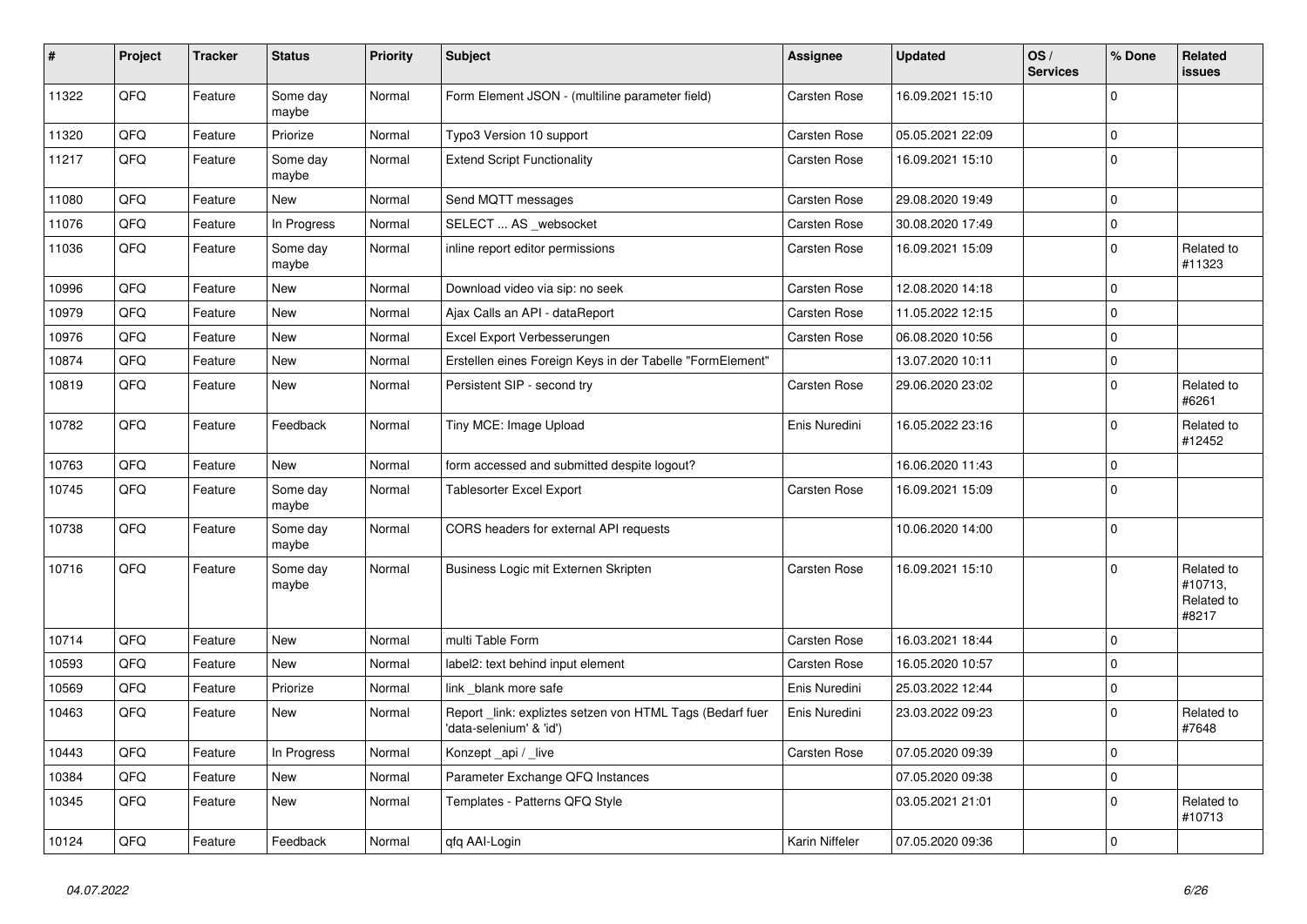| #     | Project | <b>Tracker</b> | <b>Status</b>     | <b>Priority</b> | <b>Subject</b>                                                                                                                        | <b>Assignee</b>     | <b>Updated</b>   | OS/<br><b>Services</b> | % Done      | Related<br><b>issues</b>                                               |
|-------|---------|----------------|-------------------|-----------------|---------------------------------------------------------------------------------------------------------------------------------------|---------------------|------------------|------------------------|-------------|------------------------------------------------------------------------|
| 10119 | QFQ     | Feature        | New               | Normal          | Dropdown (selectlist) & TypeAhead: format and catagorize<br>list                                                                      | Carsten Rose        | 07.05.2020 09:36 |                        | $\Omega$    |                                                                        |
| 10116 | QFQ     | Feature        | Some day<br>maybe | Normal          | TypeAhead: Tag - show inside 'input' element                                                                                          | Carsten Rose        | 16.09.2021 15:09 |                        | $\mathbf 0$ |                                                                        |
| 10114 | QFQ     | Feature        | <b>New</b>        | High            | Symbol (Link): 'G:' (Glyphicon) replaced by 'i:' (icon)                                                                               |                     | 07.12.2021 17:19 |                        | $\Omega$    | Related to<br>#3797,<br>Related to<br>#4194                            |
| 10095 | QFQ     | Feature        | Some day<br>maybe | Normal          | Generic Gitlab Integration into QFQ                                                                                                   | <b>Carsten Rose</b> | 16.09.2021 15:10 |                        | $\Omega$    |                                                                        |
| 10080 | QFQ     | Feature        | New               | Normal          | Popup on 'save' / 'close': configure dialog (answer<br>yes/no/cancle/)                                                                | <b>Carsten Rose</b> | 28.03.2021 20:52 |                        | $\mathbf 0$ | Is duplicate<br>of #12262                                              |
| 10015 | QFQ     | Feature        | Priorize          | Normal          | Monospace in Textarea                                                                                                                 | <b>Carsten Rose</b> | 03.02.2020 13:40 |                        | 0           |                                                                        |
| 10014 | QFQ     | Feature        | New               | Normal          | Manual.rst: describe behaviour and process order of<br>fillStoreVar, slaveId, sqlBefore,                                              | Carsten Rose        | 01.02.2020 22:31 |                        | $\Omega$    |                                                                        |
| 10013 | QFQ     | Feature        | Some day<br>maybe | Normal          | FE.typ=editor: CodeMirror                                                                                                             | Carsten Rose        | 08.06.2022 10:37 |                        | $\Omega$    | Related to<br>#12611,<br>Related to<br>#12490,<br>Related to<br>#7732  |
| 10012 | QFQ     | Feature        | Priorize          | Normal          | redirectAllMailTo: {{beEmail:T}}                                                                                                      | Carsten Rose        | 08.05.2021 09:54 |                        | $\Omega$    | Related to<br>#12412,<br>Related to<br>#12413,<br>Related to<br>#10011 |
| 10011 | QFQ     | Feature        | Priorize          | Normal          | Offer new STORE_TYPO3 Variable 'beUser', 'beEmail'                                                                                    | Carsten Rose        | 08.05.2021 09:51 |                        | $\Omega$    | Related to<br>#10012,<br>Related to<br>#12511                          |
| 10005 | QFQ     | Feature        | Priorize          | Normal          | Report / special column name:  AS _calendar                                                                                           | <b>Carsten Rose</b> | 03.06.2020 17:28 |                        | $\Omega$    |                                                                        |
| 10003 | QFQ     | Feature        | Priorize          | Normal          | fieldset: stronger visualize group                                                                                                    | Benjamin Baer       | 12.02.2020 08:13 |                        | 0           |                                                                        |
| 9983  | QFQ     | Feature        | New               | Normal          | Report Notation: new keyword 'range'                                                                                                  | Carsten Rose        | 01.02.2020 15:55 |                        | $\mathbf 0$ |                                                                        |
| 9968  | QFQ     | Feature        | Priorize          | Normal          | Tooltip in Links for Developer                                                                                                        | Carsten Rose        | 01.02.2020 23:17 |                        | 0           |                                                                        |
| 9928  | QFQ     | Feature        | Priorize          | Normal          | SpecialColumnName: a) Deprecated: ' AS "_+tag " ', b)<br>New: ' AS "_ <tag1><tag2>" '</tag2></tag1>                                   | Carsten Rose        | 01.02.2020 23:17 |                        | $\mathbf 0$ | Related to<br>#9929                                                    |
| 9927  | QFQ     | Feature        | New               | Normal          | QFQ Update: a) Update nur machen wenn BE User<br>eingeloggt ist., b) Bei Fehler genaue Meldung welcher<br>Updateschritt Probleme hat. | Carsten Rose        | 22.01.2020 12:59 |                        | $\mathbf 0$ |                                                                        |
| 9900  | QFQ     | Feature        | Priorize          | Normal          | Generic API Call: tt-content record >> JSON                                                                                           | Carsten Rose        | 01.02.2020 10:13 |                        | $\pmb{0}$   |                                                                        |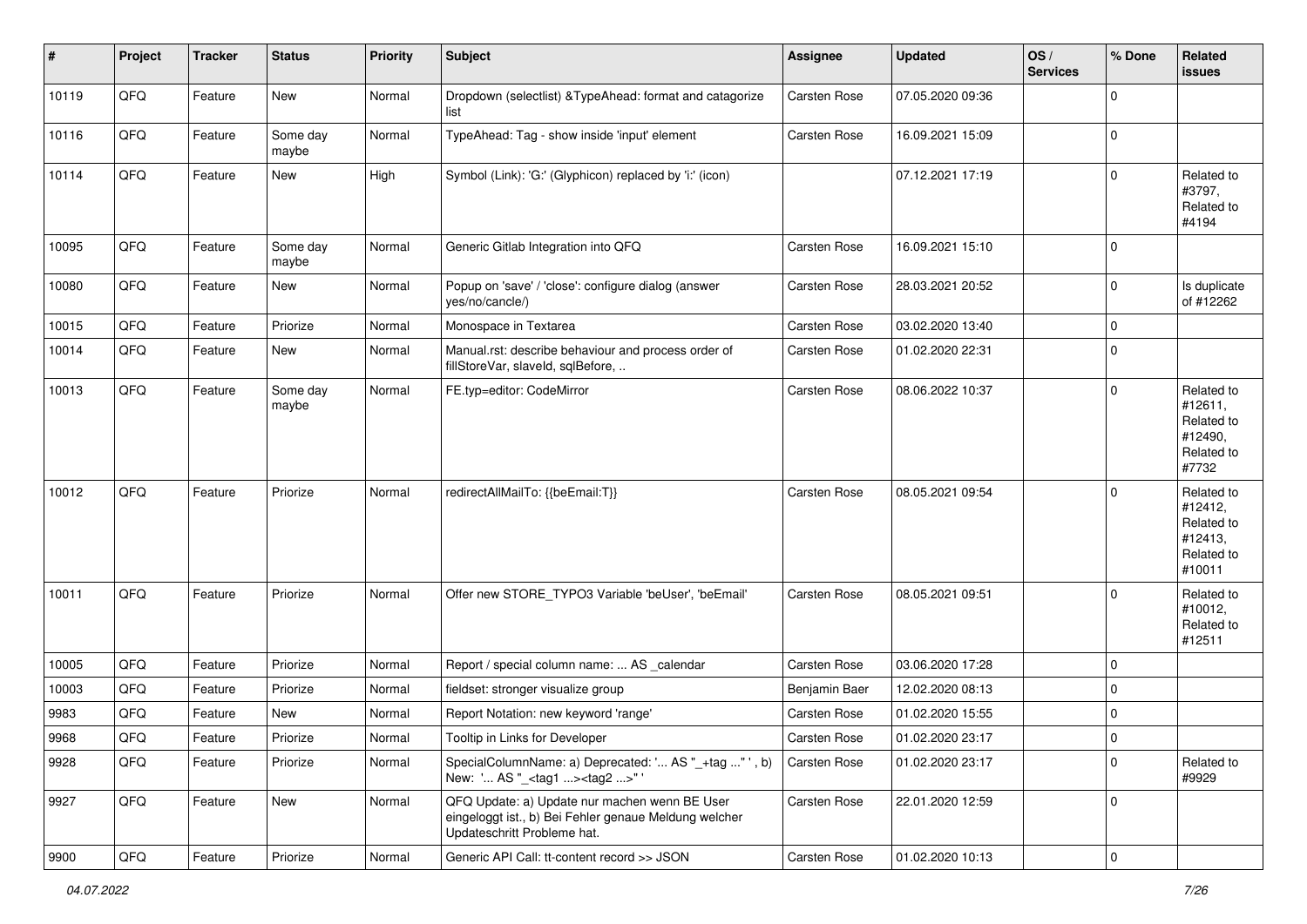| #    | Project | <b>Tracker</b> | <b>Status</b>     | <b>Priority</b> | Subject                                                                         | <b>Assignee</b> | <b>Updated</b>   | OS/<br><b>Services</b> | % Done      | Related<br>issues                                                    |
|------|---------|----------------|-------------------|-----------------|---------------------------------------------------------------------------------|-----------------|------------------|------------------------|-------------|----------------------------------------------------------------------|
| 9853 | QFQ     | Feature        | New               | Normal          | Check das SQL / QFQ / Mail Logfile geschrieben wird                             |                 | 09.01.2020 11:15 |                        | $\mathbf 0$ |                                                                      |
| 9811 | QFQ     | Feature        | New               | Normal          | Report: tag every n'th row                                                      | Carsten Rose    | 01.02.2020 23:22 |                        | 0           |                                                                      |
| 9781 | QFQ     | Feature        | New               | Normal          | Button: CSS class to make buttons smaller                                       | Carsten Rose    | 01.02.2020 23:22 |                        | 0           |                                                                      |
| 9777 | QFQ     | Feature        | New               | Normal          | Logging QFQ Variables                                                           | Carsten Rose    | 16.12.2019 17:17 |                        | $\mathbf 0$ |                                                                      |
| 9707 | QFQ     | Feature        | New               | Normal          | SIP security: encode pageId and check pageId on decode                          | Carsten Rose    | 01.02.2020 23:22 |                        | 0           |                                                                      |
| 9706 | QFQ     | Feature        | New               | Normal          | Multi File Upload (hidden template group)                                       | Carsten Rose    | 01.02.2020 23:22 |                        | $\mathbf 0$ | Related to<br>#7521,<br>Related to<br>#5562,<br>Related to<br>#13330 |
| 9704 | QFQ     | Feature        | Some day<br>maybe | Normal          | Thumbnails Generieren beim Splitten von PDF Files                               | Carsten Rose    | 11.12.2019 16:01 |                        | $\mathbf 0$ |                                                                      |
| 9668 | QFQ     | Feature        | Priorize          | Normal          | Form.mode: rename 'hidden' to 'hide'                                            | Carsten Rose    | 05.05.2021 22:14 |                        | $\mathbf 0$ | Related to<br>#6437                                                  |
| 9602 | QFQ     | Feature        | New               | Normal          | Form definition as JSON                                                         | Carsten Rose    | 01.02.2020 23:21 |                        | 0           | Related to<br>#9600                                                  |
| 9579 | QFQ     | Feature        | Some day<br>maybe | Normal          | Multiform with Process Row                                                      | Carsten Rose    | 11.12.2019 16:01 |                        | $\mathbf 0$ |                                                                      |
| 9548 | QFQ     | Feature        | Feedback          | High            | FormElement: Pattern mismatch - optional report only on<br>focus lost           | Benjamin Baer   | 03.05.2021 21:14 |                        | $\mathbf 0$ |                                                                      |
| 9537 | QFQ     | Feature        | New               | Normal          | FormEditor: Edit fieldset in FrontEnd                                           | Carsten Rose    | 01.02.2020 23:22 |                        | $\Omega$    |                                                                      |
| 9394 | QFQ     | Feature        | Priorize          | Normal          | REST: allow for non numerical ids in get requests                               | Carsten Rose    | 05.05.2021 22:10 |                        | $\mathbf 0$ |                                                                      |
| 9352 | QFQ     | Feature        | New               | Normal          | FE 'Native' fire slaveld, sqlAfter, sqlIns                                      | Carsten Rose    | 01.02.2020 23:22 |                        | 0           |                                                                      |
| 9348 | QFQ     | Feature        | New               | Normal          | defaultThumbnailSize: pre render thumbnails                                     | Carsten Rose    | 12.06.2021 09:05 |                        | 0           |                                                                      |
| 9346 | QFQ     | Feature        | Priorize          | Normal          | beforeSave: check if an upload is given                                         | Carsten Rose    | 11.06.2021 21:18 |                        | $\mathbf 0$ |                                                                      |
| 9221 | QFQ     | Feature        | New               | Normal          | typeAhead: Zeichenlimite ausschalten                                            | Carsten Rose    | 29.06.2022 22:36 |                        | $\mathbf 0$ |                                                                      |
| 9208 | QFQ     | Feature        | New               | Normal          | Manage 'recent' records                                                         | Carsten Rose    | 01.02.2020 23:22 |                        | 0           |                                                                      |
| 9136 | QFQ     | Feature        | New               | Normal          | Create ZIP files with dynamic PDFs                                              | Carsten Rose    | 01.02.2020 23:22 |                        | 0           |                                                                      |
| 9135 | QFQ     | Feature        | Priorize          | Normal          | Progress Bar generic / replace old hourglass download<br>popup                  | Benjamin Baer   | 03.01.2022 07:43 |                        | $\mathbf 0$ |                                                                      |
| 9130 | QFQ     | Feature        | Some day<br>maybe | Normal          | tablesorter: Automatic Row numbering / Zeilenummer                              | Benjamin Baer   | 01.02.2020 23:22 |                        | $\mathsf 0$ |                                                                      |
| 9129 | QFG     | Feature        | New               | Normal          | sqlValidate: Message as notification, not as error                              | Carsten Rose    | 01.02.2020 23:22 |                        | $\mathsf 0$ | Related to<br>#9128                                                  |
| 9128 | QFQ     | Feature        | New               | Normal          | Error Message: not replaced variables- a) replace back to<br>'{{', b) underline | Carsten Rose    | 01.02.2020 23:22 |                        | 0           | Related to<br>#9129                                                  |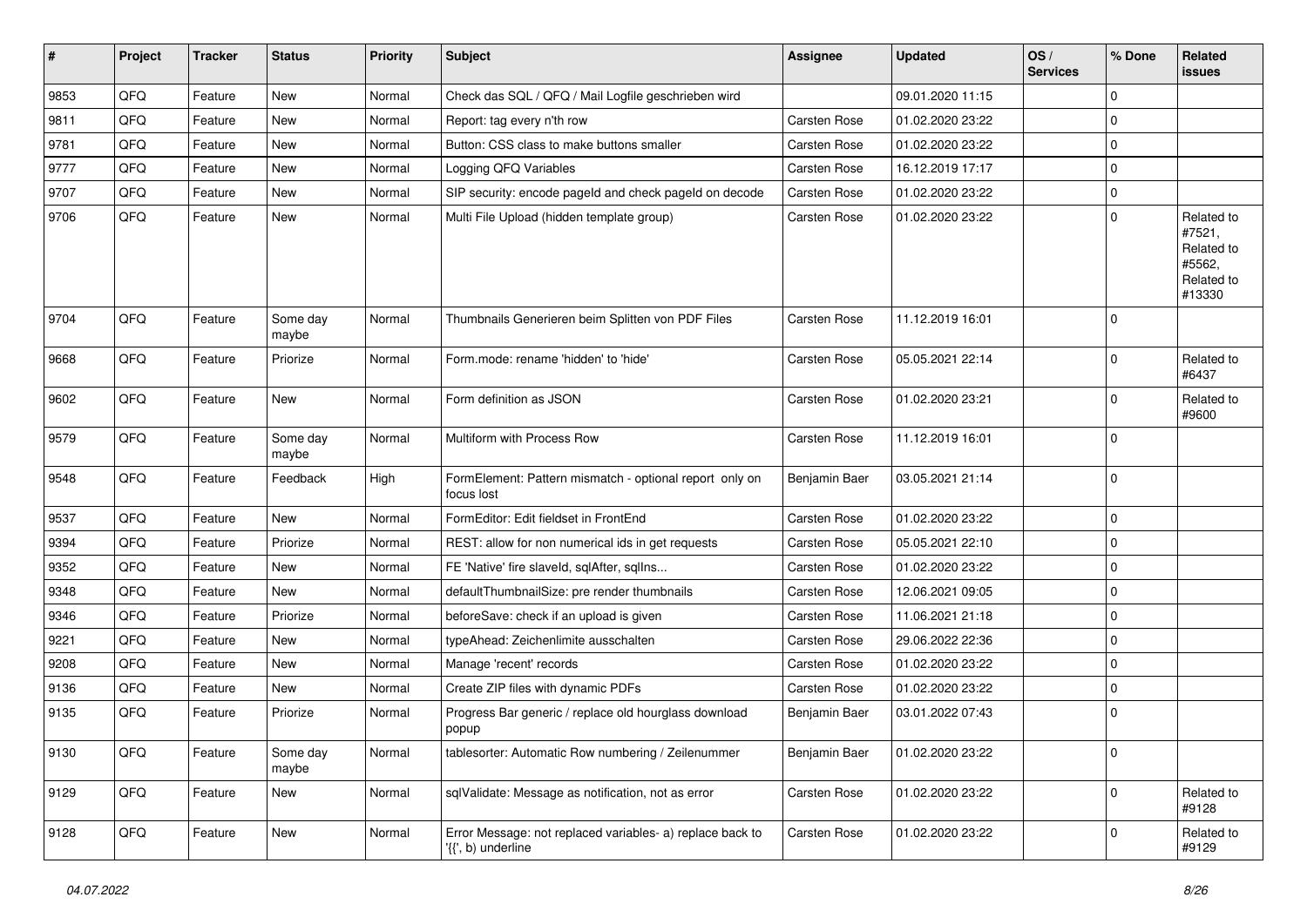| $\vert$ # | Project | <b>Tracker</b> | <b>Status</b>     | <b>Priority</b> | <b>Subject</b>                                                                                         | <b>Assignee</b> | <b>Updated</b>   | OS/<br><b>Services</b> | % Done      | <b>Related</b><br><b>issues</b>                 |
|-----------|---------|----------------|-------------------|-----------------|--------------------------------------------------------------------------------------------------------|-----------------|------------------|------------------------|-------------|-------------------------------------------------|
| 9052      | QFQ     | Feature        | Feedback          | High            | Report: CodeMirror with SQL Syntax Highlight in FE                                                     | Enis Nuredini   | 08.06.2022 10:25 |                        | $\Omega$    |                                                 |
| 8975      | QFQ     | Feature        | New               | Normal          | Report Notation: 2.0                                                                                   | Carsten Rose    | 01.02.2020 23:22 |                        | $\Omega$    | Related to<br>#8963                             |
| 8963      | QFQ     | Feature        | Priorize          | Normal          | Setting values in a store: flexible way                                                                | Carsten Rose    | 05.05.2021 22:10 |                        | $\Omega$    | Related to<br>#8975                             |
| 8962      | QFQ     | Feature        | <b>New</b>        | High            | allow for form fields with identical names                                                             | Carsten Rose    | 03.05.2021 21:14 |                        | $\mathbf 0$ |                                                 |
| 8894      | QFQ     | Feature        | Some day<br>maybe | Normal          | Documentation Tags Usable in QFQ Application                                                           | Carsten Rose    | 11.12.2019 16:01 |                        | $\Omega$    |                                                 |
| 8892      | QFQ     | Feature        | Some day<br>maybe | Normal          | Display and Edit SQL Comments in Form Editor                                                           | Carsten Rose    | 11.12.2019 16:01 |                        | $\Omega$    |                                                 |
| 8806      | QFQ     | Feature        | <b>New</b>        | Normal          | SQL Function nl2br                                                                                     | Carsten Rose    | 01.02.2020 23:22 |                        | $\Omega$    |                                                 |
| 8719      | QFQ     | Feature        | New               | Normal          | extraButtonLock: add support for 0/1                                                                   | Carsten Rose    | 01.02.2020 23:22 |                        | $\mathbf 0$ |                                                 |
| 8702      | QFQ     | Feature        | New               | Normal          | Load Record which is locked: missing user info                                                         | Carsten Rose    | 11.12.2019 16:16 |                        | $\Omega$    | Related to<br>#9789                             |
| 8586      | QFQ     | Feature        | Some day<br>maybe | Normal          | QFQ: Enhance Error message for 'record not found'                                                      | Carsten Rose    | 16.09.2021 15:10 |                        | $\Omega$    |                                                 |
| 8585      | QFQ     | Feature        | Priorize          | Normal          | Enhance Error message for 'unknown form'                                                               | Carsten Rose    | 01.02.2020 10:13 |                        | $\mathbf 0$ |                                                 |
| 8584      | QFQ     | Feature        | Priorize          | Normal          | FE 'Action' - never assign to Container (except Template<br>Group)                                     | Carsten Rose    | 01.02.2020 10:13 |                        | $\Omega$    |                                                 |
| 8520      | QFQ     | Feature        | Some day<br>maybe | Normal          | Bring QFQ to Composer                                                                                  | Carsten Rose    | 16.09.2021 15:10 |                        | $\Omega$    |                                                 |
| 8336      | QFQ     | Feature        | <b>New</b>        | Normal          | Form > modified > Close New: a) Optional disable popup, b)<br>custom text, c) mode on save: close stay | Carsten Rose    | 01.02.2020 23:22 |                        | $\Omega$    | Related to<br>#8335                             |
| 8277      | QFQ     | Feature        | Priorize          | Normal          | fe.parameter.default=                                                                                  | Carsten Rose    | 01.02.2020 23:17 |                        | $\Omega$    | Related to<br>#8113                             |
| 8217      | QFQ     | Feature        | New               | Normal          | if-elseif-else construct                                                                               | Carsten Rose    | 16.03.2021 18:41 |                        | $\mathbf 0$ | Related to<br>#10716                            |
| 8204      | QFQ     | Feature        | Priorize          | High            | Position 'required mark'                                                                               | Carsten Rose    | 16.06.2021 13:44 |                        | $\mathbf 0$ |                                                 |
| 8187      | QFQ     | Feature        | New               | Normal          | Subrecord: enable/hide new button - make new/edit/delete<br>customizeable.                             | Carsten Rose    | 06.03.2021 18:44 |                        | $\mathbf 0$ | Related to<br>#11326                            |
| 8101      | QFQ     | Feature        | Some day<br>maybe | Normal          | Password hash: support further hashing methods                                                         | Carsten Rose    | 16.09.2021 15:10 |                        | $\mathbf 0$ |                                                 |
| 8089      | QFQ     | Feature        | New               | Normal          | Copy/Paste for FormElements                                                                            | Carsten Rose    | 01.02.2020 23:22 |                        | 0           |                                                 |
| 8082      | QFQ     | Feature        | Priorize          | High            | Contact form without saving record                                                                     | Carsten Rose    | 07.12.2021 15:20 |                        | $\mathbf 0$ | Related to<br>#8587,<br><b>Blocks</b><br>#11850 |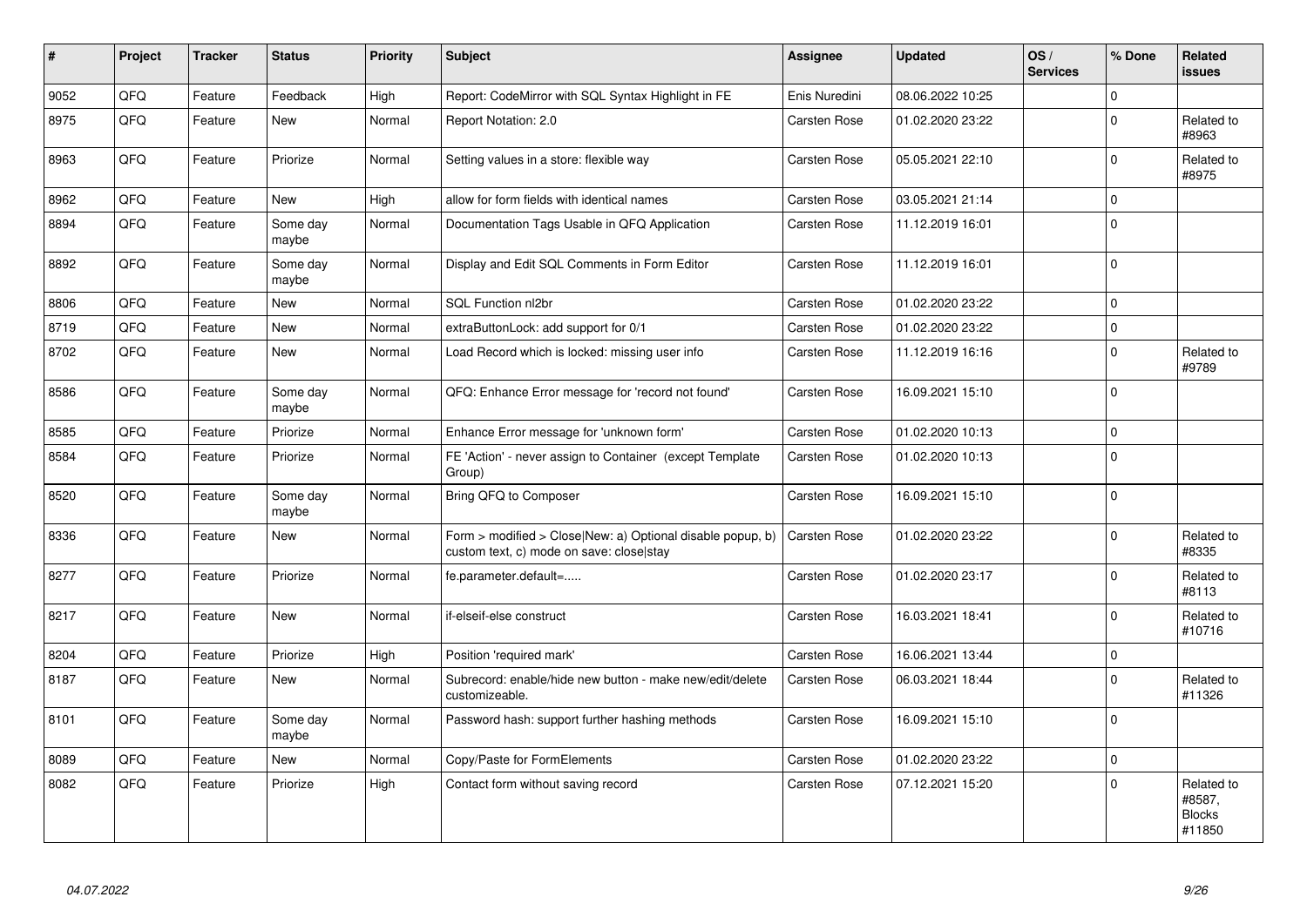| $\sharp$ | Project    | <b>Tracker</b> | <b>Status</b>     | <b>Priority</b> | <b>Subject</b>                                                          | <b>Assignee</b>     | <b>Updated</b>   | OS/<br><b>Services</b> | % Done      | Related<br><b>issues</b>                                               |
|----------|------------|----------------|-------------------|-----------------|-------------------------------------------------------------------------|---------------------|------------------|------------------------|-------------|------------------------------------------------------------------------|
| 8056     | QFQ        | Feature        | Some day<br>maybe | Normal          | Termin Organisation (Reservation)                                       |                     | 01.02.2020 23:19 |                        | $\mathbf 0$ | Related to<br>#8658                                                    |
| 8044     | QFQ        | Feature        | Priorize          | Normal          | Transaction: a) Form, b) Report                                         | Carsten Rose        | 05.05.2021 22:14 |                        | 0           | Related to<br>#8043                                                    |
| 8034     | <b>OFO</b> | Feature        | Priorize          | Normal          | FormElement 'data': 22.22.2222 should not be accepted                   | Carsten Rose        | 01.02.2020 10:13 |                        | $\pmb{0}$   |                                                                        |
| 7965     | QFQ        | Feature        | Priorize          | Normal          | Input type 'text' with visual format - currency                         | Benjamin Baer       | 03.01.2022 07:45 |                        | $\pmb{0}$   |                                                                        |
| 7924     | QFQ        | Feature        | New               | Normal          | Radio/Checkbox with Tooltip                                             | Carsten Rose        | 01.02.2020 23:22 |                        | $\pmb{0}$   |                                                                        |
| 7921     | QFQ        | Feature        | Some day<br>maybe | Normal          | Rest API Export: URL kuerzer machen                                     |                     | 01.02.2020 23:19 |                        | $\pmb{0}$   |                                                                        |
| 7920     | QFQ        | Feature        | <b>New</b>        | Normal          | FE: Syntax Highlight, Zeinlenumbruch                                    | Carsten Rose        | 01.02.2020 10:03 |                        | $\mathbf 0$ |                                                                        |
| 7850     | QFQ        | Feature        | <b>New</b>        | High            | Upload records: non 'pathFileName' column                               | Carsten Rose        | 03.05.2021 21:14 |                        | $\mathbf 0$ |                                                                        |
| 7812     | QFQ        | Feature        | <b>New</b>        | Normal          | FE 'Subrecord' - new option 'subrecordShowFilter',<br>'subrecordPaging' | Carsten Rose        | 01.02.2020 23:22 |                        | $\mathbf 0$ |                                                                        |
| 7732     | QFQ        | Feature        | Some day<br>maybe | Normal          | Javascript: Lazy Loading der add on libs                                | Benjamin Baer       | 08.06.2022 10:38 |                        | $\mathbf 0$ | Related to<br>#12611,<br>Related to<br>#12490,<br>Related to<br>#10013 |
| 7730     | QFQ        | Feature        | Priorize          | Normal          | SELECT Box: title in between                                            | Benjamin Baer       | 01.02.2020 23:22 |                        | $\pmb{0}$   |                                                                        |
| 7683     | QFQ        | Feature        | New               | Normal          | Special column names in '{{ SELECT  AS _link }}' should<br>be detected  | Carsten Rose        | 01.02.2020 23:21 |                        | $\mathbf 0$ |                                                                        |
| 7681     | QFQ        | Feature        | New               | Normal          | Optional switch off 'check for modified record'                         | Carsten Rose        | 01.02.2020 23:21 |                        | $\pmb{0}$   |                                                                        |
| 7660     | QFQ        | Feature        | New               | Normal          | IMAP: import mails to DB, move / delete mails                           | Carsten Rose        | 01.02.2020 09:52 |                        | $\pmb{0}$   |                                                                        |
| 7630     | QFQ        | Feature        | Priorize          | Normal          | detailed error message for simple upload                                | Carsten Rose        | 01.02.2020 10:13 |                        | 0           |                                                                        |
| 7602     | QFQ        | Feature        | ToDo              | High            | Multi Select: with checkboxes                                           | Benjamin Baer       | 22.03.2022 09:07 |                        | $\pmb{0}$   |                                                                        |
| 7522     | QFQ        | Feature        | Priorize          | Normal          | Inserting default index.html to folder (Avoid Apache<br>Indexing)       | Carsten Rose        | 01.02.2020 10:13 |                        | $\pmb{0}$   |                                                                        |
| 7521     | QFQ        | Feature        | New               | Normal          | TemplateGroup: fe.type=upload                                           | Carsten Rose        | 01.02.2020 23:21 |                        | $\pmb{0}$   | Related to<br>#9706                                                    |
| 7520     | QFQ        | Feature        | <b>New</b>        | Normal          | QR Code:  AS _qr ( AS _link)                                            | Carsten Rose        | 01.02.2020 23:22 |                        | $\mathbf 0$ |                                                                        |
| 7519     | QFQ        | Feature        | <b>New</b>        | Normal          | Select: Multi                                                           | <b>Carsten Rose</b> | 01.02.2020 23:22 |                        | $\mathbf 0$ |                                                                        |
| 7481     | QFQ        | Feature        | <b>New</b>        | Normal          | Detect 'BaseUrl' automatically                                          | <b>Carsten Rose</b> | 01.02.2020 23:21 |                        | $\mathbf 0$ |                                                                        |
| 7480     | QFQ        | Feature        | New               | Normal          | Record History (Undo / Redo)                                            | Carsten Rose        | 11.12.2019 16:16 |                        | $\pmb{0}$   | Related to<br>#2361                                                    |
| 7453     | QFQ        | Feature        | Some day<br>maybe | Normal          | import / export forms QFQ                                               | Carsten Rose        | 16.09.2021 15:10 |                        | $\mathbf 0$ |                                                                        |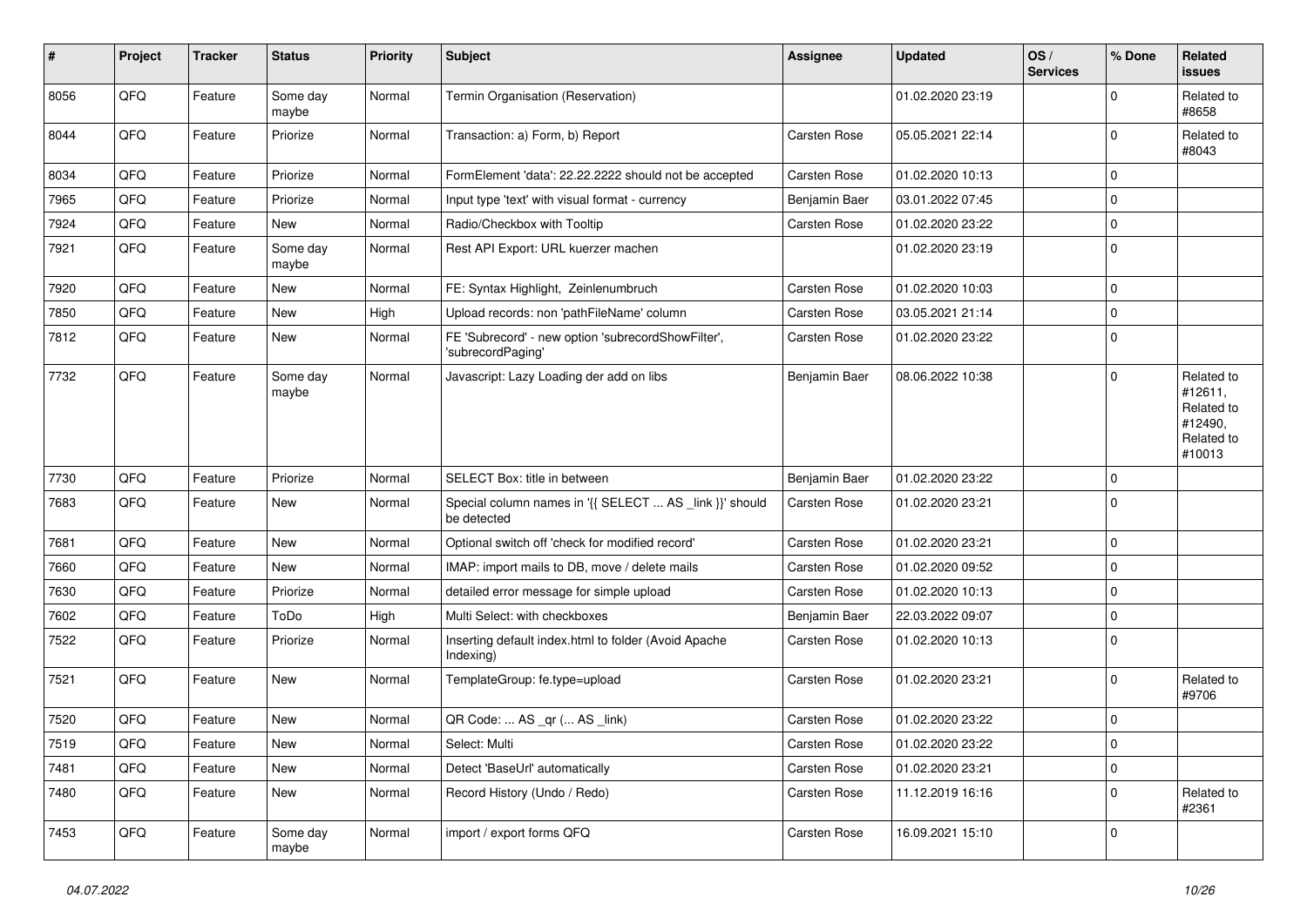| #    | Project | <b>Tracker</b> | <b>Status</b>     | <b>Priority</b> | <b>Subject</b>                                                                                 | <b>Assignee</b>     | <b>Updated</b>   | OS/<br><b>Services</b> | % Done         | <b>Related</b><br>issues |
|------|---------|----------------|-------------------|-----------------|------------------------------------------------------------------------------------------------|---------------------|------------------|------------------------|----------------|--------------------------|
| 7452 | QFQ     | Feature        | Some day<br>maybe | Normal          | automate deployment new QFQ version                                                            | Carsten Rose        | 16.09.2021 15:10 |                        | $\Omega$       |                          |
| 7342 | QFQ     | Feature        | <b>New</b>        | Normal          | add content $=$ hide this                                                                      | Carsten Rose        | 01.02.2020 23:21 |                        | $\overline{0}$ |                          |
| 7336 | QFQ     | Feature        | Some day<br>maybe | Normal          | PDF Upload: disallow PDFs with specific Meta information                                       | Carsten Rose        | 11.12.2019 16:01 |                        | $\mathbf 0$    |                          |
| 7290 | QFQ     | Feature        | Priorize          | Normal          | FormEditor: title as textarea if LEN(title)>60                                                 | Carsten Rose        | 01.02.2020 10:13 |                        | $\mathbf 0$    | Blocked by<br>#7682      |
| 7280 | QFQ     | Feature        | New               | Normal          | recently used table                                                                            | Carsten Rose        | 01.02.2020 23:21 |                        | 0              |                          |
| 7278 | QFQ     | Feature        | Some day<br>maybe | Normal          | Form: Wert vordefinieren der immer gesetzt wird                                                |                     | 02.05.2021 09:27 |                        | $\mathbf 0$    |                          |
| 7239 | QFQ     | Feature        | <b>New</b>        | Normal          | TinyMCE: html tag whitelist                                                                    | Carsten Rose        | 01.02.2020 23:21 |                        | $\Omega$       | Related to<br>#14320     |
| 7229 | QFQ     | Feature        | Some day<br>maybe | Normal          | New FormElement.type: Button                                                                   |                     | 01.02.2021 12:32 |                        | $\Omega$       |                          |
| 7217 | QFQ     | Feature        | Priorize          | Normal          | Download: notice User if ` sip=?` is missing                                                   | <b>Carsten Rose</b> | 01.02.2020 10:13 |                        | 0              |                          |
| 7175 | QFQ     | Feature        | New               | Normal          | Upload: md5 hash as filename                                                                   | Carsten Rose        | 01.02.2020 23:21 |                        | $\mathbf 0$    |                          |
| 7119 | QFQ     | Feature        | New               | Normal          | Upload: scaleDownWidth, scaleDownHeight                                                        | Carsten Rose        | 01.02.2020 23:21 |                        | 0              |                          |
| 7109 | QFQ     | Feature        | New               | Normal          | Dynamic Updates: row/element hide                                                              | Carsten Rose        | 01.02.2020 23:22 |                        | $\mathbf 0$    | Has duplicate<br>#4081   |
| 7108 | QFQ     | Feature        | Some day<br>maybe | Normal          | QFQ Wrap Elements                                                                              |                     | 11.12.2019 16:01 |                        | $\overline{0}$ |                          |
| 7107 | QFQ     | Feature        | Some day<br>maybe | Normal          | Showcase Registration Tool: Anmeldung / Administration :<br>Liste Anmeldungen / Emaileinaldung | Carsten Rose        | 11.12.2019 16:01 |                        | $\Omega$       |                          |
| 7106 | QFQ     | Feature        | Some day<br>maybe | Normal          | Beispiel Nummerierung von Rows in Report                                                       |                     | 11.12.2019 16:01 |                        | $\mathbf 0$    |                          |
| 7105 | QFQ     | Feature        | Some day<br>maybe | Normal          | Beispiel wie man in einer zweiten Tabelle speichert.                                           |                     | 11.12.2019 16:01 |                        | 0              |                          |
| 7104 | QFQ     | Feature        | Some day<br>maybe | Normal          | Manual: hint about escaping if '\r' appears in mail body                                       |                     | 11.12.2019 16:01 |                        | 0              |                          |
| 7102 | QFQ     | Feature        | <b>New</b>        | Normal          | Comment sign in report: '#' and '--'                                                           | Carsten Rose        | 01.02.2020 23:21 |                        | $\Omega$       |                          |
| 7100 | QFQ     | Feature        | Some day<br>maybe | Normal          | Download: log access, max downloads, time limit                                                |                     | 01.02.2020 23:19 |                        | $\mathbf{0}$   |                          |
| 7099 | QFQ     | Feature        | New               | Normal          | Redesign FormEditor                                                                            | Carsten Rose        | 01.02.2020 23:21 |                        | $\Omega$       |                          |
| 6998 | QFQ     | Feature        | Priorize          | Normal          | Form: with debug=on show column information as tooltip of<br>column label                      | Carsten Rose        | 01.02.2020 10:13 |                        | $\Omega$       |                          |
| 6992 | QFQ     | Feature        | Some day<br>maybe | Normal          | DB exception: Syntax Highlight                                                                 |                     | 11.12.2019 16:01 |                        | $\mathbf 0$    | Related to<br>#5450      |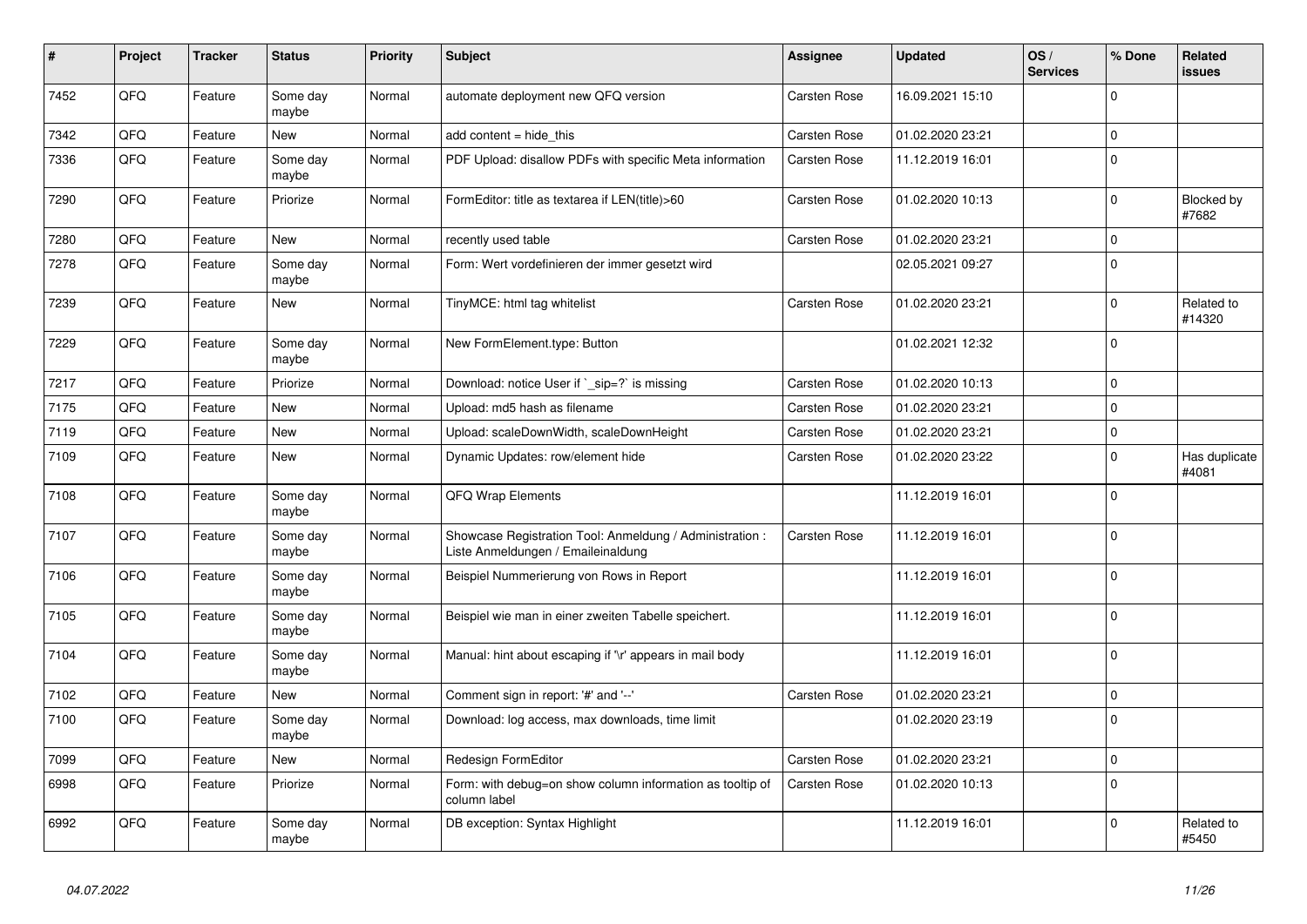| #    | Project | <b>Tracker</b> | <b>Status</b>     | <b>Priority</b> | Subject                                                                                                                    | <b>Assignee</b>     | <b>Updated</b>   | OS/<br><b>Services</b> | % Done      | Related<br>issues                           |
|------|---------|----------------|-------------------|-----------------|----------------------------------------------------------------------------------------------------------------------------|---------------------|------------------|------------------------|-------------|---------------------------------------------|
| 6972 | QFQ     | Feature        | Some day<br>maybe | Normal          | Fabric Clipboard / cross browser tab                                                                                       | Benjamin Baer       | 01.02.2020 23:21 |                        | $\Omega$    |                                             |
| 6970 | QFQ     | Feature        | Some day<br>maybe | Normal          | tablesorter: default fuer 'sortReset' aendern von 'Ctrl' zu 'Alt'                                                          | Benjamin Baer       | 01.02.2020 23:21 |                        | $\mathbf 0$ |                                             |
| 6870 | QFQ     | Feature        | Priorize          | Normal          | Click on '_link' triggers an API call                                                                                      | Benjamin Baer       | 03.01.2022 08:25 |                        | $\mathbf 0$ |                                             |
| 6855 | QFQ     | Feature        | New               | Normal          | With {{feUser:U}}!={{feUser:T}}: Save / Delete: only possible<br>with {{feUserSave:U}}='yes' and '{{feUserDelete:U}}='yes' | Carsten Rose        | 01.02.2020 23:21 |                        | $\mathbf 0$ |                                             |
| 6801 | QFQ     | Feature        | Priorize          | Normal          | Fabric: Maximize / FullIscreen                                                                                             | Benjamin Baer       | 21.03.2022 09:56 |                        | 0           |                                             |
| 6765 | QFQ     | Feature        | New               | Normal          | Moeglichkeit via QFQ eigene Logs zu schreiben                                                                              | <b>Carsten Rose</b> | 01.02.2020 23:21 |                        | $\mathbf 0$ |                                             |
| 6723 | QFQ     | Feature        | New               | Normal          | Report QFQ Installation and Version                                                                                        | <b>Carsten Rose</b> | 12.06.2021 09:07 |                        | 0           |                                             |
| 6715 | QFQ     | Feature        | Some day<br>maybe | Normal          | Code-Refactoring: dbArray vereinheitlichen                                                                                 | <b>Carsten Rose</b> | 11.12.2019 16:02 |                        | $\Omega$    |                                             |
| 6704 | QFQ     | Feature        | Some day<br>maybe | Normal          | Upload Mode: Bilder in Notizen rechts sollen aktuellen<br>Upload repräsentieren.                                           |                     | 01.02.2020 23:19 |                        | $\mathbf 0$ | Related to<br>#3264                         |
| 6602 | QFQ     | Feature        | New               | Normal          | Formlet: in Report auf Mausklick ein mini-form oeffnen                                                                     | <b>Carsten Rose</b> | 11.12.2019 16:16 |                        | $\mathbf 0$ |                                             |
| 6594 | QFQ     | Feature        | New               | Normal          | Excel: on download, check if there is a valid sip                                                                          | Carsten Rose        | 01.02.2020 23:21 |                        | $\mathbf 0$ |                                             |
| 6515 | QFQ     | Feature        | Some day<br>maybe | Normal          | Formular: Felder dynamisch ein/ausblenden                                                                                  |                     | 11.12.2019 16:02 |                        | $\Omega$    |                                             |
| 6437 | QFQ     | Feature        | New               | Normal          | Neuer Mode Button bei FormElementen                                                                                        | <b>Carsten Rose</b> | 01.02.2020 23:21 |                        | $\mathbf 0$ | Related to<br>#9668.<br>Blocked by<br>#9678 |
| 6299 | QFQ     | Feature        | Some day<br>maybe | Normal          | Attack detection: log table with invalid SIP access                                                                        |                     | 11.12.2019 16:02 |                        | $\Omega$    | Related to<br>#3947                         |
| 6292 | QFQ     | Feature        | New               | Normal          | Download: File speichern mit Hash aber original Filename in   Carsten Rose<br>der Datenbank vermerken fuer Downloads       |                     | 01.02.2020 23:21 |                        | $\mathbf 0$ |                                             |
| 6289 | QFQ     | Feature        | <b>New</b>        | Normal          | Form: Log                                                                                                                  | <b>Carsten Rose</b> | 01.02.2020 23:21 |                        | $\mathbf 0$ |                                             |
| 6288 | QFQ     | Feature        | Some day<br>maybe | Normal          | Best Practice: Erklaeren wie man ein Formular ganz in<br>'weiss' erstellen kann                                            |                     | 11.12.2019 16:02 |                        | $\mathbf 0$ |                                             |
| 6261 | QFQ     | Feature        | New               | Normal          | Persistent SIP                                                                                                             | Carsten Rose        | 12.06.2021 09:07 |                        | $\mathbf 0$ | Related to<br>#10819                        |
| 6250 | QFQ     | Feature        | In Progress       | Normal          | Enhance layout: a) Subrecord, b) Subrecord-Title                                                                           | Carsten Rose        | 01.02.2020 23:22 |                        | $\mathbf 0$ | Related to<br>#5391                         |
| 6224 | QFQ     | Feature        | Priorize          | Normal          | Dynamic update: fade in/out fields                                                                                         | Benjamin Baer       | 21.03.2022 09:50 |                        | $\pmb{0}$   |                                             |
| 6084 | QFQ     | Feature        | Some day<br>maybe | Normal          | New escape type: 'D' - convert date                                                                                        |                     | 01.02.2020 23:19 |                        | $\mathbf 0$ |                                             |
| 6083 | QFQ     | Feature        | Some day<br>maybe | Normal          | Dynamic Update: Value Check via SQL                                                                                        |                     | 11.12.2019 16:02 |                        | $\pmb{0}$   |                                             |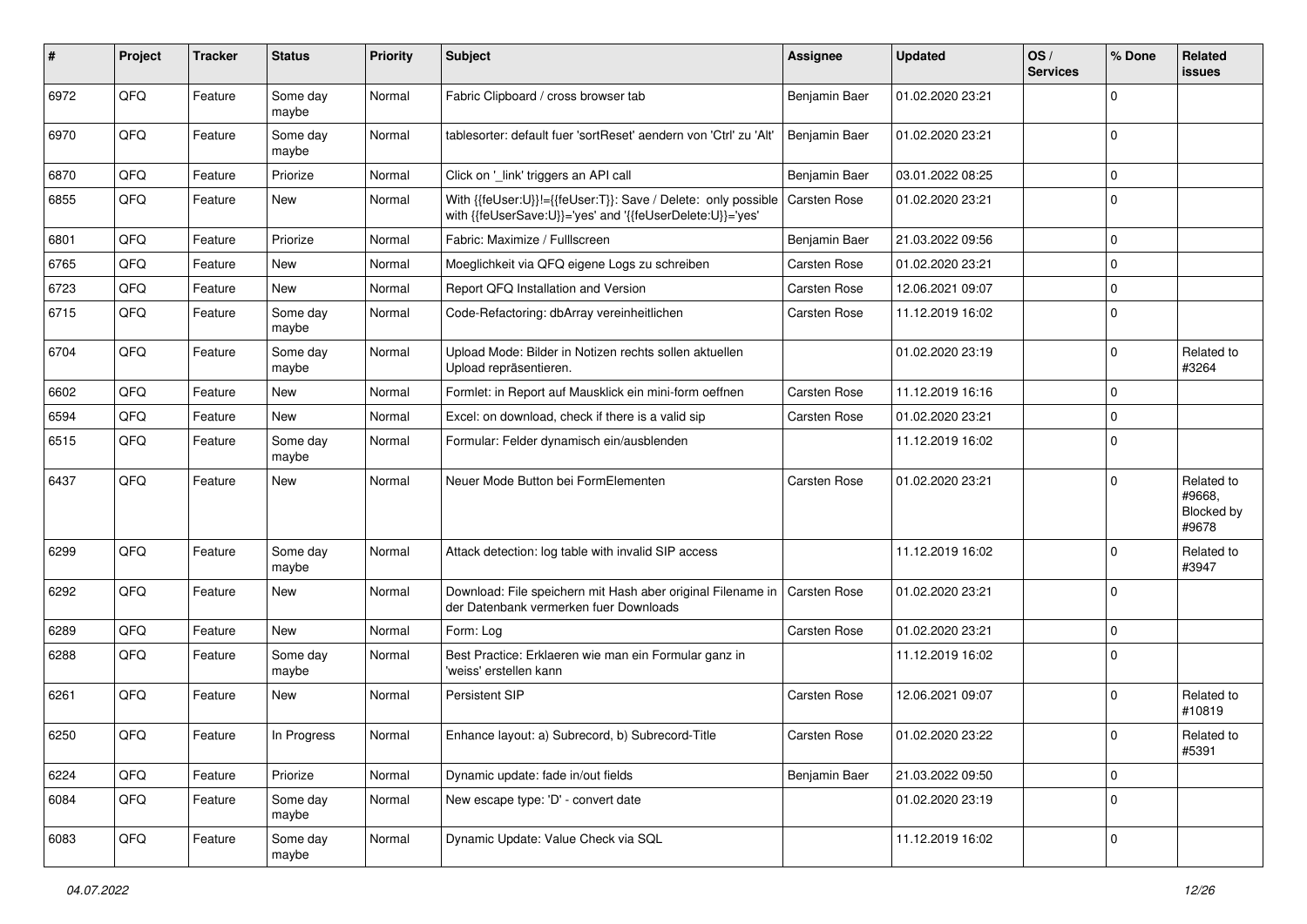| #    | Project | <b>Tracker</b> | <b>Status</b>     | Priority | Subject                                                                           | <b>Assignee</b> | <b>Updated</b>   | OS/<br><b>Services</b> | % Done      | Related<br><b>issues</b>                           |
|------|---------|----------------|-------------------|----------|-----------------------------------------------------------------------------------|-----------------|------------------|------------------------|-------------|----------------------------------------------------|
| 5983 | QFQ     | Feature        | Some day<br>maybe | Normal   | Form Submit (save & update): normalize date/-time FE                              | Carsten Rose    | 01.02.2020 23:19 |                        | $\mathbf 0$ |                                                    |
| 5942 | QFQ     | Feature        | Priorize          | Normal   | 'L' and 'type': append to links, generate via '_link' by using<br>'u:' .          | Carsten Rose    | 01.02.2020 10:13 |                        | 0           |                                                    |
| 5923 | QFQ     | Feature        | Some day<br>maybe | Normal   | fillStoreSystemBySqlLate                                                          |                 | 01.02.2020 23:19 |                        | 0           |                                                    |
| 5895 | QFQ     | Feature        | Some day<br>maybe | Normal   | Tutorial: List of all QFQ Features                                                |                 | 01.02.2020 23:19 |                        | 0           |                                                    |
| 5894 | QFQ     | Feature        | Feedback          | Normal   | Typeahead in Report: show/hide rows dynamically                                   | Carsten Rose    | 18.02.2022 08:50 |                        | 0           | Related to<br>#5893.<br>Related to<br>#5885        |
| 5893 | QFQ     | Feature        | Some day<br>maybe | Normal   | Edit on double-click                                                              |                 | 01.02.2020 23:19 |                        | $\mathbf 0$ | Related to<br>#5894                                |
| 5892 | QFQ     | Feature        | Some day<br>maybe | Normal   | QFQ should use T3 API to manipulate FE GROUP<br>membership                        |                 | 01.02.2020 23:20 |                        | 0           |                                                    |
| 5852 | QFQ     | Feature        | Some day<br>maybe | Normal   | Logging: mail.log / sql.log - im FE anzeigen und via AJAX<br>aktualisieren        | Carsten Rose    | 01.02.2020 23:19 |                        | 0           | Related to<br>#5885                                |
| 5851 | QFQ     | Feature        | Some day<br>maybe | Normal   | Queue System implementieren: MQTT, RabbitMQ                                       |                 | 01.02.2020 23:20 |                        | 0           | Related to<br>#5715                                |
| 5850 | QFQ     | Feature        | Some day<br>maybe | Normal   | Deployment: In QFQ Doc best practice fuer zeitgemaesses<br>Deployment beschreiben |                 | 01.02.2020 23:20 |                        | 0           |                                                    |
| 5805 | QFQ     | Feature        | Some day<br>maybe | Normal   | TypeAHead SQL value instead of key stored                                         |                 | 01.02.2020 23:19 |                        | $\mathbf 0$ | Related to<br>#5444                                |
| 5783 | QFQ     | Feature        | Some day<br>maybe | Normal   | <b>BPMN View/Edit</b>                                                             |                 | 11.12.2019 16:02 |                        | 0           |                                                    |
| 5782 | QFQ     | Feature        | New               | Normal   | NextCloud API                                                                     | Carsten Rose    | 01.02.2020 10:02 |                        | 0           |                                                    |
| 5715 | QFQ     | Feature        | New               | High     | PDF Caching                                                                       | Carsten Rose    | 03.05.2021 21:14 |                        | 0           | Related to<br>#5851,<br>Related to<br>#6357        |
| 5695 | QFQ     | Feature        | In Progress       | Normal   | Multiform                                                                         | Carsten Rose    | 02.01.2021 18:38 |                        | $\mathbf 0$ |                                                    |
| 5665 | QFQ     | Feature        | Some day<br>maybe | Normal   | Versuch das '{{!' nicht mehr noetig ist.                                          | Carsten Rose    | 01.02.2020 23:20 |                        | 0           | Related to<br>#7432,<br><b>Related to</b><br>#7434 |
| 5579 | QFQ     | Feature        | Some day<br>maybe | Normal   | Enhance Doc / Presentation: variable type 'link column type'                      | Carsten Rose    | 01.02.2020 23:19 |                        | $\mathbf 0$ |                                                    |
| 5562 | QFQ     | Feature        | Priorize          | Normal   | Drag'n'Drop fuer Uploads                                                          | Benjamin Baer   | 21.03.2022 09:52 |                        | 0           | Related to<br>#9706                                |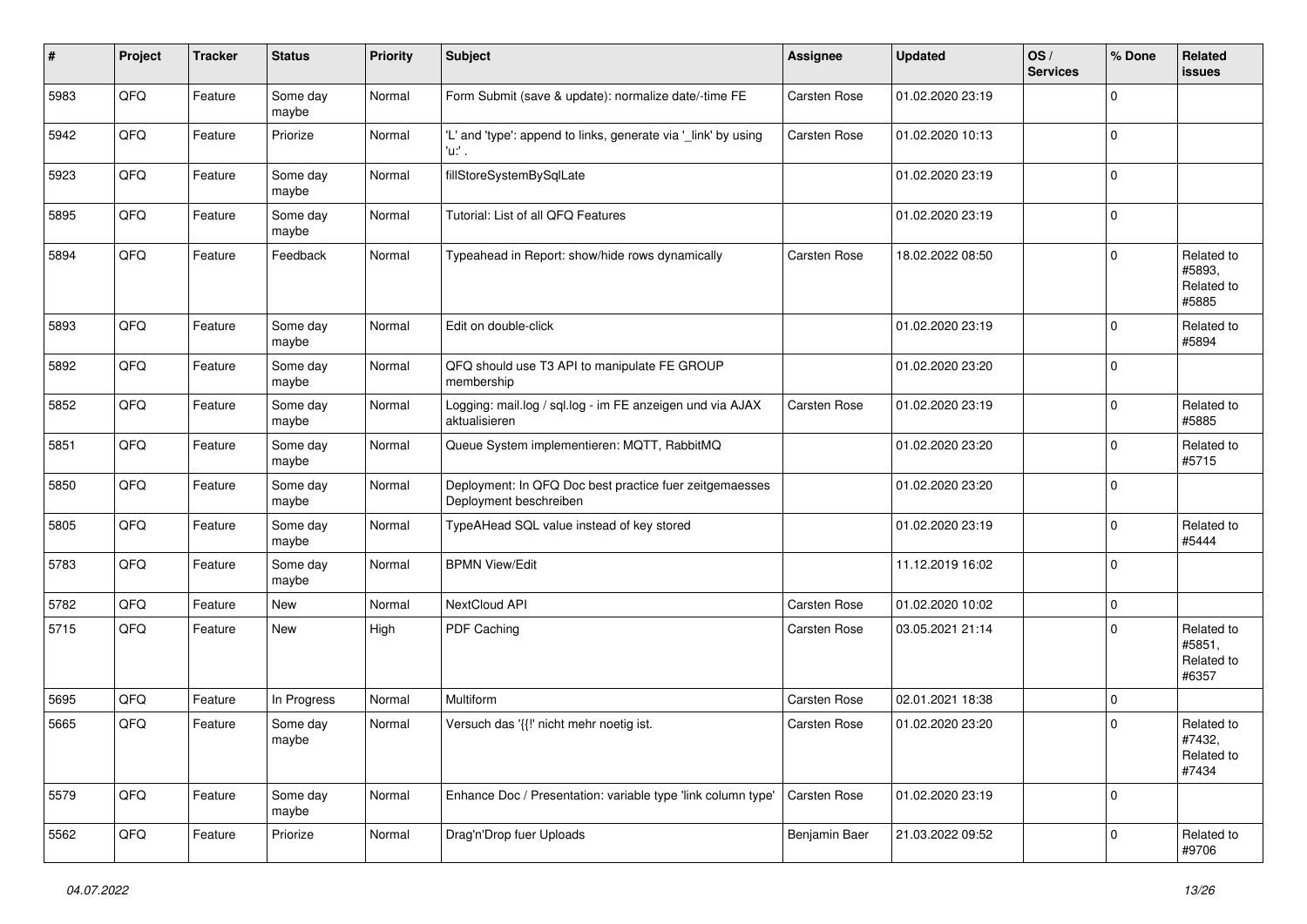| $\pmb{\sharp}$ | Project | <b>Tracker</b> | <b>Status</b>     | <b>Priority</b> | <b>Subject</b>                                                                                     | Assignee            | <b>Updated</b>   | OS/<br><b>Services</b> | % Done      | Related<br>issues    |
|----------------|---------|----------------|-------------------|-----------------|----------------------------------------------------------------------------------------------------|---------------------|------------------|------------------------|-------------|----------------------|
| 5548           | QFQ     | Feature        | Some day<br>maybe | Normal          | 801 Textfiles/Scriptfiles als Thumbnail                                                            | Carsten Rose        | 07.03.2022 16:26 |                        | $\Omega$    |                      |
| 5480           | QFQ     | Feature        | Some day<br>maybe | Normal          | QFQ: Dokumentation mit Screenshots versehen                                                        | Carsten Rose        | 01.02.2020 23:20 |                        | $\mathbf 0$ | Related to<br>#9879  |
| 5455           | QFQ     | Feature        | Some day<br>maybe | Normal          | Mail Redirects grld abhaengig                                                                      |                     | 01.02.2020 23:20 |                        | $\Omega$    |                      |
| 5452           | QFQ     | Feature        | Some day<br>maybe | Normal          | Thumbnails from PDF: bad quality                                                                   |                     | 01.02.2020 23:20 |                        | $\Omega$    |                      |
| 5428           | QFQ     | Feature        | Some day<br>maybe | Normal          | secure thumbnail: late render on access.                                                           | <b>Carsten Rose</b> | 01.02.2020 23:20 |                        | $\Omega$    |                      |
| 5389           | QFQ     | Feature        | Some day<br>maybe | Normal          | QFQ Design: Multline label / note                                                                  | Benjamin Baer       | 01.02.2020 23:19 |                        | $\Omega$    |                      |
| 5366           | QFQ     | Feature        | Priorize          | Normal          | Saving with keyboard shortcuts                                                                     | Benjamin Baer       | 21.03.2022 09:47 |                        | $\mathbf 0$ |                      |
| 5345           | QFQ     | Feature        | New               | Normal          | Report: UPDATE / INSERT / DELETE statements should<br>trigger subqueries, depending on the result. | Carsten Rose        | 27.05.2020 16:11 |                        | $\Omega$    |                      |
| 5342           | QFQ     | Feature        | Some day<br>maybe | Normal          | link - with HTML Attributes                                                                        |                     | 01.02.2020 23:20 |                        | $\Omega$    | Related to<br>#14077 |
| 5160           | QFQ     | Feature        | Some day<br>maybe | Normal          | QFQ collaborative / together.js, ShareJS, y-js, collaborative,                                     |                     | 11.12.2019 16:02 |                        | $\Omega$    |                      |
| 5132           | QFQ     | Feature        | Some day<br>maybe | Normal          | Error Message sendmail missing attachment: more details                                            | Carsten Rose        | 01.02.2020 23:19 |                        | $\Omega$    |                      |
| 5131           | QFQ     | Feature        | New               | Normal          | Activate Spin Gear ('wait/busy' indicator) via LINK attribute                                      | <b>Carsten Rose</b> | 01.02.2020 23:21 |                        | $\mathbf 0$ |                      |
| 5129           | QFQ     | Feature        | Some day<br>maybe | Normal          | Reports: SQL fuer x Achse und y Achse                                                              |                     | 11.12.2019 16:02 |                        | $\Omega$    |                      |
| 5024           | QFQ     | Feature        | Some day<br>maybe | Normal          | Fabric: Generate PDF with edits                                                                    | Benjamin Baer       | 01.02.2020 23:20 |                        | $\mathbf 0$ | Related to<br>#10704 |
| 4974           | QFQ     | Feature        | Some day<br>maybe | Normal          | Long polling - inform all listening clients of changes                                             |                     | 11.12.2019 16:02 |                        | $\Omega$    |                      |
| 4956           | QFQ     | Feature        | Some day<br>maybe | Normal          | Sendmail: Benutzerdefinierte Headers                                                               | Carsten Rose        | 11.12.2019 16:02 |                        | $\Omega$    |                      |
| 4872           | QFQ     | Feature        | Some day<br>maybe | Normal          | Fields of Typo3 page available in STORE TYPO3                                                      | <b>Carsten Rose</b> | 01.02.2020 23:19 |                        | $\Omega$    |                      |
| 4869           | QFQ     | Feature        | Some day<br>maybe | Normal          | Dynamic Update (show, hide, readonly?, required?) for<br><b>Template Group Elements</b>            | <b>Carsten Rose</b> | 01.02.2020 23:19 |                        | $\Omega$    | Related to<br>#4865  |
| 4839           | QFQ     | Feature        | Some day<br>maybe | Normal          | qfq-handle in <head> Abschnitt</head>                                                              | Carsten Rose        | 11.12.2019 16:02 |                        | $\Omega$    |                      |
| 4816           | QFQ     | Feature        | Some day<br>maybe | Normal          | Templates for QFQ Reports (Tables, Radios, )                                                       |                     | 01.02.2020 23:20 |                        | $\Omega$    |                      |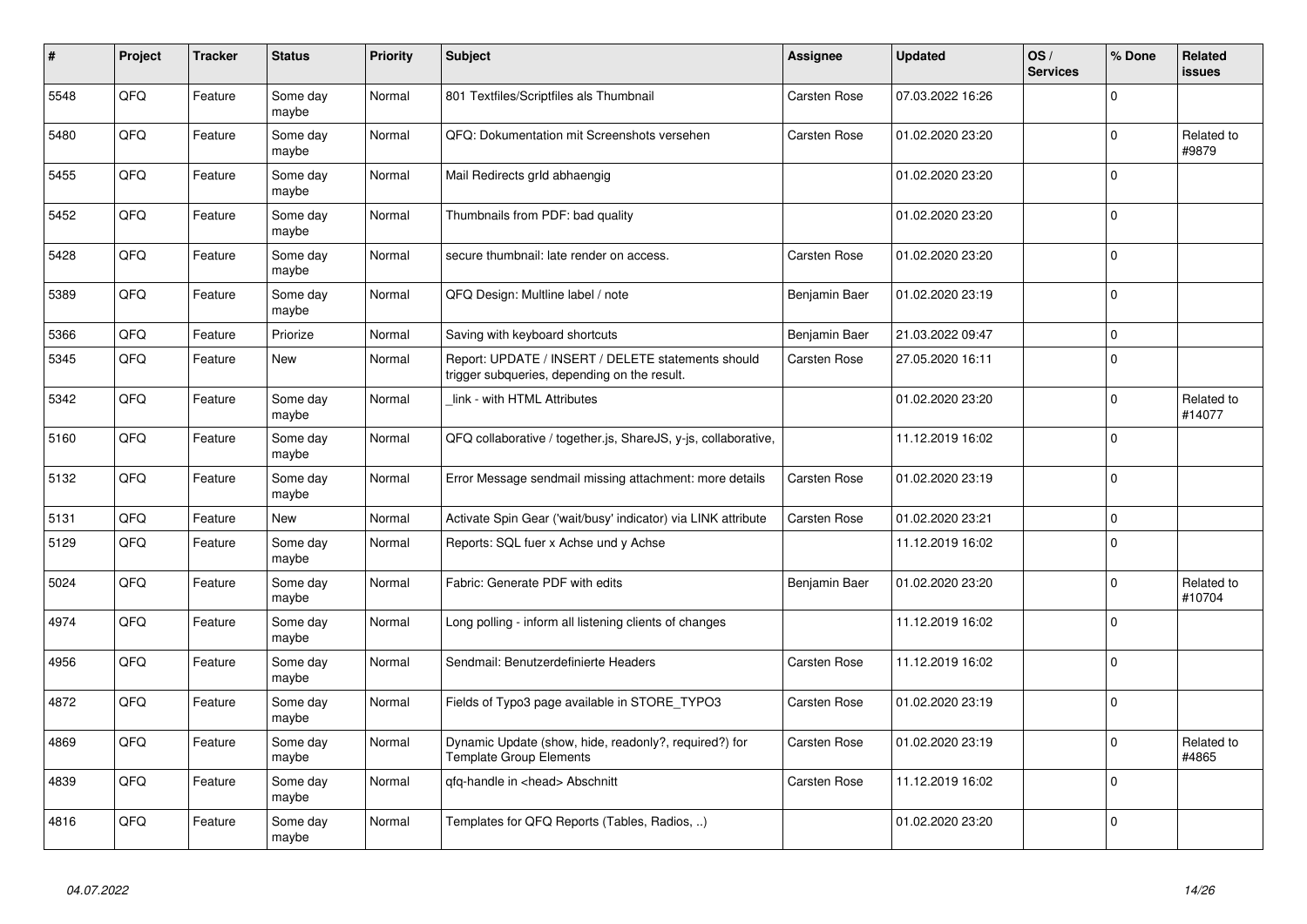| $\vert$ # | Project | <b>Tracker</b> | <b>Status</b>     | <b>Priority</b> | <b>Subject</b>                                                                                                                                                | <b>Assignee</b>     | <b>Updated</b>   | OS/<br><b>Services</b> | % Done      | Related<br>issues                           |
|-----------|---------|----------------|-------------------|-----------------|---------------------------------------------------------------------------------------------------------------------------------------------------------------|---------------------|------------------|------------------------|-------------|---------------------------------------------|
| 4757      | QFQ     | Feature        | Some day<br>maybe | Normal          | Test subrecord: download links ok? Links ok?                                                                                                                  | Carsten Rose        | 01.02.2020 23:20 |                        | $\mathbf 0$ |                                             |
| 4719      | QFQ     | Feature        | Some day<br>maybe | Normal          | Custom Message in Client in case of 'Browser tab close,<br>modification will be lost'                                                                         |                     | 01.02.2020 23:20 |                        | $\mathbf 0$ |                                             |
| 4652      | QFQ     | Feature        | Some day<br>maybe | Normal          | UZH CD: Weiterleitung auf benutzerdefinierte 403/404 Seite                                                                                                    | <b>Carsten Rose</b> | 01.02.2020 23:20 |                        | $\mathbf 0$ |                                             |
| 4650      | QFQ     | Feature        | Some day<br>maybe | Normal          | Convert html to doc/rtf                                                                                                                                       | <b>Carsten Rose</b> | 01.02.2020 23:20 |                        | $\mathbf 0$ | Related to<br>#10704                        |
| 4640      | QFQ     | Feature        | Some day<br>maybe | Normal          | Rename System Forms                                                                                                                                           |                     | 01.02.2020 23:20 |                        | $\mathbf 0$ |                                             |
| 4627      | QFQ     | Feature        | Some day<br>maybe | Normal          | dbupdate: all tables - check 'create', 'modified' if it is<br>possible to change to default 'CURRENT_TIMESTAMP' and<br>modified 'ON UPDATE CURRENT TIMESTAMP' |                     | 01.02.2020 23:20 |                        | $\mathbf 0$ |                                             |
| 4626      | QFQ     | Feature        | Some day<br>maybe | Normal          | Mobile View: 'classBody=qfq-form-right' makes no sense                                                                                                        |                     | 01.02.2020 23:20 |                        | $\mathbf 0$ |                                             |
| 4606      | QFQ     | Feature        | Some day<br>maybe | Normal          | link: qualifier to render bootstrap button                                                                                                                    | Carsten Rose        | 01.02.2020 23:19 |                        | $\mathbf 0$ |                                             |
| 4551      | QFQ     | Feature        | Some day<br>maybe | Normal          | Set 'pills' via dynamicUpdate to show/hide/disabled                                                                                                           |                     | 01.02.2020 23:20 |                        | 0           | Related to<br>#3752                         |
| 4536      | QFQ     | Feature        | Some day<br>maybe | Normal          | FE upload: problem with delete if mutliple uploads an<br>FE.name="                                                                                            |                     | 01.02.2020 23:20 |                        | $\mathbf 0$ |                                             |
| 4446      | QFQ     | Feature        | Some day<br>maybe | Normal          | New FE get same feldContainerId as last modifed FE                                                                                                            |                     | 01.02.2020 23:20 |                        | $\mathbf 0$ |                                             |
| 4445      | QFQ     | Feature        | Some day<br>maybe | Normal          | template group: Option to simulate fieldset                                                                                                                   |                     | 28.06.2021 14:11 |                        | $\mathbf 0$ |                                             |
| 4444      | QFQ     | Feature        | Some day<br>maybe | Normal          | FE.type=upload: detect mime type                                                                                                                              |                     | 11.12.2019 16:02 |                        | $\Omega$    | Related to<br>#4303                         |
| 4443      | QFQ     | Feature        | Some day<br>maybe | Normal          | Form: multiple secondary tables                                                                                                                               |                     | 01.02.2020 23:20 |                        | $\mathbf 0$ |                                             |
| 4442      | QFQ     | Feature        | Some day<br>maybe | Normal          | Special Column Name: _link - new symbol G (Glyph) to<br>choose any available symbol                                                                           |                     | 11.12.2019 16:02 |                        | $\mathbf 0$ |                                             |
| 4440      | QFQ     | Feature        | Some day<br>maybe | Normal          | Manual.rst: explain how to. expand PHP Session to 4h                                                                                                          |                     | 11.12.2019 16:02 |                        | $\mathbf 0$ |                                             |
| 4439      | QFQ     | Feature        | Some day<br>maybe | Normal          | Log: report all actions fired by an FE Element, incl. the<br>original directive (slaveld, sqllnsert, )                                                        |                     | 01.02.2020 23:20 |                        | $\Omega$    | Related to<br>#4432,<br>Related to<br>#5458 |
| 4435      | QFQ     | Feature        | Some day<br>maybe | Normal          | Report: striptags - specify allowed tags                                                                                                                      |                     | 01.02.2020 23:20 |                        | $\Omega$    |                                             |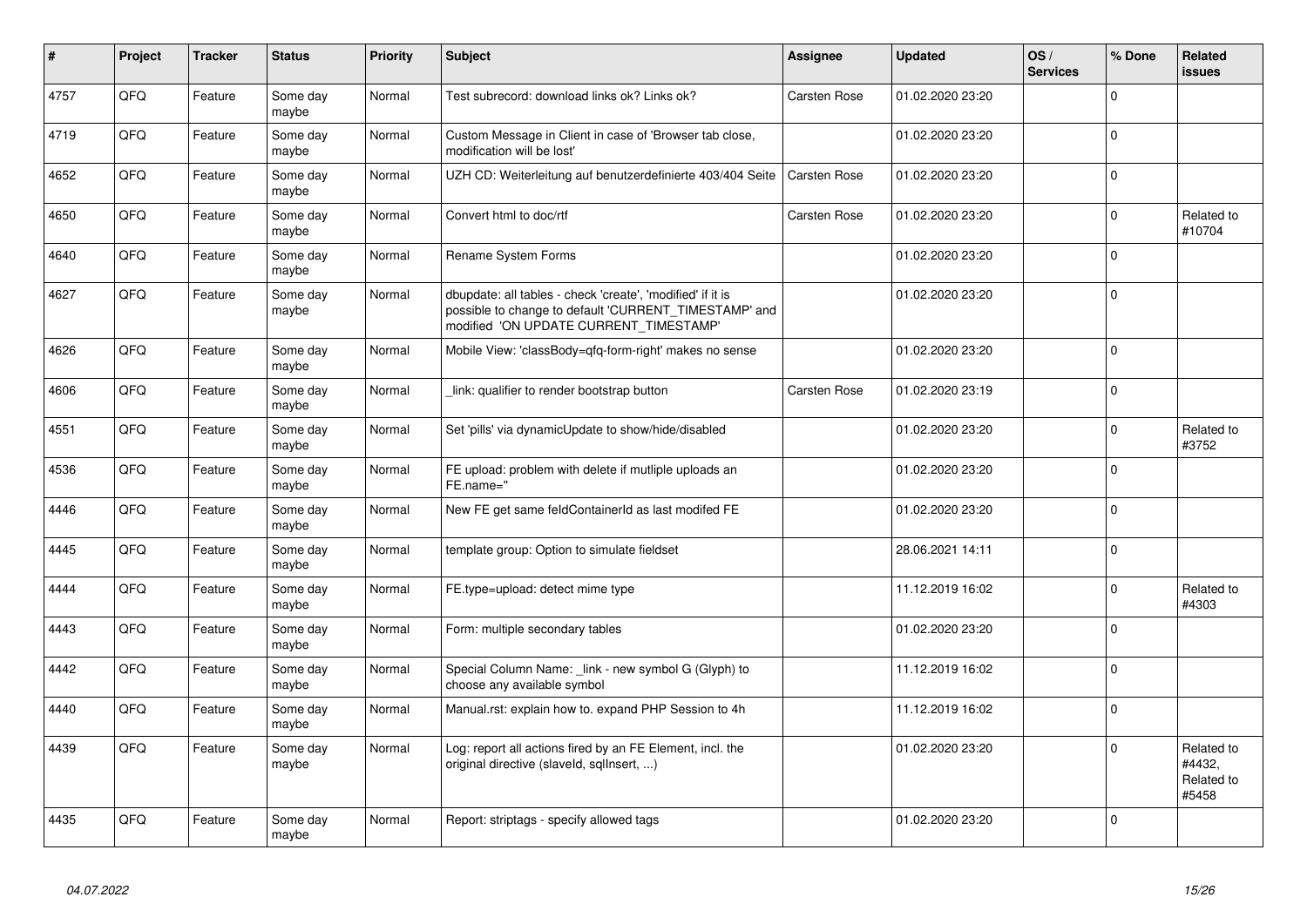| #    | Project | <b>Tracker</b> | <b>Status</b>     | <b>Priority</b> | <b>Subject</b>                                                                                                          | <b>Assignee</b> | <b>Updated</b>   | OS/<br><b>Services</b> | % Done      | Related<br><b>issues</b>                    |
|------|---------|----------------|-------------------|-----------------|-------------------------------------------------------------------------------------------------------------------------|-----------------|------------------|------------------------|-------------|---------------------------------------------|
| 4433 | QFQ     | Feature        | Some day<br>maybe | Normal          | Log when SIP will be destroyed by QFQ for any (security)<br>reason                                                      |                 | 01.02.2020 23:20 |                        | $\Omega$    | Related to<br>#4432.<br>Related to<br>#5458 |
| 4420 | QFQ     | Feature        | Some day<br>maybe | Normal          | Client: Local Storage - store the changes of a form, local in<br>the browser.                                           | Benjamin Baer   | 11.12.2019 16:02 |                        | $\Omega$    |                                             |
| 4413 | QFQ     | Feature        | <b>New</b>        | Normal          | fieldset: show/hidden, modeSql, dynamicUpdate                                                                           | Carsten Rose    | 09.02.2022 15:19 |                        | $\mathbf 0$ |                                             |
| 4365 | QFQ     | Feature        | Some day<br>maybe | Normal          | Multi Language: new way of config                                                                                       | Carsten Rose    | 01.02.2020 23:20 |                        | $\mathbf 0$ |                                             |
| 4349 | QFQ     | Feature        | Some day<br>maybe | Normal          | link download: downloaded external URL to<br>deliver/concatenate - check mimetipe and handle it correctly               | Carsten Rose    | 11.12.2019 16:02 |                        | $\mathbf 0$ |                                             |
| 4343 | QFQ     | Feature        | Some day<br>maybe | Normal          | Link: Classifier to add 'attributes'                                                                                    | Carsten Rose    | 01.02.2020 23:20 |                        | $\mathbf 0$ | Related to<br>#14077                        |
| 4330 | QFQ     | Feature        | Some day<br>maybe | Normal          | Error Message: report missing {{ / }} in sqlUpdate, sqlInsert,<br>sqlDelete, sqlAfter, sqlBefore in FE action elements. | Carsten Rose    | 01.02.2020 23:20 |                        | $\mathbf 0$ |                                             |
| 4259 | QFQ     | Feature        | Some day<br>maybe | Normal          | Instant trigger a cron job                                                                                              | Carsten Rose    | 11.12.2019 16:03 |                        | $\mathbf 0$ |                                             |
| 4258 | QFQ     | Feature        | Some day<br>maybe | High            | System Defaults: Forms                                                                                                  | Carsten Rose    | 03.05.2021 21:14 |                        | $\mathbf 0$ |                                             |
| 4250 | QFQ     | Feature        | New               | Normal          | AutoCron in OFO via PHP                                                                                                 | Carsten Rose    | 01.02.2020 23:21 |                        | $\mathbf 0$ | Related to<br>#3292,<br>Related to<br>#3291 |
| 4197 | QFQ     | Feature        | Some day<br>maybe | Normal          | Unit Test fuer JSON Stream von QuickFormQuery.php ><br>doForm()                                                         | Carsten Rose    | 11.12.2019 16:03 |                        | $\mathbf 0$ |                                             |
| 4194 | QFQ     | Feature        | In Progress       | Normal          | Bootstrap 4 ist jetzt offiziel                                                                                          |                 | 03.05.2021 20:47 |                        | $\mathbf 0$ | Related to<br>#10114                        |
| 4082 | QFQ     | Feature        | New               | Normal          | Dynamic Update: modeSql - useful default                                                                                | Carsten Rose    | 01.02.2020 23:22 |                        | $\mathbf 0$ |                                             |
| 4050 | QFQ     | Feature        | New               | Normal          | sql.log: 1) FormElement ID which causes a specific action,<br>2) Result in the same row.                                | Carsten Rose    | 15.04.2020 11:35 |                        | $\Omega$    | Related to<br>#5458                         |
| 4027 | QFQ     | Feature        | Some day<br>maybe | Normal          | Missing: orange 'check' / 'bullet'                                                                                      |                 | 11.12.2019 16:03 |                        | $\mathbf 0$ |                                             |
| 4026 | QFQ     | Feature        | Some day<br>maybe | Normal          | sqlLog.sql: log number of FE.id                                                                                         | Carsten Rose    | 11.12.2019 16:03 |                        | $\mathbf 0$ | Related to<br>#5458                         |
| 4023 | QFQ     | Feature        | New               | Normal          | prepared statements - FE action: salveld, sqllnsert,<br>sqlUpdate, sqlDelete, sqlBefore, sqlAfter                       | Carsten Rose    | 11.12.2019 16:15 |                        | 0           |                                             |
| 4018 | QFQ     | Feature        | New               | Normal          | typeahead: long query parameter / answer triggers 'Attack<br>detected' and purges current SIP storage.                  | Carsten Rose    | 29.06.2022 22:46 |                        | 0           | Related to<br>#9077                         |
| 3991 | QFG     | Feature        | Some day<br>maybe | Normal          | report: Columnname ' skipWrap' skips 'fbeg', 'fend'                                                                     | Carsten Rose    | 11.12.2019 16:03 |                        | 0           |                                             |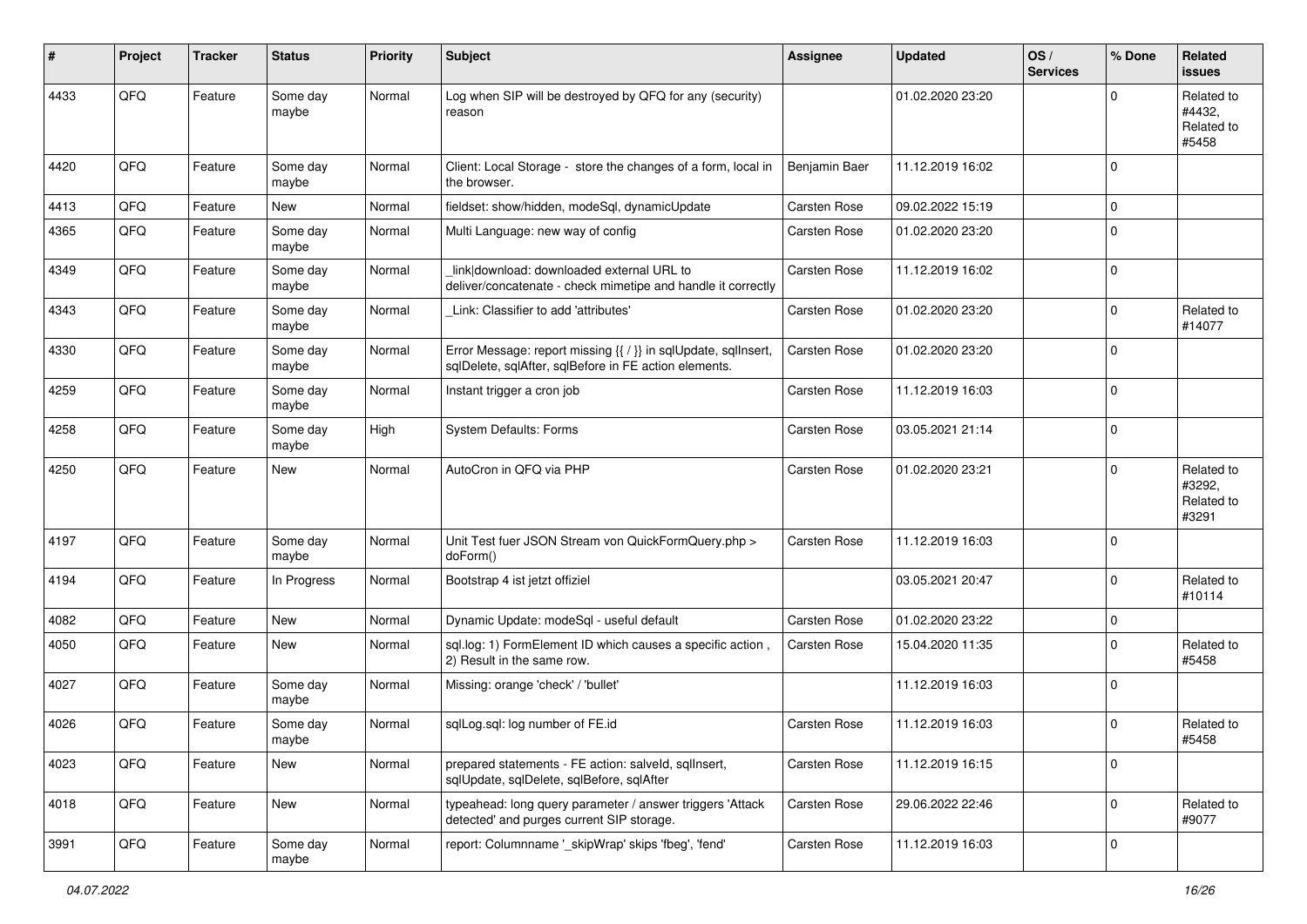| #    | Project | <b>Tracker</b> | <b>Status</b>     | <b>Priority</b> | <b>Subject</b>                                                                                                                                           | Assignee            | <b>Updated</b>   | OS/<br><b>Services</b> | % Done      | Related<br>issues                           |
|------|---------|----------------|-------------------|-----------------|----------------------------------------------------------------------------------------------------------------------------------------------------------|---------------------|------------------|------------------------|-------------|---------------------------------------------|
| 3990 | QFQ     | Feature        | Some day<br>maybe | High            | custom class definition: add space automatically                                                                                                         | Carsten Rose        | 03.05.2021 21:14 |                        | $\Omega$    |                                             |
| 3967 | QFQ     | Feature        | Some day<br>maybe | High            | Report: Checkbox, Radio, Dropdown, Input welches ohne<br>Submit funktioniert - 'Inline-Form'                                                             | Carsten Rose        | 03.05.2021 21:14 |                        | 0           |                                             |
| 3947 | QFQ     | Feature        | Some day<br>maybe | Normal          | Attack detectect: logout current user                                                                                                                    | Carsten Rose        | 11.12.2019 16:03 |                        | 0           | Related to<br>#5458,<br>Related to<br>#6299 |
| 3942 | QFQ     | Feature        | Some day<br>maybe | Normal          | Action Elemente: neu generierte IDs via FE weitergeben                                                                                                   | Carsten Rose        | 11.12.2019 16:03 |                        | $\Omega$    | Related to<br>#3941                         |
| 3941 | QFQ     | Feature        | Some day<br>maybe | Normal          | sqlAfter: es sollten mehrere moeglich sein                                                                                                               | Carsten Rose        | 11.12.2019 16:03 |                        | 0           | Related to<br>#3942                         |
| 3905 | QFQ     | Feature        | Some day<br>maybe | Normal          | Documentation: Best Practice anhand eines Online<br>Bewerbungstools                                                                                      | Carsten Rose        | 11.12.2019 16:03 |                        | 0           |                                             |
| 3900 | QFQ     | Feature        | Some day<br>maybe | Normal          | Extend documentation of 'Copy / Paste'                                                                                                                   | Carsten Rose        | 11.12.2019 16:03 |                        | $\mathbf 0$ | Related to<br>#3899                         |
| 3880 | QFQ     | Feature        | Some day<br>maybe | Normal          | Form 'Form': anlegen einer Tabelle                                                                                                                       |                     | 14.01.2021 10:12 |                        | $\mathbf 0$ |                                             |
| 3879 | QFQ     | Feature        | Some day<br>maybe | Normal          | Form 'FormElement': Beim Feld 'name' rechts in der Notiz<br>einen Link einblenden - a) aktuelle Definition anzeigen, b)<br>Spalte in der Tabelle anlegen |                     | 11.12.2019 16:03 |                        | $\Omega$    |                                             |
| 3878 | QFQ     | Feature        | Some day<br>maybe | Normal          | Form 'FormElement': Spalte 'name' typeAhead mit<br>Spaltennamen der Primarytable.                                                                        |                     | 11.12.2019 16:03 |                        | $\mathbf 0$ |                                             |
| 3877 | QFQ     | Feature        | Some day<br>maybe | Normal          | FormEditor: die Felder die aktuell nicht gebraucht werden<br>nur auf readonly/disabled setzen (nicht ausblenden > das<br>irritiert.                      | Carsten Rose        | 11.12.2019 16:03 |                        | $\mathbf 0$ |                                             |
| 3867 | QFQ     | Feature        | Priorize          | Normal          | Readonly Formular: Template Groups add/delete<br>ausbeldnen                                                                                              | Carsten Rose        | 05.05.2021 22:12 |                        | $\Omega$    |                                             |
| 3864 | QFQ     | Feature        | New               | Normal          | Encrypt / decrypt field                                                                                                                                  | Enis Nuredini       | 30.06.2022 16:29 |                        | $\Omega$    |                                             |
| 3848 | QFQ     | Feature        | Some day<br>maybe | High            | Antivirus check fuer Upload files in qfq?                                                                                                                | Carsten Rose        | 03.05.2021 21:14 |                        | $\Omega$    | Related to<br>#4131                         |
| 3727 | QFQ     | Feature        | New               | High            | Security: Session Hijacking erschweren                                                                                                                   | Carsten Rose        | 03.05.2021 21:14 |                        | 0           |                                             |
| 3708 | QFQ     | Feature        | Some day<br>maybe | Normal          | Form: input - 'specialchars', 'none'  gewisse tags<br>erlauben, andere verbieten                                                                         | Carsten Rose        | 11.12.2019 16:02 |                        | $\mathbf 0$ | Related to<br>#14320                        |
| 3692 | QFQ     | Feature        | Some day<br>maybe | Normal          | QFQ Webseite                                                                                                                                             | Benjamin Baer       | 11.12.2019 16:02 |                        | $\Omega$    | Related to<br>#5033                         |
| 3677 | QFQ     | Feature        | Some day<br>maybe | Normal          | wkhtmitopdf: FE User access prohibited, if client IP changes<br>\$TYPO3_CONF_VARS[FE][lockIP]                                                            | <b>Carsten Rose</b> | 11.12.2019 16:02 |                        | $\mathbf 0$ |                                             |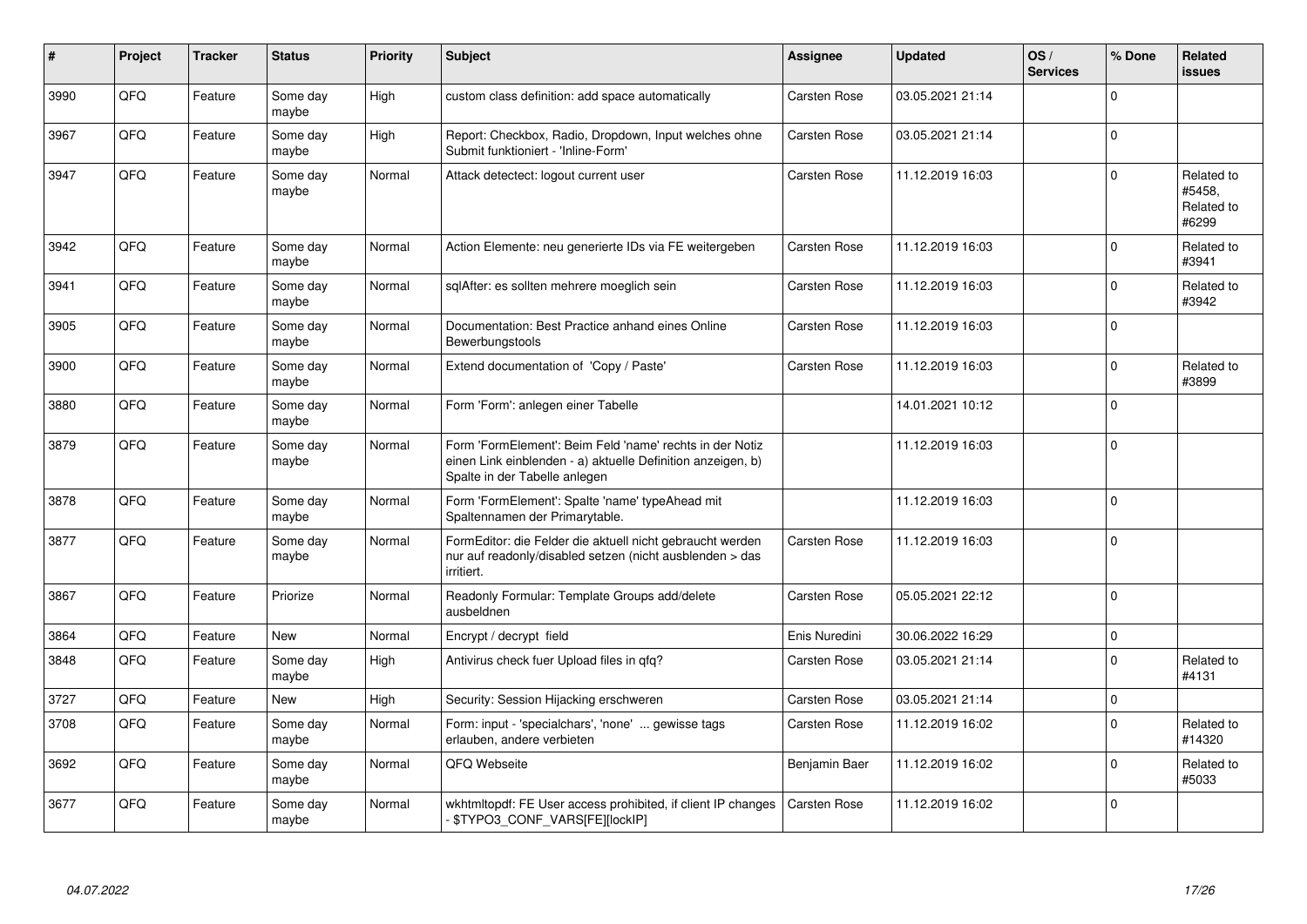| #    | Project | <b>Tracker</b> | <b>Status</b>     | <b>Priority</b> | <b>Subject</b>                                                                                                                               | <b>Assignee</b>     | <b>Updated</b>   | OS/<br><b>Services</b> | % Done      | Related<br>issues                           |
|------|---------|----------------|-------------------|-----------------|----------------------------------------------------------------------------------------------------------------------------------------------|---------------------|------------------|------------------------|-------------|---------------------------------------------|
| 3666 | QFQ     | Feature        | Some day<br>maybe | Normal          | a) Performance Messung: mysql_real_escape_string() im<br>Vergleich zu str_replace(), b) doppeltes Aufrufen von<br>mysql_real_escape_string() | Carsten Rose        | 11.12.2019 16:02 |                        | 0           |                                             |
| 3646 | QFQ     | Feature        | Some day<br>maybe | Normal          | Moeglichkeit HTML Tags in Reports auszugeben (zu<br>enkodieren: htmlspecialchars)                                                            |                     | 11.12.2019 16:02 |                        | 0           | Related to<br>#14320                        |
| 3617 | QFQ     | Feature        | Some day<br>maybe | Normal          | Load javascripts at bottom                                                                                                                   |                     | 11.12.2019 16:02 |                        | $\mathbf 0$ |                                             |
| 3567 | QFQ     | Feature        | Some day<br>maybe | Low             | 'Save', 'Close', 'New' als FormElement                                                                                                       |                     | 11.12.2019 16:02 |                        | $\Omega$    |                                             |
| 3537 | QFQ     | Feature        | Some day<br>maybe | Low             | SHOW COLUMNS FROM tableName - Extend '{{!'<br>definition                                                                                     | Carsten Rose        | 11.12.2019 16:02 |                        | 0           |                                             |
| 3504 | QFQ     | Feature        | <b>New</b>        | Normal          | Logging: welche Action FEs werden wann wie ausgefuehrt                                                                                       | Carsten Rose        | 01.02.2020 23:21 |                        | 0           | Related to<br>#5458,<br>Related to<br>#4092 |
| 3495 | QFQ     | Feature        | Some day<br>maybe | Normal          | Predifined Parameter werden nicht in '+' (add new record)<br>SIP gerendert.                                                                  |                     | 11.12.2019 16:02 |                        | $\Omega$    |                                             |
| 3458 | QFQ     | Feature        | Some day<br>maybe | Normal          | Display 'Edit Form Element'-Checkbox on form: should<br>depend on FE Group                                                                   | Carsten Rose        | 11.12.2019 16:02 |                        | 0           | Related to<br>#3447                         |
| 3457 | QFQ     | Feature        | Some day<br>maybe | Normal          | LDAP: concat multi values to one single entry                                                                                                | Carsten Rose        | 11.12.2019 16:02 |                        | 0           |                                             |
| 3432 | QFQ     | Feature        | New               | Normal          | subrecord: dynamicUpdate                                                                                                                     | Carsten Rose        | 11.06.2020 21:10 |                        | 0           | Related to<br>#5691                         |
| 3415 | QFQ     | Feature        | Some day<br>maybe | Normal          | FE Login Box Templatefile                                                                                                                    | Benjamin Baer       | 11.12.2019 16:02 |                        | $\mathbf 0$ |                                             |
| 3385 | QFQ     | Feature        | Some day<br>maybe | Normal          | templateGroup: insert/update/delete non primary records                                                                                      | Carsten Rose        | 11.12.2019 16:02 |                        | $\mathbf 0$ |                                             |
| 3350 | QFQ     | Feature        | Some day<br>maybe | Normal          | FormEditor: Hilfetext hinter 'checktype'                                                                                                     | Carsten Rose        | 11.12.2019 16:02 |                        | 0           |                                             |
| 3332 | QFQ     | Feature        | Some day<br>maybe | Normal          | Uploads: Thumbnails, Details zum hochgeladenen File                                                                                          | Carsten Rose        | 11.12.2019 16:02 |                        | $\Omega$    | Related to<br>#3264,<br>Related to<br>#5333 |
| 3331 | QFQ     | Feature        | Some day<br>maybe | Normal          | Default Tooltip fuer page? Links: mit Form und Record ID                                                                                     | <b>Carsten Rose</b> | 11.12.2019 16:02 |                        | $\Omega$    |                                             |
| 3291 | QFQ     | Feature        | Some day<br>maybe | Normal          | AutoCron websiteToken                                                                                                                        | Carsten Rose        | 11.12.2019 16:02 |                        | 0           | Related to<br>#4250                         |
| 3285 | QFG     | Feature        | Some day<br>maybe | Normal          | Zeichenlimit pro Feld: textarea / editor                                                                                                     | Carsten Rose        | 11.12.2019 16:02 |                        | $\pmb{0}$   |                                             |
| 3273 | QFQ     | Feature        | Some day<br>maybe | Low             | Dirty Flag in Form                                                                                                                           | Carsten Rose        | 11.12.2019 16:02 |                        | $\pmb{0}$   |                                             |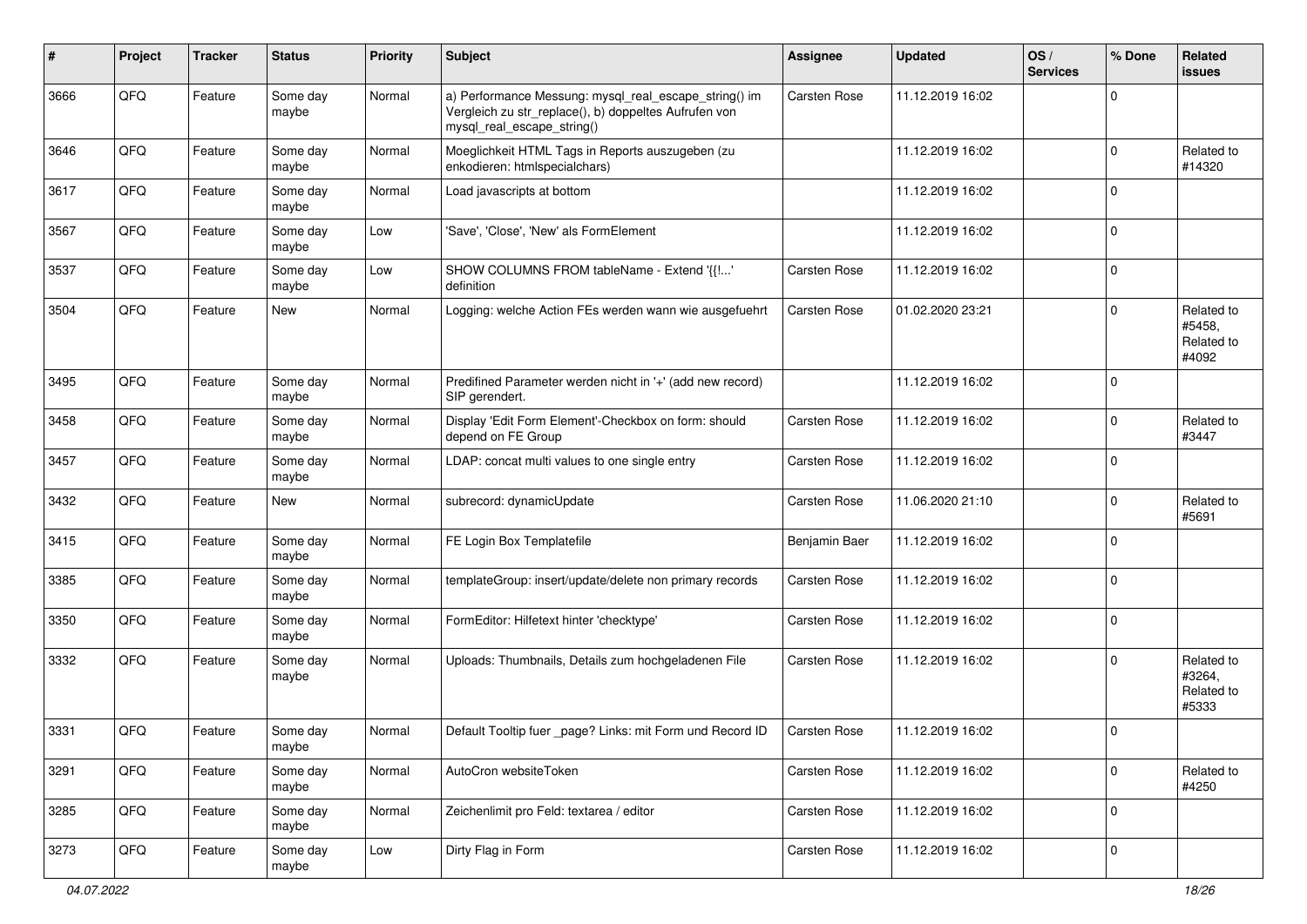| $\vert$ # | Project | <b>Tracker</b> | <b>Status</b>     | <b>Priority</b> | <b>Subject</b>                                                                                                     | <b>Assignee</b> | <b>Updated</b>   | OS/<br><b>Services</b> | % Done         | <b>Related</b><br><b>issues</b>                                      |
|-----------|---------|----------------|-------------------|-----------------|--------------------------------------------------------------------------------------------------------------------|-----------------|------------------|------------------------|----------------|----------------------------------------------------------------------|
| 3267      | QFQ     | Feature        | Some day<br>maybe | Normal          | 2 Forms auf einer Seite: real + Read only                                                                          | Carsten Rose    | 11.12.2019 16:03 |                        | $\Omega$       |                                                                      |
| 3216      | QFQ     | Feature        | Some day<br>maybe | Normal          | dynamic update für checkbox label2                                                                                 | Carsten Rose    | 11.12.2019 16:03 |                        | 0              | Related to<br>#2081                                                  |
| 2995      | QFQ     | Feature        | Some day<br>maybe | Normal          | Dropdown JQuery Plugin: 'chosen' - Moeglichkeit um Select<br>Listen mehr Funktion zu geben. Kein Bootstrap noetig. | Carsten Rose    | 11.12.2019 16:03 |                        | $\Omega$       |                                                                      |
| 2950      | QFQ     | Feature        | Some day<br>maybe | Normal          | Inhalt QFQ Records als File                                                                                        |                 | 11.12.2019 16:03 |                        | $\Omega$       |                                                                      |
| 2361      | QFQ     | Feature        | New               | Normal          | Logging wer/wann/wo welches Formular aufgerufen hat                                                                | Carsten Rose    | 11.12.2019 16:15 |                        | $\mathbf 0$    | Related to<br>#4432,<br>Related to<br>#7480                          |
| 2084      | QFQ     | Feature        | Some day<br>maybe | Normal          | Mailto mit encryption: Subrecord                                                                                   | Carsten Rose    | 11.12.2019 16:03 |                        | $\overline{0}$ | Related to<br>#2082                                                  |
| 1946      | QFQ     | Feature        | Some day<br>maybe | Normal          | Kontrolle ob der ReadOnly Modus bei den<br>Formularelementen korrekt implementiert ist                             | Carsten Rose    | 11.12.2019 16:03 |                        | 0              |                                                                      |
| 1635      | QFQ     | Feature        | Some day<br>maybe | Normal          | QFQ Extension content record: weitere Optionen<br>einblenden.                                                      | Carsten Rose    | 11.12.2019 16:03 |                        | $\Omega$       |                                                                      |
| 1510      | QFQ     | Feature        | Some day<br>maybe | Normal          | jquery von google laden, falls das nicht geht lokal                                                                |                 | 11.12.2019 16:03 |                        | $\overline{0}$ |                                                                      |
| 1253      | QFQ     | Feature        | Some day<br>maybe | Normal          | QF: Colorpicker                                                                                                    |                 | 11.12.2019 16:03 |                        | $\Omega$       |                                                                      |
| 1251      | QFQ     | Feature        | Some day<br>maybe | Normal          | QF: Combo                                                                                                          |                 | 11.12.2019 16:03 |                        | 0              |                                                                      |
| 1234      | QFQ     | Feature        | Some day<br>maybe | Normal          | QF: Record numbering: Im Grid soll in Spalte 1 optional die<br>laufende Nummer der Records angezeigt werden.       |                 | 01.02.2020 23:20 |                        | $\Omega$       |                                                                      |
| 955       | QFQ     | Feature        | Some day<br>maybe | Normal          | QF: Notizen vor/nach dem Form                                                                                      |                 | 01.02.2020 23:20 |                        | $\Omega$       |                                                                      |
| 880       | QFQ     | Feature        | Some day<br>maybe | Urgent          | Security: PHP, SQL Injection, XSS                                                                                  |                 | 03.05.2021 21:14 |                        | 0              | Related to<br>#14320                                                 |
| 9789      | QFQ     | Bug            | In Progress       | High            | Record Lock: release to early on 'leave page'                                                                      | Carsten Rose    | 10.01.2022 09:25 |                        | 100            | Related to<br>#10081,<br>Related to<br>#9173,<br>Related to<br>#8702 |
| 9275      | QFQ     | Bug            | <b>New</b>        | Normal          | autcron: t3 page, which takes to long to respond, is not<br>reported properly                                      | Carsten Rose    | 01.02.2020 23:22 |                        | 100            |                                                                      |
| 3613      | QFQ     | Bug            | Some day<br>maybe | Normal          | note /note unchecked -> note div (col-md) wird weiterhin<br>gerendert                                              | Elias Villiger  | 01.02.2020 23:19 |                        | 100            |                                                                      |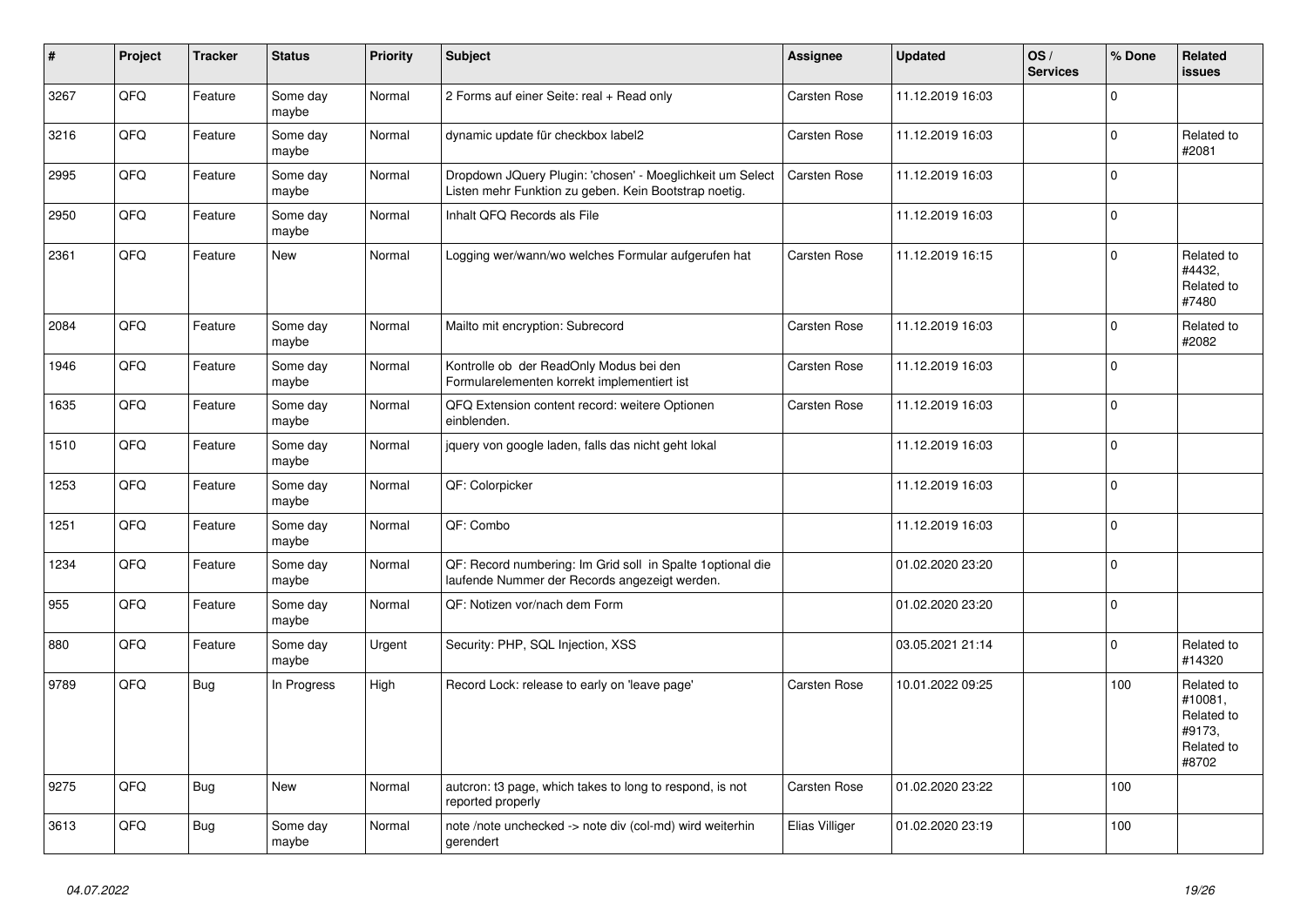| #     | Project | <b>Tracker</b> | <b>Status</b> | <b>Priority</b> | Subject                                                                                             | <b>Assignee</b>     | <b>Updated</b>   | OS/<br><b>Services</b> | % Done       | <b>Related</b><br>issues                         |
|-------|---------|----------------|---------------|-----------------|-----------------------------------------------------------------------------------------------------|---------------------|------------------|------------------------|--------------|--------------------------------------------------|
| 9691  | QFQ     | Bug            | In Progress   | Normal          | Checkbox: dynamic update > readonly                                                                 | Carsten Rose        | 01.02.2020 23:22 |                        | 50           | Related to<br>#9834                              |
| 2665  | QFQ     | Bug            | Priorize      | Normal          | Dynamic Update funktioniert nicht, wenn beim<br>entsprechenden FormElement eine size angegeben ist. | Benjamin Baer       | 03.01.2022 08:12 |                        | 30           |                                                  |
| 14377 | QFQ     | <b>Bug</b>     | <b>New</b>    | Normal          | Documentation > General Tips: white page after migration                                            | Enis Nuredini       | 19.06.2022 16:37 |                        | $\mathbf{0}$ |                                                  |
| 14323 | QFQ     | <b>Bug</b>     | In Progress   | Normal          | Report: render=both single - no impact                                                              | Carsten Rose        | 19.06.2022 18:31 |                        | $\mathbf 0$  |                                                  |
| 14322 | QFQ     | <b>Bug</b>     | <b>New</b>    | Normal          | Form Load: by default no scroll (save & close should be<br>visible)                                 | Enis Nuredini       | 15.06.2022 14:12 |                        | 0            | Related to<br>#14321,<br>Related to<br>#6232     |
| 14305 | QFQ     | <b>Bug</b>     | <b>New</b>    | Normal          | Inline Report editing does not create history entries                                               | Carsten Rose        | 10.06.2022 11:55 |                        | $\Omega$     |                                                  |
| 14304 | QFQ     | <b>Bug</b>     | <b>New</b>    | Normal          | table sorter view safer does not work                                                               | Carsten Rose        | 10.06.2022 11:49 |                        | $\mathbf 0$  |                                                  |
| 14303 | QFQ     | <b>Bug</b>     | ToDo          | Normal          | datetime broken with picker                                                                         | Enis Nuredini       | 17.06.2022 09:02 |                        | $\mathbf 0$  | Related to<br>#12630                             |
| 14283 | QFQ     | <b>Bug</b>     | Priorize      | Normal          | HEIC / HEIF convert doesn't trigger                                                                 | Carsten Rose        | 19.06.2022 16:37 |                        | $\mathbf 0$  |                                                  |
| 14245 | QFQ     | <b>Bug</b>     | <b>New</b>    | Normal          | Form Save Btn bleibt disabled wenn Datumsfeld über<br>Datepicker geändert                           | Enis Nuredini       | 27.05.2022 13:45 |                        | $\mathbf 0$  | Related to<br>#13689                             |
| 14233 | QFQ     | <b>Bug</b>     | <b>New</b>    | Normal          | AS _link: question - HTML is not rendered                                                           | Carsten Rose        | 28.05.2022 11:02 |                        | $\Omega$     |                                                  |
| 14175 | QFQ     | <b>Bug</b>     | In Progress   | Normal          | Opening a form with no QFQ Session cookie fails                                                     | Carsten Rose        | 03.06.2022 10:40 |                        | $\Omega$     |                                                  |
| 14091 | QFQ     | <b>Bug</b>     | <b>New</b>    | Normal          | inconsistent template path for twig                                                                 | Carsten Rose        | 19.04.2022 18:36 |                        | $\mathbf 0$  |                                                  |
| 14077 | QFQ     | Bug            | <b>New</b>    | Normal          | As _link: Attribute 'class' missing by r:1 and r:3 - but should<br>set                              | Carsten Rose        | 28.05.2022 11:02 |                        | $\mathbf 0$  | Related to<br>#5342,<br>Related to<br>#4343      |
| 13943 | QFQ     | <b>Bug</b>     | Priorize      | Normal          | unable to find formgroup                                                                            | Enis Nuredini       | 28.05.2022 11:03 |                        | 0            |                                                  |
| 13899 | QFQ     | <b>Bug</b>     | ToDo          | Normal          | Selenium: zum laufen bringen                                                                        | Enis Nuredini       | 25.03.2022 10:24 |                        | $\mathbf 0$  |                                                  |
| 13767 | QFQ     | <b>Bug</b>     | Feedback      | Normal          | date/time-picker: required shows up/down button orange                                              | Enis Nuredini       | 16.05.2022 23:16 |                        | $\mathbf{0}$ |                                                  |
| 13716 | QFQ     | Bug            | <b>New</b>    | High            | Firefox ask to store username/password                                                              | Enis Nuredini       | 30.05.2022 09:31 |                        | $\Omega$     | Related to<br>#13827                             |
| 13706 | QFQ     | <b>Bug</b>     | <b>New</b>    | Normal          | Wrong CheckType in FieldElement LastStatus of Form Cron                                             | <b>Carsten Rose</b> | 21.01.2022 18:20 |                        | 0            |                                                  |
| 13689 | QFQ     | <b>Bug</b>     | New           | Normal          | Enter auf Eingabefeld mit ungültigem Wert führt zu blurry<br>Seite                                  | Enis Nuredini       | 28.05.2022 10:53 |                        | $\mathbf 0$  | Related to<br>#14245, Has<br>duplicate<br>#11891 |
| 13659 | QFQ     | Bug            | <b>New</b>    | Normal          | wrong sanitize class applied to R-store                                                             | Carsten Rose        | 15.01.2022 14:23 |                        | $\mathbf 0$  |                                                  |
| 13647 | QFQ     | <b>Bug</b>     | New           | Normal          | Autofocus funktioniert nicht auf Chrome                                                             | Benjamin Baer       | 19.03.2022 17:44 |                        | 0            |                                                  |
| 13592 | QFQ     | Bug            | New           | Normal          | QFQ Build Queue: das vergeben von Tags klappt nicht. Es<br>werden keine Releases gebaut.            | Carsten Rose        | 19.03.2022 17:45 |                        | 0            |                                                  |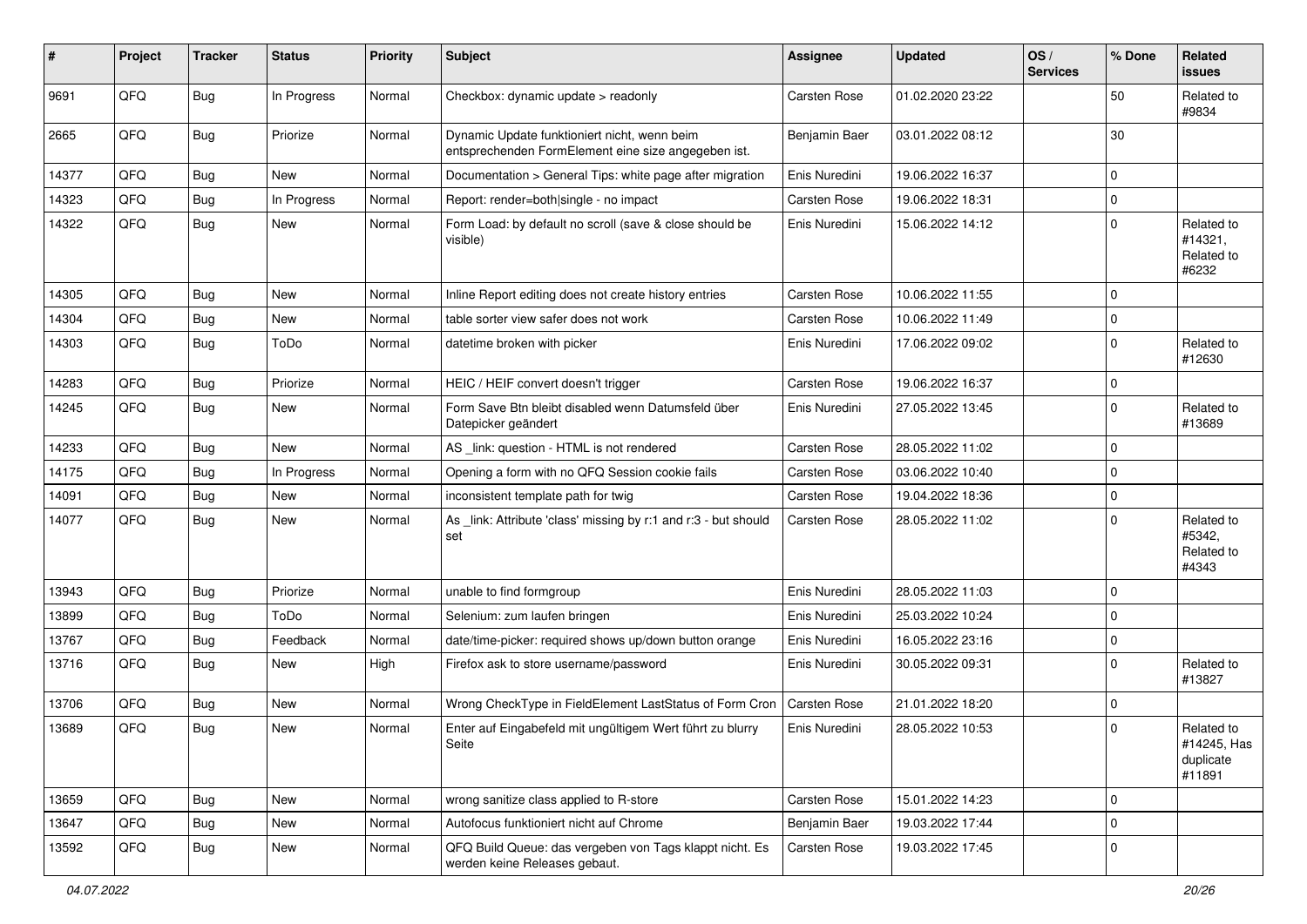| #     | Project | <b>Tracker</b> | <b>Status</b> | <b>Priority</b> | <b>Subject</b>                                                                                                                                      | Assignee            | <b>Updated</b>   | OS/<br><b>Services</b> | % Done      | Related<br>issues                             |
|-------|---------|----------------|---------------|-----------------|-----------------------------------------------------------------------------------------------------------------------------------------------------|---------------------|------------------|------------------------|-------------|-----------------------------------------------|
| 13528 | QFQ     | <b>Bug</b>     | <b>New</b>    | Normal          | gfg.io > releases: es wird kein neues Release angelegt                                                                                              | Benjamin Baer       | 19.03.2022 17:46 |                        | $\mathbf 0$ |                                               |
| 13460 | QFQ     | <b>Bug</b>     | <b>New</b>    | Normal          | Doc: Password set/reset  password should not processed<br>with 'html encode'                                                                        | <b>Carsten Rose</b> | 19.03.2022 17:46 |                        | $\Omega$    |                                               |
| 13451 | QFQ     | Bug            | <b>New</b>    | Normal          | Character Counter / Max Character: Problem in Safari                                                                                                | <b>Carsten Rose</b> | 15.04.2022 17:18 |                        | $\mathbf 0$ |                                               |
| 13332 | QFQ     | Bug            | <b>New</b>    | Normal          | Multi Form: Required Felder werden visuell nicht markiert.                                                                                          | <b>Carsten Rose</b> | 19.03.2022 17:47 |                        | $\mathbf 0$ |                                               |
| 13331 | QFQ     | <b>Bug</b>     | <b>New</b>    | Normal          | Multi Form: Clear Icon misplaced                                                                                                                    | <b>Carsten Rose</b> | 19.03.2022 17:47 |                        | $\mathbf 0$ |                                               |
| 12989 | QFQ     | Bug            | New           | Normal          | empty string does not trigger dynamic update                                                                                                        | Enis Nuredini       | 28.05.2022 11:09 |                        | 0           |                                               |
| 12974 | QFQ     | <b>Bug</b>     | <b>New</b>    | High            | Sanitize Queries in Action-Elements                                                                                                                 | <b>Carsten Rose</b> | 07.12.2021 17:19 |                        | $\mathbf 0$ |                                               |
| 12716 | QFQ     | <b>Bug</b>     | <b>New</b>    | Normal          | template group: Pattern only applied to first instance                                                                                              | Carsten Rose        | 19.03.2022 17:47 |                        | $\mathbf 0$ |                                               |
| 12714 | QFQ     | Bug            | <b>New</b>    | Normal          | Conversion of GIF to PDF broken when GIF contains Alpha.                                                                                            | <b>Carsten Rose</b> | 19.03.2022 17:49 |                        | $\mathbf 0$ |                                               |
| 12702 | QFQ     | <b>Bug</b>     | <b>New</b>    | High            | templateGroup: broken in multiDb Setup                                                                                                              | <b>Carsten Rose</b> | 14.12.2021 16:02 |                        | $\mathbf 0$ |                                               |
| 12670 | QFQ     | Bug            | New           | High            | Dropdown-Menu classes können nicht mehr angegeben<br>werden                                                                                         | Carsten Rose        | 07.12.2021 17:19 |                        | $\mathbf 0$ |                                               |
| 12581 | QFQ     | Bug            | <b>New</b>    | Normal          | Form.forward=close: Record 'new' in new browser tab ><br>save (& close) >> Form is not reloaded with new created<br>record id and stays in mode=new | <b>Carsten Rose</b> | 19.03.2022 17:48 |                        | $\mathbf 0$ |                                               |
| 12546 | QFQ     | <b>Bug</b>     | Feedback      | Normal          | Branch 'Development' - Unit Tests mit dirty workaround<br>angepasst                                                                                 | <b>Carsten Rose</b> | 19.03.2022 17:48 |                        | $\mathbf 0$ |                                               |
| 12545 | QFQ     | Bug            | New           | Urgent          | sql.log not created / updated                                                                                                                       | <b>Carsten Rose</b> | 14.12.2021 16:02 |                        | $\mathbf 0$ |                                               |
| 12520 | QFQ     | Bug            | <b>New</b>    | Normal          | Switch FE User: still active even FE User session expired                                                                                           | <b>Carsten Rose</b> | 19.03.2022 17:48 |                        | $\mathbf 0$ |                                               |
| 12513 | QFQ     | <b>Bug</b>     | New           | High            | Implement server side check of maxlength                                                                                                            | <b>Carsten Rose</b> | 07.12.2021 17:19 |                        | $\mathbf 0$ |                                               |
| 12512 | QFQ     | <b>Bug</b>     | New           | Normal          | Some MySQL Installation can't use 'stored procedures'                                                                                               | <b>Carsten Rose</b> | 19.03.2022 17:48 |                        | $\mathbf 0$ |                                               |
| 12508 | QFQ     | <b>Bug</b>     | In Progress   | High            | gfg Form: sendMail                                                                                                                                  | Karin Niffeler      | 19.03.2022 17:48 |                        | 0           |                                               |
| 12468 | QFQ     | <b>Bug</b>     | <b>New</b>    | Urgent          | Form: update Form.title after save                                                                                                                  | <b>Carsten Rose</b> | 03.05.2021 21:12 |                        | $\mathbf 0$ |                                               |
| 12463 | QFQ     | Bug            | ToDo          | High            | QFQ Function: 'function' and 'sql' on same level - output of<br>sql is shown two times.                                                             | <b>Carsten Rose</b> | 15.12.2021 16:31 |                        | $\Omega$    |                                               |
| 12395 | QFQ     | <b>Bug</b>     | ToDo          | High            | QFQ Function: Result two times shown                                                                                                                | <b>Carsten Rose</b> | 18.02.2022 08:59 |                        | 0           |                                               |
| 12327 | QFQ     | Bug            | <b>New</b>    | Normal          | Copy to clipboard: Glyphicon can not be changed                                                                                                     | <b>Carsten Rose</b> | 27.12.2021 17:59 |                        | $\mathbf 0$ |                                               |
| 12325 | QFQ     | <b>Bug</b>     | Priorize      | Normal          | MultiDB form.dblndex not working for report syntax                                                                                                  | Carsten Rose        | 07.09.2021 13:37 |                        | $\Omega$    | Related to<br>#12145,<br>Related to<br>#12314 |
| 12187 | QFQ     | Bug            | New           | Normal          | Trigger FormAsFile() via Report: probably problem with multi Carsten Rose<br>DB setup                                                               |                     | 20.03.2021 21:20 |                        | $\mathbf 0$ |                                               |
| 12133 | QFQ     | <b>Bug</b>     | New           | Normal          | NPM, phpSpreadSheet aktualisieren                                                                                                                   | Carsten Rose        | 15.03.2021 09:04 |                        | 0           |                                               |
| 12066 | QFQ     | Bug            | New           | High            | enterAsSubmit: Forward wird nicht ausgeführt                                                                                                        | Enis Nuredini       | 29.05.2022 09:23 |                        | $\pmb{0}$   |                                               |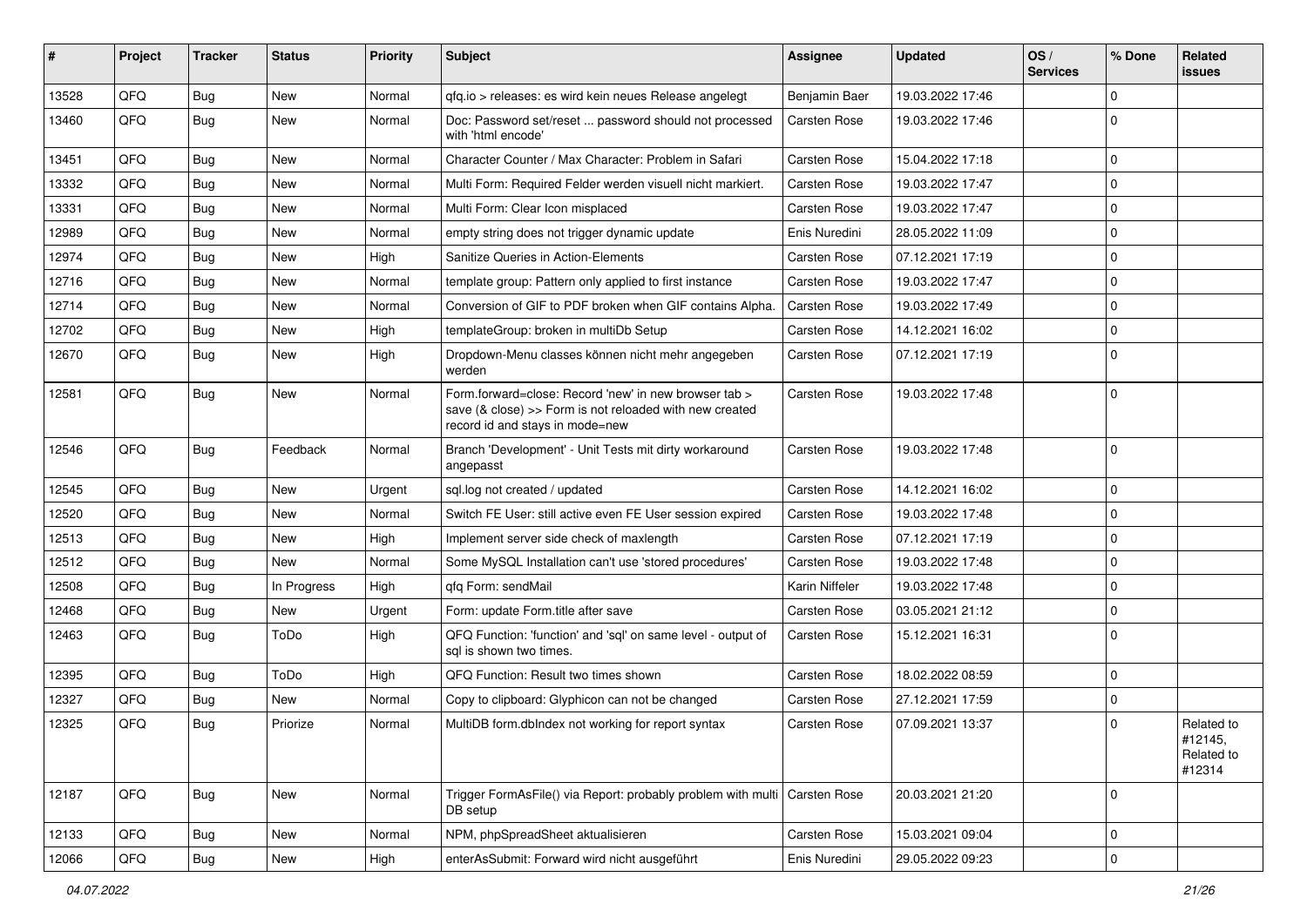| #     | Project | <b>Tracker</b> | <b>Status</b> | <b>Priority</b> | <b>Subject</b>                                                                      | <b>Assignee</b>     | <b>Updated</b>   | OS/<br><b>Services</b> | % Done       | <b>Related</b><br>issues                                                                                                       |
|-------|---------|----------------|---------------|-----------------|-------------------------------------------------------------------------------------|---------------------|------------------|------------------------|--------------|--------------------------------------------------------------------------------------------------------------------------------|
| 12045 | QFQ     | Bug            | New           | Normal          | templateGroup afterSave FE: Aufruf ohne<br>sqlHonorFormElements funktioniert nicht  | <b>Carsten Rose</b> | 18.02.2021 16:33 |                        | <sup>0</sup> |                                                                                                                                |
| 12040 | QFQ     | Bug            | <b>New</b>    | Normal          | FE Mode 'hidden' für zwei FEs auf einer Zeile                                       | <b>Carsten Rose</b> | 18.02.2021 10:13 |                        | 0            |                                                                                                                                |
| 11752 | QFQ     | Bug            | <b>New</b>    | Normal          | checkbox renders multiple input elements with same name                             | Carsten Rose        | 17.12.2020 14:58 |                        | $\mathbf 0$  | Related to<br>#11750                                                                                                           |
| 11715 | QFQ     | <b>Bug</b>     | <b>New</b>    | Normal          | acceptZeroAsRequired and requiredOffButMark do not<br>coincide                      |                     | 08.12.2020 12:13 |                        | $\Omega$     |                                                                                                                                |
| 11695 | QFQ     | Bug            | <b>New</b>    | Normal          | MultiForm required FE Error                                                         | <b>Carsten Rose</b> | 04.12.2020 13:34 |                        | 0            |                                                                                                                                |
| 11668 | QFQ     | <b>Bug</b>     | <b>New</b>    | Normal          | Play function.sql - problem with mysql                                              | Carsten Rose        | 03.05.2021 20:48 |                        | $\Omega$     |                                                                                                                                |
| 11667 | QFQ     | Bug            | <b>New</b>    | Normal          | MySQL mariadb-server-10.3: Incorrect datetime value                                 | <b>Carsten Rose</b> | 03.05.2021 20:48 |                        | $\Omega$     |                                                                                                                                |
| 11630 | QFQ     | Bug            | Feedback      | High            | Bitte check ob CALL() in 20.11.0 noch so funktioniert wie in<br>20.4.1              | Enis Nuredini       | 28.05.2022 13:45 |                        | $\mathbf 0$  | Related to<br>#11325                                                                                                           |
| 11522 | QFQ     | <b>Bug</b>     | <b>New</b>    | Normal          | Aus/Einblenden von Reitern                                                          |                     | 13.11.2020 14:58 |                        | 0            |                                                                                                                                |
| 11517 | QFQ     | <b>Bug</b>     | In Progress   | Normal          | extraButtonInfo Broken for multiple FormElements                                    | Carsten Rose        | 12.05.2022 13:12 |                        | $\Omega$     | Related to<br>#7890,<br>Related to<br>#3811, Has<br>duplicate<br>#10905, Has<br>duplicate<br>#10553, Has<br>duplicate<br>#6779 |
| 11347 | QFQ     | Bug            | Feedback      | Normal          | If Bedingungen funktionieren nicht korrekt                                          | Christoph Fuchs     | 21.03.2021 20:37 |                        | 0            |                                                                                                                                |
| 11239 | QFQ     | Bug            | New           | Normal          | Radiobutton (plain): horizontales Rendern abhängig vom<br>Datentyp in der Datenbank | Carsten Rose        | 30.09.2020 18:37 |                        | 0            |                                                                                                                                |
| 11237 | QFQ     | <b>Bug</b>     | <b>New</b>    | High            | Radiobutton / parameter.buttonClass= btn-default - kein<br>dirty Trigger            | Benjamin Baer       | 03.05.2021 21:12 |                        | $\Omega$     | Related to<br>#10766                                                                                                           |
| 11195 | QFQ     | Bug            | New           | Low             | Dynamic Update: Note not updated if new text is empty<br>(v20.4)                    |                     | 25.09.2020 11:14 |                        | $\mathbf 0$  |                                                                                                                                |
| 11057 | QFQ     | Bug            | <b>New</b>    | High            | Checkboxes ohne span.checkmark im Report werden<br>ausgeblendet                     | Benjamin Baer       | 03.05.2021 21:12 |                        | $\Omega$     | Related to<br>#11039                                                                                                           |
| 10937 | QFQ     | <b>Bug</b>     | <b>New</b>    | Normal          | Fehler mit abhängigen Select- Feldern beim Positionieren                            | Carsten Rose        | 12.11.2020 23:45 |                        | 0            |                                                                                                                                |
| 10890 | QFQ     | <b>Bug</b>     | <b>New</b>    | Normal          | AutoCron hangs                                                                      |                     | 20.07.2020 13:56 |                        | $\Omega$     |                                                                                                                                |
| 10766 | QFQ     | Bug            | New           | High            | Radiobutton / parameter.buttonClass=btn-default: dynamic<br>update                  |                     | 03.05.2021 21:12 |                        | $\mathbf 0$  | Related to<br>#11237                                                                                                           |
| 10759 | QFQ     | Bug            | New           | Normal          | emptyMeansNull - Feld falsch aktualisiert                                           |                     | 12.11.2020 23:45 |                        | 0            |                                                                                                                                |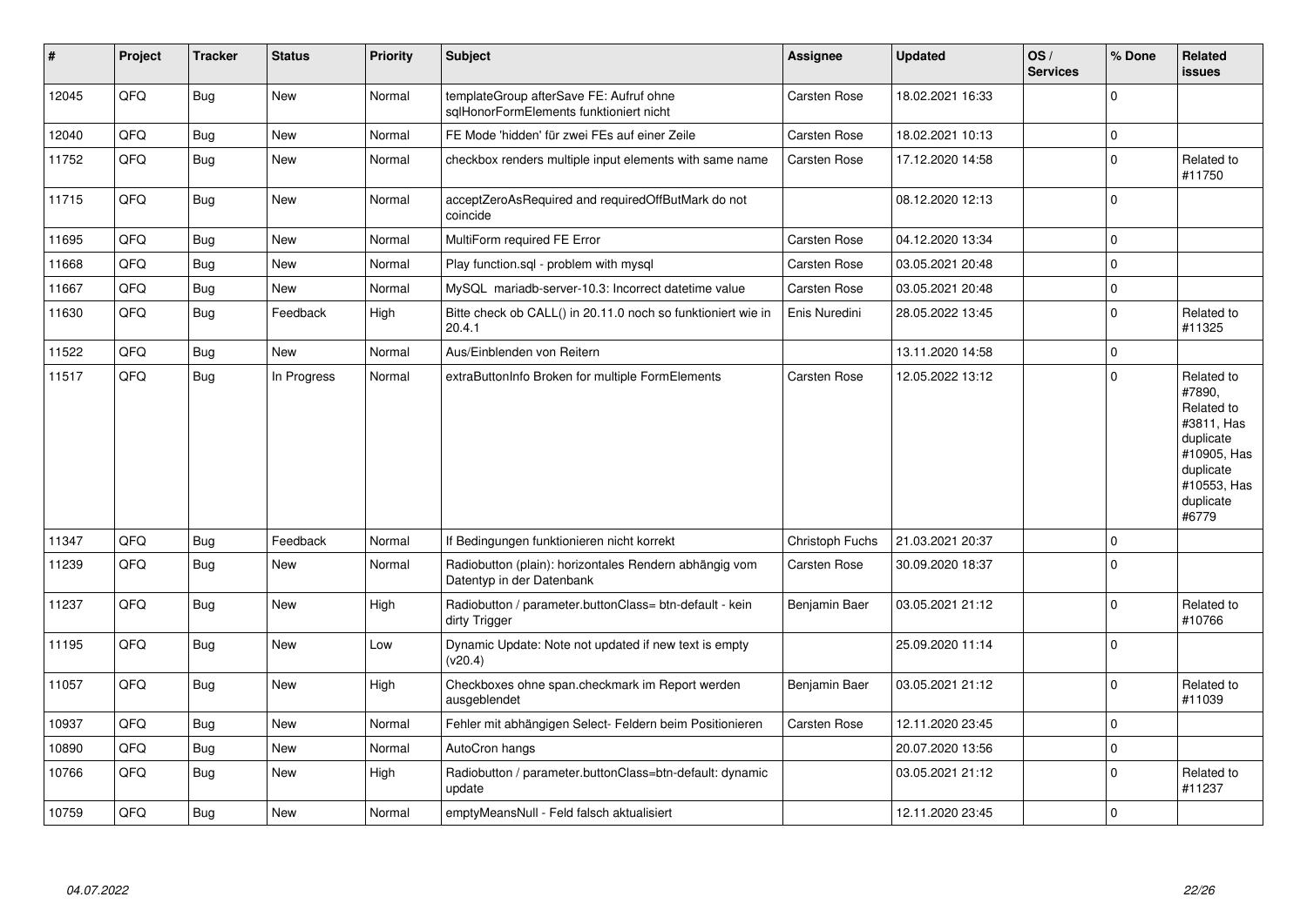| #     | Project        | <b>Tracker</b> | <b>Status</b> | <b>Priority</b> | Subject                                                                                                  | <b>Assignee</b>     | <b>Updated</b>   | OS/<br><b>Services</b> | % Done      | <b>Related</b><br>issues                                                |
|-------|----------------|----------------|---------------|-----------------|----------------------------------------------------------------------------------------------------------|---------------------|------------------|------------------------|-------------|-------------------------------------------------------------------------|
| 10704 | QFQ            | Bug            | New           | Normal          | wkhtml problem rendering fullCalendar.js / fabric.js >><br>successor: puppeteer                          | <b>Carsten Rose</b> | 12.11.2020 23:45 |                        | $\Omega$    | Related to<br>#5024,<br>Related to<br>#4650.<br>Related to<br>#10715    |
| 10661 | QFQ            | Bug            | In Progress   | Normal          | Typo3 Warnungen                                                                                          | <b>Carsten Rose</b> | 07.09.2021 13:23 |                        | 0           | Related to<br>#12440                                                    |
| 10658 | QFQ            | <b>Bug</b>     | New           | Normal          | processReadOnly broken                                                                                   | Carsten Rose        | 27.05.2020 17:55 |                        | $\mathbf 0$ |                                                                         |
| 10640 | QFQ            | <b>Bug</b>     | New           | High            | TypeAhead Tag: FE editierbar trotz readOnly                                                              | Carsten Rose        | 03.05.2021 21:12 |                        | 0           | Related to<br>#7795                                                     |
| 10588 | QFQ            | <b>Bug</b>     | <b>New</b>    | Normal          | typeahed Tag: Doku anpassen                                                                              | <b>Carsten Rose</b> | 12.11.2020 23:45 |                        | 0           |                                                                         |
| 10508 | QFQ            | Bug            | New           | High            | Multi Form broken on Multi DB Instance                                                                   | Carsten Rose        | 03.05.2021 21:12 |                        | 0           |                                                                         |
| 10506 | QFQ            | <b>Bug</b>     | New           | High            | Template Group broken on MultiDB instance                                                                | <b>Carsten Rose</b> | 03.05.2021 21:12 |                        | 0           | Related to<br>#10505                                                    |
| 10324 | QFQ            | <b>Bug</b>     | New           | Normal          | Excel Export mit Template funktioniert nur, wenn Template<br>vor uid kommt                               |                     | 30.03.2020 11:20 |                        | 0           | Related to<br>#10257                                                    |
| 10322 | QFQ            | <b>Bug</b>     | New           | Normal          | FormElement / Radio: missing column 'enum' >> FE not<br>reported                                         | Carsten Rose        | 07.05.2020 09:37 |                        | $\mathbf 0$ |                                                                         |
| 10082 | QFQ            | Bug            | New           | Normal          | FE.type=SELECT - 'sanatize' Class                                                                        | <b>Carsten Rose</b> | 07.05.2020 09:36 |                        | $\mathbf 0$ | Related to<br>#10081                                                    |
| 10081 | QFQ            | <b>Bug</b>     | New           | High            | Stale record lock after 'forbidden' character                                                            | Carsten Rose        | 03.05.2021 21:12 |                        | $\Omega$    | Related to<br>#10082,<br>Related to<br>#9789                            |
| 9975  | QFQ            | Bug            | Priorize      | Normal          | Dropdown Menu: 'r:3' broken                                                                              | <b>Carsten Rose</b> | 01.02.2020 10:13 |                        | 0           |                                                                         |
| 9958  | QFQ            | Bug            | Priorize      | Normal          | Broken subrecord query: no error message                                                                 | Carsten Rose        | 05.02.2021 15:15 |                        | 0           |                                                                         |
| 9947  | QFQ            | Bug            | Priorize      | Normal          | Unwanted error message if missing 'typeAheadSqlPrefetch'                                                 | Carsten Rose        | 01.02.2020 10:13 |                        | 0           |                                                                         |
| 9898  | QFQ            | <b>Bug</b>     | Feedback      | Normal          | Formular trotz Timeout gespeichert                                                                       | Benjamin Baer       | 01.02.2020 15:56 |                        | $\mathbf 0$ |                                                                         |
| 9862  | QFQ            | <b>Bug</b>     | Priorize      | Normal          | Failed writing to sql mail qfq.log should throw an exception                                             | Carsten Rose        | 01.02.2020 10:13 |                        | 0           |                                                                         |
| 9855  | QFQ            | Bug            | New           | Normal          | <b>Required Check</b>                                                                                    |                     | 01.02.2020 15:56 |                        | $\mathbf 0$ |                                                                         |
| 9834  | QFQ            | <b>Bug</b>     | Priorize      | Normal          | Input elements with tag 'disabled' are missing on<br>form-submit: server option 'processHeadOnly' broken | <b>Carsten Rose</b> | 07.12.2021 16:43 |                        | 0           | Related to<br>#9691,<br>Related to<br>#5305, Has<br>duplicate<br>#12331 |
| 9783  | QFQ            | <b>Bug</b>     | New           | Normal          | Email with special characters                                                                            | Carsten Rose        | 01.02.2020 23:22 |                        | 0           |                                                                         |
| 9773  | $\mathsf{QFQ}$ | <b>Bug</b>     | New           | Normal          | form.parameter.formModeGlobal=requiredOff                                                                | Carsten Rose        | 01.02.2020 15:56 |                        | 0           |                                                                         |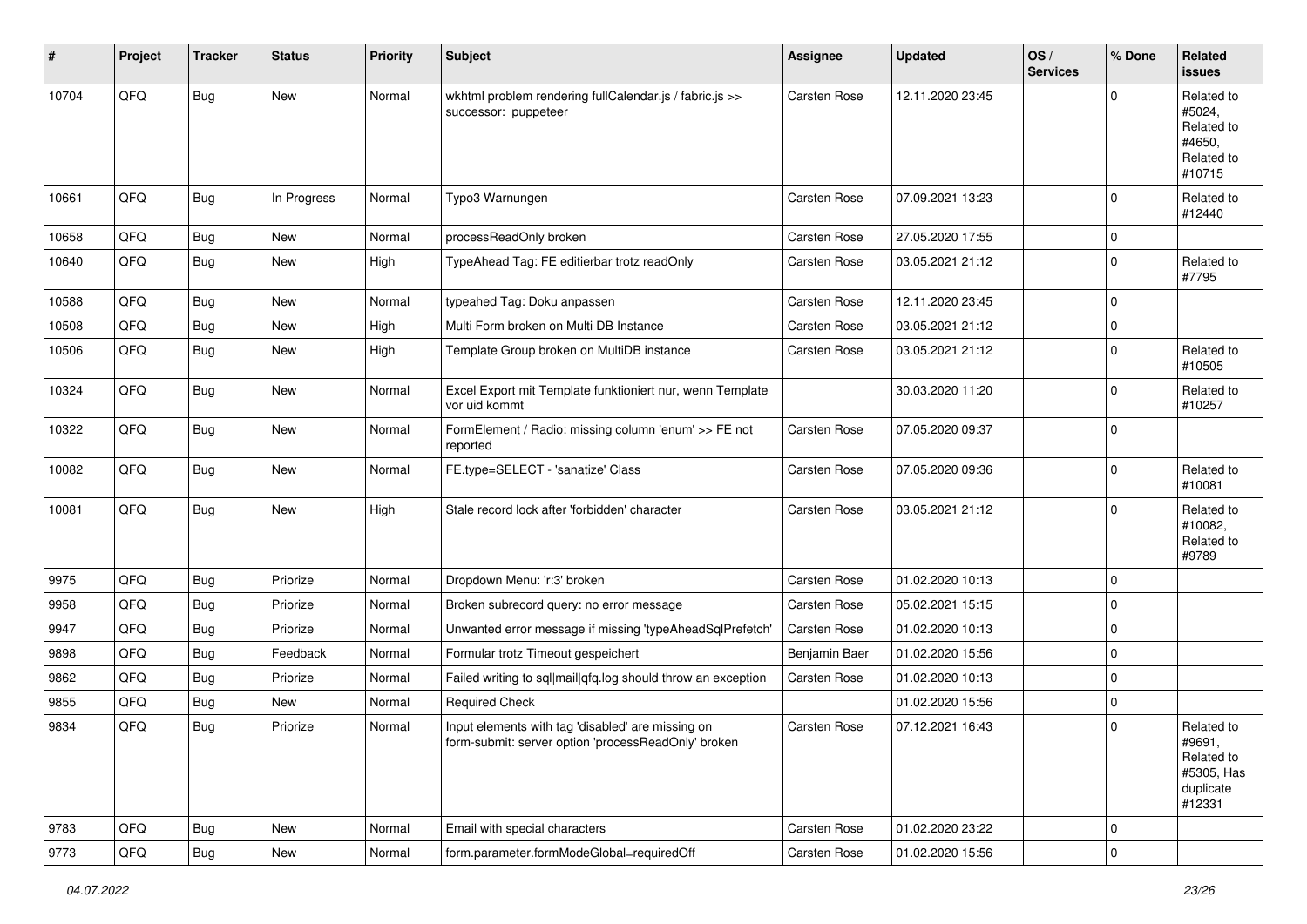| #    | Project | <b>Tracker</b> | <b>Status</b>     | <b>Priority</b> | <b>Subject</b>                                                              | <b>Assignee</b>   | <b>Updated</b>   | OS/<br><b>Services</b> | % Done      | Related<br>issues                            |
|------|---------|----------------|-------------------|-----------------|-----------------------------------------------------------------------------|-------------------|------------------|------------------------|-------------|----------------------------------------------|
| 9669 | QFQ     | Bug            | Some day<br>maybe | Normal          | Checkbox / Template Group: radio/checkbox visible broken<br>after 'add'     | Carsten Rose      | 16.06.2021 13:47 |                        | $\Omega$    | Related to<br>#8091                          |
| 9535 | QFQ     | Bug            | Feedback          | Normal          | Report:  AS '_vertical' - column to wide - vertical >> rot45,<br>rot90      | Benjamin Baer     | 01.02.2020 15:56 |                        | $\mathbf 0$ |                                              |
| 9534 | QFQ     | Bug            | Priorize          | Urgent          | FE.type=upload: 'Unknown Mode: ID"                                          | Carsten Rose      | 03.05.2021 21:14 |                        | $\mathbf 0$ | Related to<br>#9532                          |
| 9533 | QFQ     | Bug            | New               | Normal          | FE.type=upload: Check in 'beforeSave' if upload is given                    | Carsten Rose      | 01.02.2020 23:22 |                        | $\mathbf 0$ | Related to<br>#11523                         |
| 9531 | QFQ     | Bug            | <b>New</b>        | High            | FE File: Dynamic Update / modeSql / required detected<br>even it not set    | Carsten Rose      | 11.06.2021 20:32 |                        | $\mathbf 0$ | Related to<br>#12398                         |
| 9347 | QFQ     | Bug            | New               | High            | FE.type=upload with dynamic show/hidden: required not<br>detected           | Carsten Rose      | 12.06.2021 10:40 |                        | $\Omega$    | Related to<br>#5305,<br>Related to<br>#12398 |
| 9317 | QFQ     | <b>Bug</b>     | <b>New</b>        | Normal          | FE.type=note: with dynamic show/hidden an empty label<br>causes trouble     | Carsten Rose      | 01.02.2020 23:22 |                        | $\mathbf 0$ |                                              |
| 9281 | QFQ     | Bug            | Some day<br>maybe | Normal          | Allow STRICT TRANS TABLES                                                   | Carsten Rose      | 02.01.2021 18:43 |                        | $\mathbf 0$ |                                              |
| 9177 | QFQ     | Bug            | <b>New</b>        | Normal          | Bug? QFQ tries to save an action FE, which has real<br>existing column name | Carsten Rose      | 01.02.2020 23:22 |                        | $\mathbf 0$ |                                              |
| 9173 | QFQ     | <b>Bug</b>     | Priorize          | Urgent          | Stale Record Lock: Firefox                                                  | Carsten Rose      | 03.05.2021 21:14 |                        | $\mathbf 0$ | Related to<br>#9789                          |
| 9127 | QFQ     | Bug            | <b>New</b>        | Normal          | Error Message: change 'roll over' color - text not readable                 | Carsten Rose      | 01.02.2020 23:22 |                        | $\mathbf 0$ |                                              |
| 9126 | QFQ     | <b>Bug</b>     | Some day<br>maybe | Normal          | hidden Form elements are present in page source                             |                   | 02.01.2021 18:41 |                        | $\mathbf 0$ |                                              |
| 9121 | QFQ     | <b>Bug</b>     | Priorize          | High            | sip links have r and __dbIndexData set                                      | Carsten Rose      | 12.06.2021 10:41 |                        | $\mathbf 0$ |                                              |
| 9077 | QFQ     | Bug            | New               | Normal          | typeAheadSql: report broken SQL                                             | Carsten Rose      | 29.06.2022 22:35 |                        | $\mathbf 0$ | Related to<br>#4018                          |
| 9024 | QFQ     | Bug            | Some day<br>maybe | Normal          | QFQ Einarbeitung                                                            |                   | 01.02.2020 15:56 |                        | $\mathbf 0$ |                                              |
| 9020 | QFQ     | Bug            | Some day<br>maybe | Normal          | radio mit buttonClass und dynamicUpdate lassen sich nicht<br>kombinieren    |                   | 11.12.2019 16:01 |                        | $\mathbf 0$ |                                              |
| 9013 | QFQ     | Bug            | New               | Normal          | Error in Twig template not handled                                          | Carsten Rose      | 20.10.2021 13:43 |                        | $\mathbf 0$ |                                              |
| 8891 | QFQ     | Bug            | New               | High            | formSubmitLog: do not log passwords                                         | Enis Nuredini     | 25.03.2022 09:06 |                        | $\pmb{0}$   |                                              |
| 8668 | QFQ     | <b>Bug</b>     | New               | High            | Pill disabled: dyamic mode 'hidden' not respected - FE is still<br>required | Carsten Rose      | 03.05.2021 21:14 |                        | $\mathbf 0$ |                                              |
| 8431 | QFQ     | Bug            | New               | High            | autocron.php with wrong path                                                | Carsten Rose      | 03.05.2021 21:14 |                        | 0           |                                              |
| 8316 | QFQ     | <b>Bug</b>     | Feedback          | Normal          | Documentation/Behaviour for Nested Queries and<br>Record-Store confusing    | Nicola Chiapolini | 20.11.2019 09:14 |                        | $\mathbf 0$ |                                              |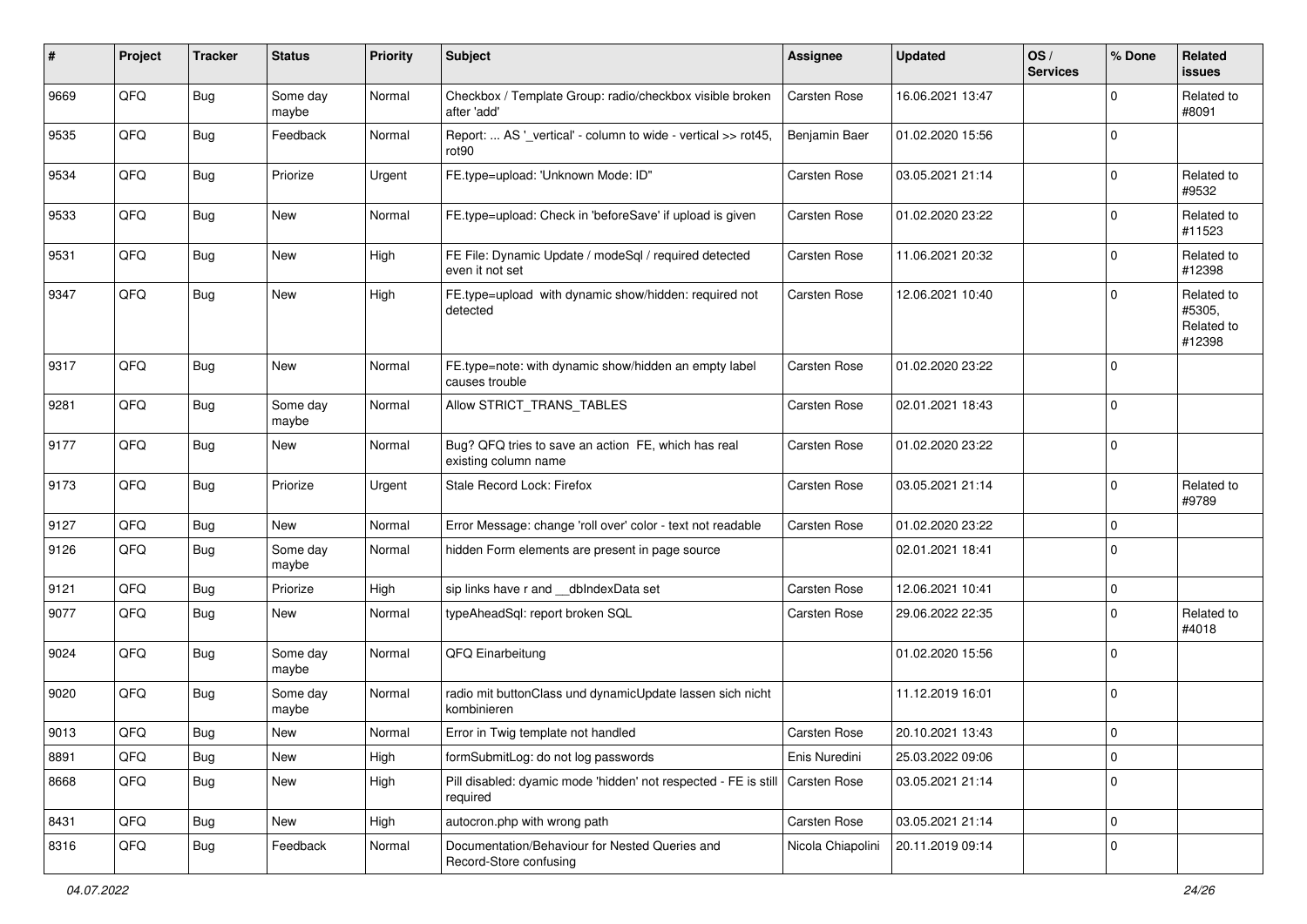| #    | Project | <b>Tracker</b> | <b>Status</b>     | <b>Priority</b> | <b>Subject</b>                                                                                        | Assignee            | <b>Updated</b>   | OS/<br><b>Services</b> | % Done      | Related<br>issues      |
|------|---------|----------------|-------------------|-----------------|-------------------------------------------------------------------------------------------------------|---------------------|------------------|------------------------|-------------|------------------------|
| 8106 | QFQ     | <b>Bug</b>     | Some day<br>maybe | Normal          | Dynamic Update: Feld kann nicht auf empty zurückgesetzt<br>werden                                     | Carsten Rose        | 11.12.2019 16:01 |                        | $\Omega$    |                        |
| 8083 | QFQ     | Bug            | <b>New</b>        | High            | FormEditor: primary table list does not respect<br>'indexDb={{indexData:Y}}'                          | Carsten Rose        | 03.05.2021 21:14 |                        | $\mathbf 0$ | Has duplicate<br>#6678 |
| 8049 | QFQ     | <b>Bug</b>     | <b>New</b>        | Normal          | FE.type=note, column 'value': text moves some pixel to top<br>after save                              | Carsten Rose        | 01.02.2020 23:22 |                        | $\Omega$    |                        |
| 8037 | QFQ     | Bug            | Priorize          | Normal          | FE.type=upload (advanced mode): {{slaveld:V}} missing<br>during dynamic update                        | Carsten Rose        | 01.02.2020 10:13 |                        | $\Omega$    |                        |
| 7899 | QFQ     | Bug            | New               | High            | Fe.type=password / retype / required: always complain<br>about missing value                          | <b>Carsten Rose</b> | 03.05.2021 21:14 |                        | $\Omega$    |                        |
| 7890 | QFQ     | Bug            | <b>New</b>        | Normal          | FormElement 'required': extraButtonInfo not aligned                                                   | Carsten Rose        | 11.06.2021 21:17 |                        | $\mathbf 0$ | Related to<br>#11517   |
| 7795 | QFQ     | <b>Bug</b>     | <b>New</b>        | Normal          | Readonly Form: Typeahead-Felder                                                                       | <b>Carsten Rose</b> | 01.02.2020 23:22 |                        | $\Omega$    | Related to<br>#10640   |
| 7685 | QFQ     | <b>Bug</b>     | New               | Normal          | Open FormElement from QFQ error message and save<br>modified record: error about missing {{formId:F}} | <b>Carsten Rose</b> | 01.02.2020 23:22 |                        | $\Omega$    |                        |
| 7656 | QFQ     | <b>Bug</b>     | Priorize          | Normal          | FE with required, 'pattern' and 'extraButtonLock': always<br>complain about missing value             | Carsten Rose        | 01.02.2020 10:13 |                        | $\mathbf 0$ |                        |
| 7650 | QFQ     | Bug            | <b>New</b>        | High            | Optional do not show 'required' sign on FormElement                                                   | Carsten Rose        | 03.05.2021 21:14 |                        | $\Omega$    |                        |
| 7616 | QFQ     | <b>Bug</b>     | Priorize          | Normal          | Selectlist with Enum & Dynamic Update                                                                 | <b>Carsten Rose</b> | 01.02.2020 10:13 |                        | $\Omega$    |                        |
| 7574 | QFQ     | Bug            | <b>New</b>        | Normal          | Substitute error: form element not reported / dont parse<br>Form.note                                 | Carsten Rose        | 01.02.2020 23:21 |                        | $\Omega$    |                        |
| 7547 | QFQ     | Bug            | <b>New</b>        | Normal          | Error Message in afterSave: wrong parameter column<br>reported                                        | <b>Carsten Rose</b> | 01.02.2020 23:22 |                        | $\mathbf 0$ |                        |
| 7524 | QFQ     | <b>Bug</b>     | <b>New</b>        | Normal          | QFQ throws a 'General Error' if 'fileadmin/protected/log/' is<br>not writeable                        | <b>Carsten Rose</b> | 01.02.2020 23:22 |                        | $\Omega$    |                        |
| 7513 | QFQ     | Bug            | New               | Normal          | Radios not correct aligned                                                                            | <b>Carsten Rose</b> | 01.02.2020 23:22 |                        | $\mathbf 0$ |                        |
| 7512 | QFQ     | Bug            | <b>New</b>        | Normal          | FE: inputType=number >> 'pattern' is not respected                                                    | <b>Carsten Rose</b> | 01.02.2020 23:22 |                        | $\Omega$    |                        |
| 7456 | QFQ     | <b>Bug</b>     | Some day<br>maybe | Low             | Todos in Code: solve or make ticket                                                                   | <b>Carsten Rose</b> | 16.09.2021 15:10 |                        | $\Omega$    |                        |
| 7402 | QFQ     | Bug            | Some day<br>maybe | Normal          | thumbnail cache: outdated picture when permission denied<br>and permission resolved.                  |                     | 01.02.2020 23:20 |                        | $\Omega$    |                        |
| 7281 | QFQ     | Bug            | Some day<br>maybe | Normal          | Subrecords: on large screen separator line too short                                                  |                     | 01.02.2020 23:19 |                        | $\Omega$    |                        |
| 7261 | QFQ     | Bug            | New               | Normal          | Report pathFilename for user without path, only the filename   Carsten Rose                           |                     | 01.02.2020 23:21 |                        | $\Omega$    |                        |
| 7219 | QFQ     | Bug            | New               | Normal          | typeSheadSql / typeAheadSqlPrefetch: change to curly<br>braces                                        | Carsten Rose        | 01.02.2020 23:21 |                        | $\Omega$    |                        |